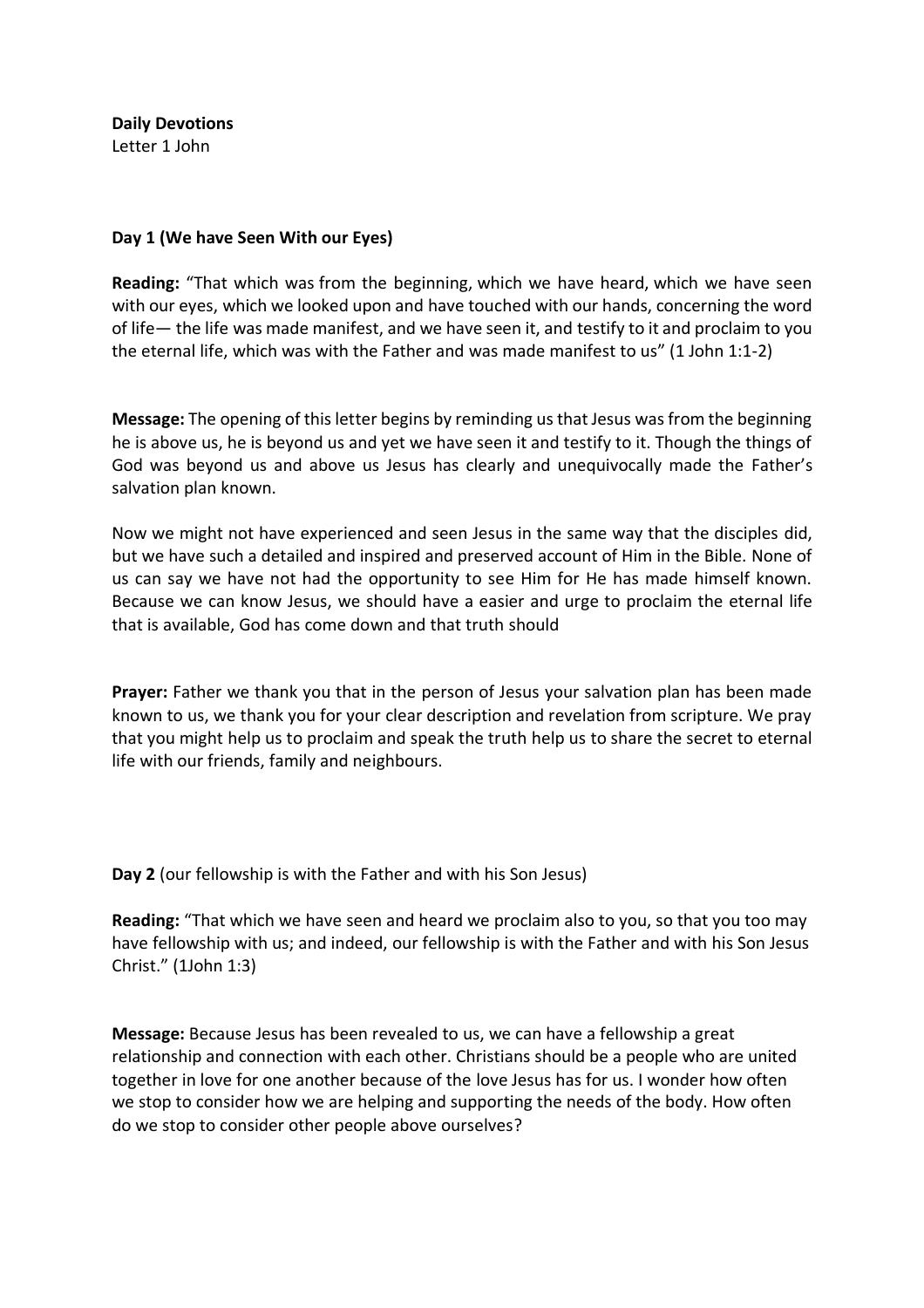We need to have a strong and deep fellowship with one another. But why? Because more than this "our fellowship is with the Father and with his son Jesus Christ" however great our relationship with other Christians is how much greater is the knowledge that through Jesus we have a relationship with him and the Father.

**Prayer:** Lord we ask that you help us to be more focused on your church and the community of believers and we thank you that this deep fellowship can be forged because we have an even more rich relationship with God himself.

## **Day 3** (Complete Joy)

**Reading:** "And we are writing these things so that our joy may be complete." (1 John 1:4)

**Message:** Do you ever read something or look at a painting and wonder why that was created what is the idea and themes. We read in verse four the purpose and plan behind the opening verses of this letter.

Have you ever met someone so negative and that wherever they are they seem to suck the enjoyment and life out of any room they are in? People who are so negative they bring down the mood tone and enjoyment of everything. In many ways this is how many people view Christians, they assume we are those people who always say no are never any fun and generally very stern and miserable. This should be far from the reality for the Christian life and how we are to live.

Here we read in this letter that what we have previously looked at which detail the fellowship we can have with God himself because of what Jesus has done on the cross that has been written to make us joyful. More than just being joyful in a worldly sense we are to have a deeper more meaningful sense of peace and hope in our own lives because of Jesus. More than just being always happy and smiley we are to have a joy that may be complete there should be a fulness and abundance of our gladness.

As Christians are we known as a people of joy? Do we communicate to people the grounding and reason for our continued joy?

**Prayer:** We ask you to help us to realise and further indulge in the privilege and pleasure and joy which cannot be compared to that we can know in Jesus. We pray others around us would see and recognise our great joy and hope and through it come to a saving knowledge of you.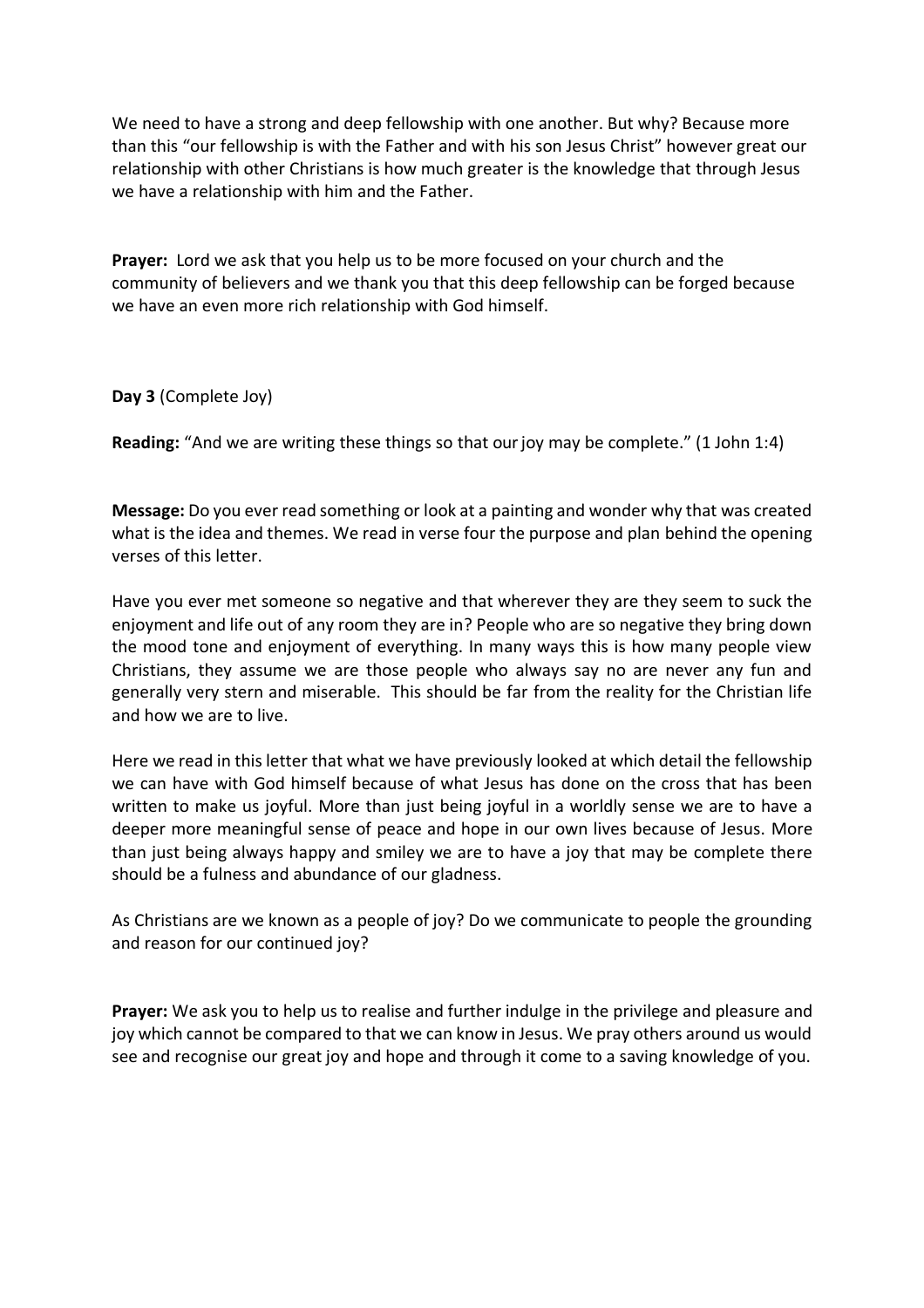## **Day 4 (God is Light)**

**Reading:** "This is the message we have heard from him and proclaim to you, that God is light, and in him is no darkness at all." (1 John 1:5)

**Message:** Have you ever woken up in the middle of the night and been thirsty and thought "I don't want to disturb anyone else in the house, or I don't want to turn the light on because it's too bright and my eyes have not yet adjusted". So, you make the often foolish discission to get up and try to navigate around your house without trying to turn on any lights.

It often not very sensible to try and navigate around our houses in the darkness, the New Testament understanding of light goes further. There is safety in the light the darkness is unknown and a mystery we do not know what is lurking in it.

The Light Jesus brings is a safety and security. Now If you leave a light on eventually the bulb will fuse or there will be a power cut, but the light that stems from God is eternal and never ending. Praise the Lord that through Jesus' cross the light can triumph over the darkness of the world, the light present for eternity.

**Prayer:** We praise you Lord for you are light and though we have done things wrong there is a certainty and hope that your light can cast out all evil and provide us with safety and security in Jesus sacrifice.

**Day 5** (God is Still Light)

**Reading:** "This is the message we have heard from him and proclaim to you, that God is light, and in him is no darkness at all." (1 John 1:5)

**Message:** In a time before electricity in largely an agricultural community light was life. Generally speaking, as it began to get dark you went to bed, and when it began to become light you woke up. Light was essential for life.

When you turn on the light instantly the darkness is expelled. You cannot have light and darkness residing next to each other. God is light, and in him is life. But because God is light there cannot be any darkness in Him because there is only light.

In the darkness there is often fear there is an unknown but, in the light, everything is exposed. God is Holy and in him there is no sin. However, the more we look at the light of God the more our own darkness (sin) is made visible and the more we should want to be filled with God's light.

**Prayer:** We want to thank you that in you there is no darkness, you are perfect and Holy and everything we long to be but are not. However, we continue to sin and we ask that your Spirit would so fill us that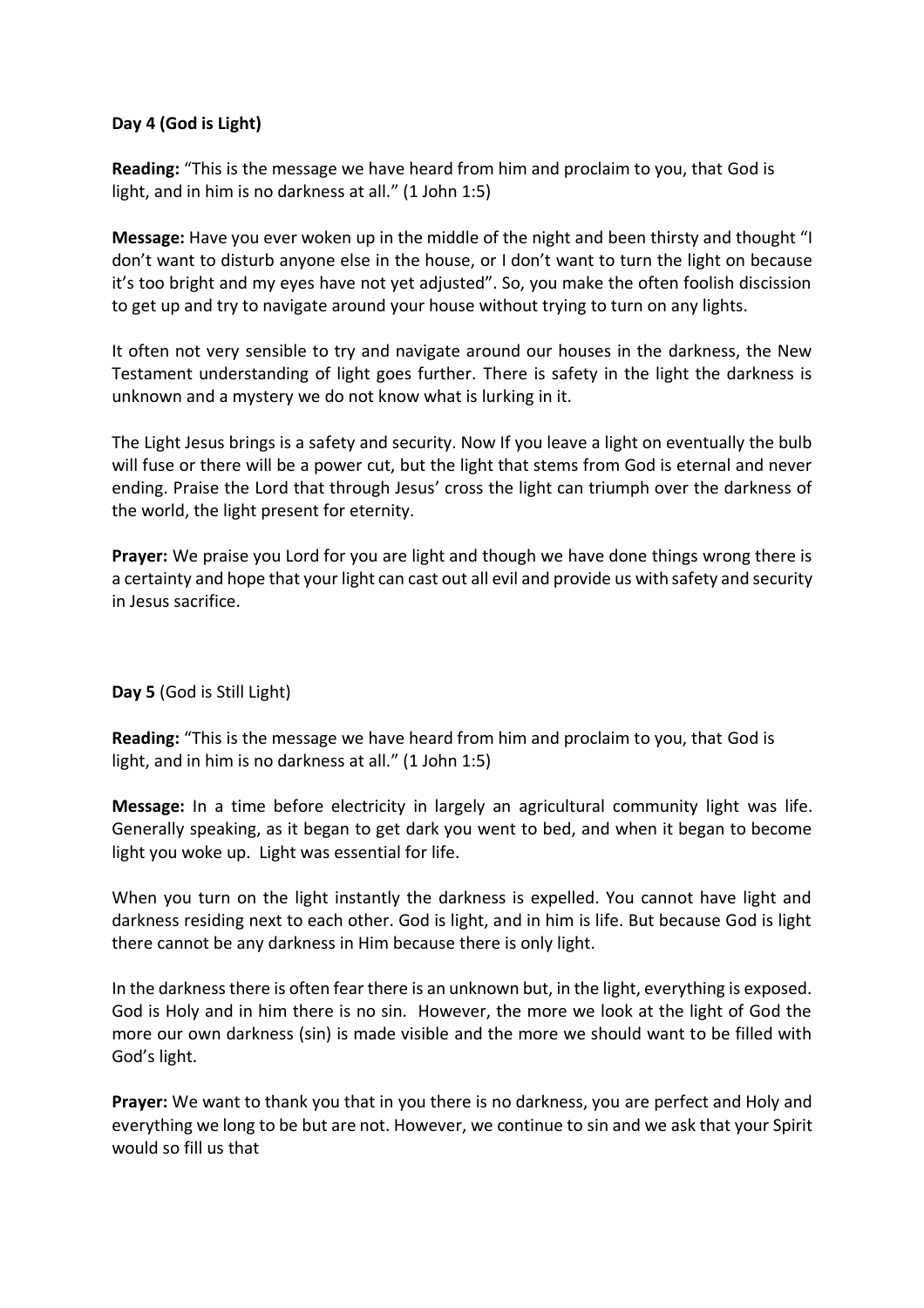**Day 6** (Walk in Darkness)

**Reading:** If we say we have fellowship with him while we walk in darkness, we lie and do not practice the truth. (1 John 1:6)

**Message:** Have you ever ventured off on a walk in the late evening as the darkness is beginning to draw near? Perhaps you have decided to walk a longer route just to avoid the darkness. Walking in darkness is always more dangerous and threatening than when you can see where you are going, some of us are clumsier than others and might find it easy to trip over in broad daylight let along during the night.

In this verse we have a reminder that even as Christians we have a binary choice, we can either walk in light or choose to remain and walk in darkness. If we are to have true fellowship with him then we should be striving to be more like him and reject the things of our old life.

It is possible to be a Christian and know the truth but in practice in our lives we still go astray. We must encourage ourselves and one another to have fellowship with him and walk in the light of his presence.

However, we are also to be so thankful that though we are so often unfaithful he is faithful, he is forgiving. So many Biblical characters constantly failed, messed up and went astray. Yet in Christ there is forgiveness, strive to remain close to him the God who is light and has no darkness in him.

**Prayer:** We pray that your spirit would convict us of our sin where we have begun to walk in darkness though that may be painful, we ask that you keep us near to your cross and to yourself. Help us in our lives to not live a lie and help us to practice and live out the truth.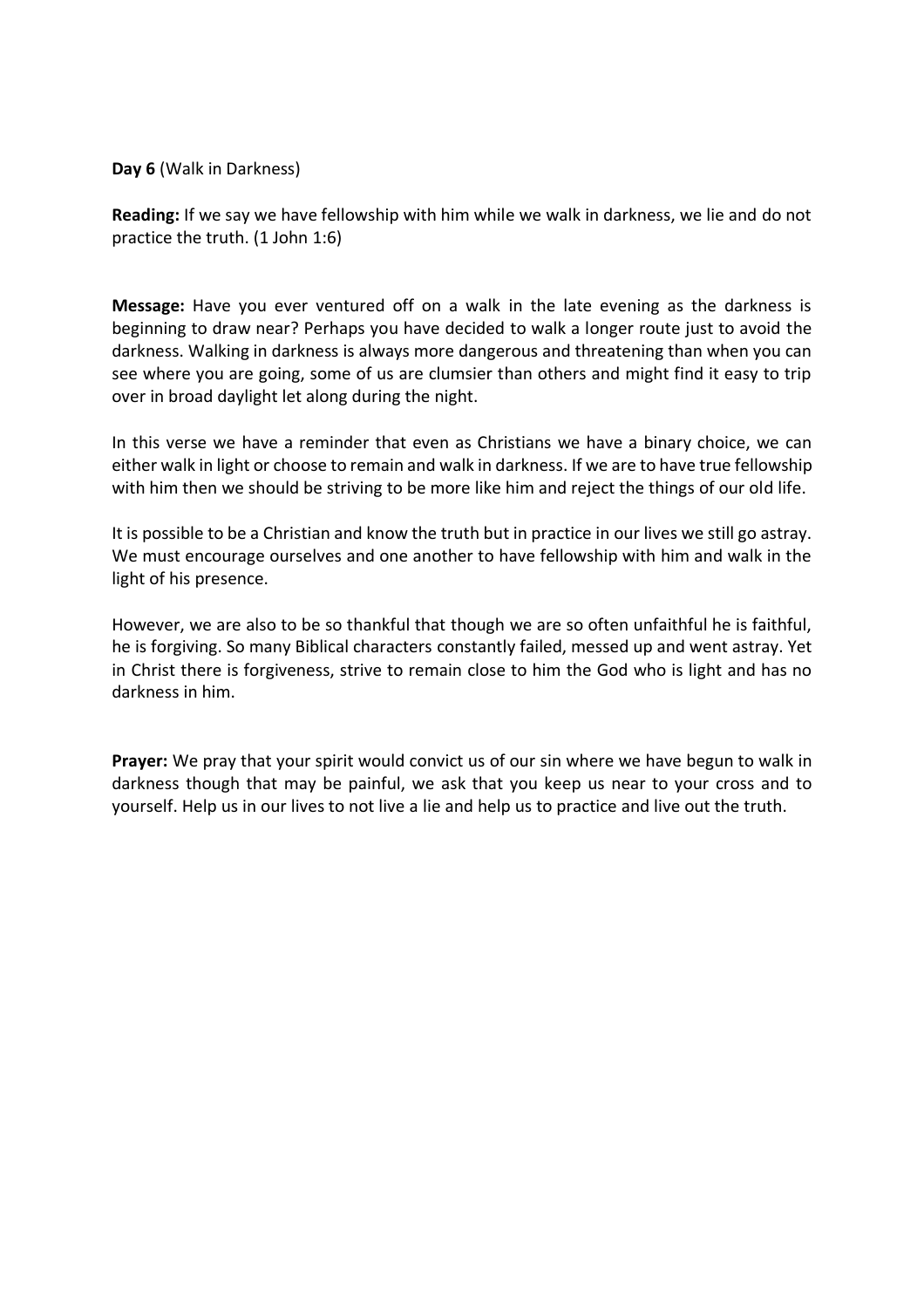**Day 7** (Cleanses us from all sin)

**Reading:** "But if we walk in the light, as he is in the light, we have fellowship with one another, and the blood of Jesus his Son cleanses us from all sin." (1 John 1:7)

**Message:** How many times have you washed your hands over this pandemic period? As COVID-19 continues we told that a great way to beat the virus is to constantly keep washing your hands. Whenever we enter church or many public buildings, we all have to sanitise our hands.

Have you ever gotten your hands messy and had to try washing and scrubbing them for ages? When I was at school, I had an amazing ability to always choose to use the pen that would begin leaking. It would take me ages to get all the ink off myself, hours and hours of soap and scolding hot water.

The time, effort and energy it would take me to scrub ink off my hands is nothing compared to the cost to Jesus that was needed to wash you free from your sin. We are reminded in this verse that if you want to cleansed if you want to be made perfect and clean it can only be achieved by the blood of Jesus.

Do you know what it is to be made clean not just on the inside but to know that deep down your deepest darkest shame has been forgiven and paid for. I love the hymn that says

"Have you been to Jesus for the cleansing pow'r? Are you washed in the blood of the Lamb?"

"Are you washed in the blood, In the soul-cleansing blood of the Lamb? Are your garments spotless? Are they white as snow? Are you washed in the blood of the Lamb?"

<https://www.youtube.com/watch?v=8cNCuNPd9g0>

**Prayer:** We thank you that you cleanse us, though we are imperfect and unclean the blood of Jesus Christ washes us white as snow. Amen.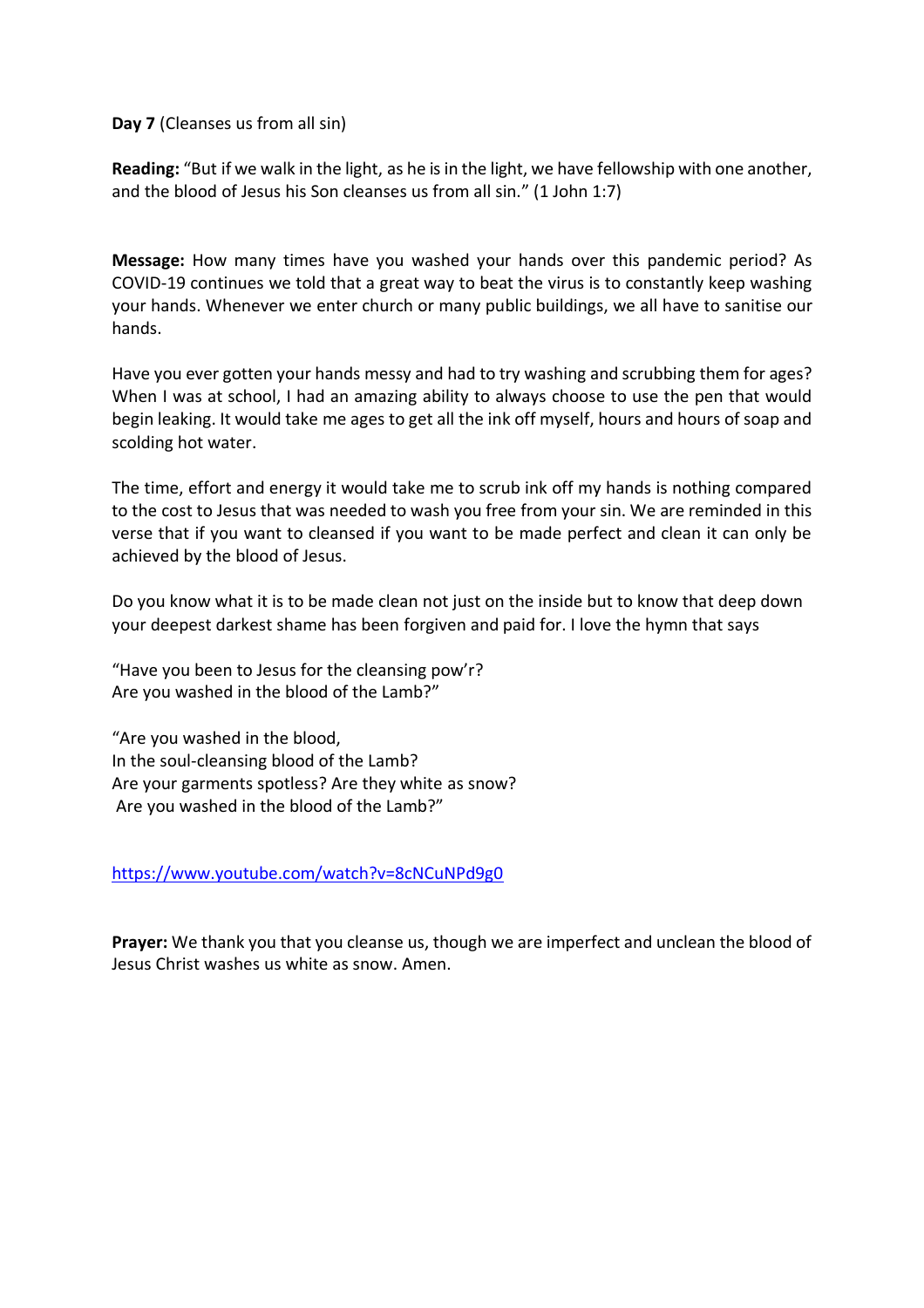**Day 8** (Is the Truth in You?)

**Reading:** If we say we have no sin, we deceive ourselves, and the truth is not in us. (1 John 1:8)

**Message:** This verse should be fuel for evangelism in our lives as we look at the universal truth that connects and binds the whole of humanity, we have all done things we are not proud of.

When we look around the church often, we see warm, lovely, hospitable and kind people and you yourself might have never done By the standards of the world you might be an upstanding citizen of the world, you might be well respected and thought of by many.

When I became a Christian at the age of ten there was not much, I had done wrong, many of you will remember that I was an absolute delight. I always said please and thank you, always said hello to people very rarely had any tantrums. But even at that age God revealed but you are not perfect. This verse reminds us that you might be lovely and kind and a joy to be around but even you have failed to meet perfection.

None of us have ever lived without telling any lies almost as soon as we were able to speak, we were telling lies or blaming our siblings for things we had done wrong. We have all done wrong.

God is Holy, he is perfection and he cannot bare to be around, near or associated with sin, we do not deserve to be near to Him or know God. In the next Devotion we will look at the only solution but know this no matter what you have done wrong there is good news in the person of Jesus.

**Prayer**: Help us to acknowledge that you are perfection and thought we might be undeserving of you we thank you that Jesus has provided a way to bring us salvation and to forgive us from everything we have done wrong.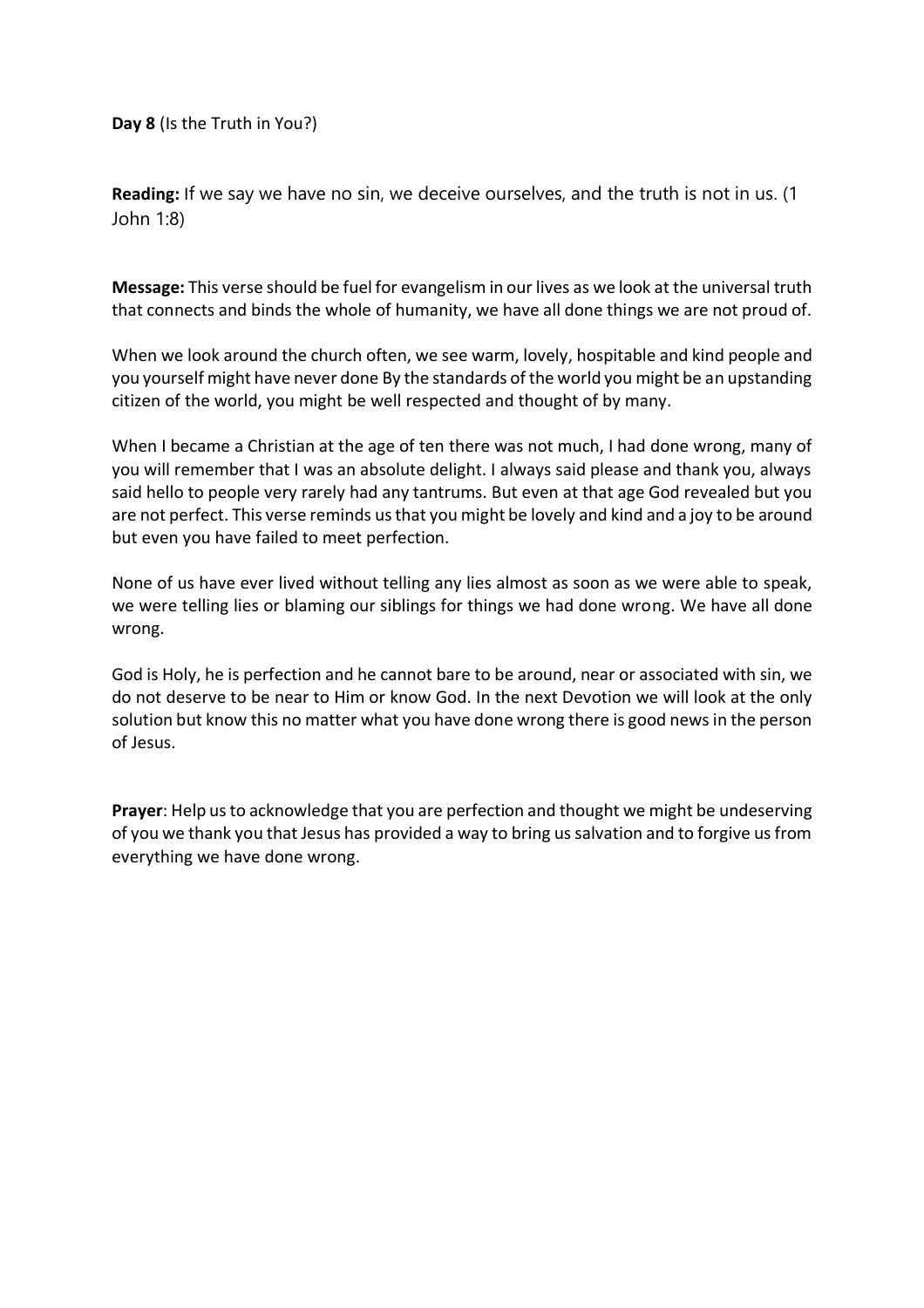**Day 9** (Faithful and Just to Forgive)

**Reading:** If we confess our sins, he is faithful and just to forgive us our sins and to cleanse us from all unrighteousness. (1 John 1:9)

**Message:** As we looked at in the previous message, we looked at how all of us are in desperate need because everyone of us have done wrong things. In today's verse we will be thinking about the solution to this problem.

We read here that we need to confess our sins it is always a positive experience to admit what we have done wrong and acknowledge how short we fall. However, all Christians must hold onto the reality that our God is faithful and just to forgive, in him you can be forgiven.

Why is it just that someone deserving of punishment should be set free and released? Jesus died on the cross to bear the penalty for the sin of every Christian because Jesus suffered the agony of the cross it is righteous and good and just when God pronounces his decree that you are forgiven.

If Jesus died on the cross in our place then justice is done when God forgives us of all of our transgressions, God forgives us even if we struggle to forgive ourselves.

**Prayer:** Thank you for providing an escape a release from the deserving punishment I have built up for myself. We thank you that despite us being sinful and undeserving of a relationship with a holy God. We thank you that you that by Jesus' work on the cross we might be cleansed from all unrighteousness.

**Day 10** (His Word is Not in Us)

**Reading:** "If we say we have not sinned, we make him a liar, and his word is not in us." (1 John 1:10)

**Message:** If we claim that we are without sin, if we try to deceive ourselves into thinking "I'm alright, I'm not that bad, I've not really done anything wrong" then we are going against God's word. The Bible makes it clear that all of us have gone against God and none of us are without sin, none of us have lived a perfect life we must ensure that we understand and accept the reality of the Bible. We should never downplay or minimise the problem of sin in our personal lives.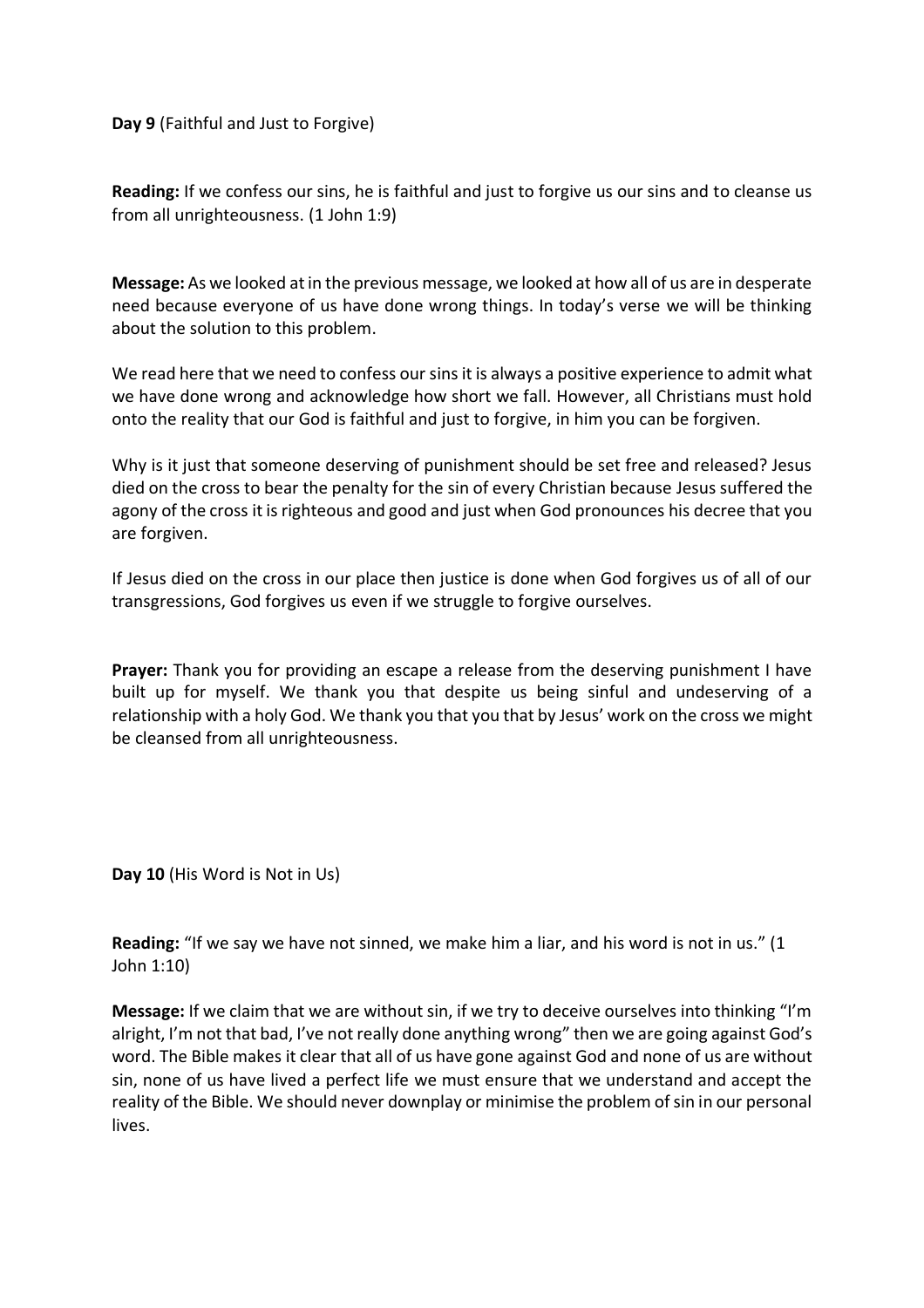By ignoring and casting off the advice and truth God gives us ensures that his word is not in us However, I want to focus on the concept of how do we accept and ensure that his word is in us? We must strive in every circumstance whether positive or negative to stand firm on the truth of the cross and its sufficiency to bring healing to the most broken and far off person.

We need to be reading and accepting and thinking on the great Bible truths that are revealed to us in Jesus. If the word of God is in our minds, we should know more about what is right and wrong and have a solid foundation in our theology and understanding of Christ our rock. If the word of God is in our heart then there should be a practical influence on us as we grow to love and follow after Christ our example.

**Prayer:** We pray that in everything we might stay close to you, learning and growing in the truth about Jesus and his great love for a broken world in need of him.

**Day 11** (We Have an Advocate)

**Reading:** My little children, I am writing these things to you so that you may not sin. But if anyone does sin, we have an advocate with the Father, Jesus Christ the righteous. (1 John 2:1)

**Message:** This verse begins with a reminder that we can be young in the faith, it is not something to be embarrassed or ashamed of, there should be a natural progression and growth throughout our Christian lives. If anyone does sin, if anyone does do something wrong – I think this is a message that applies to all of us. If you have ever done something wrong and if you ever do something wrong as a Christian this is a verse for us to hold onto.

What a joy and hope we can have that we have an advocate who is with the father, Jesus is our advocate who is righteous and without any sin. The word advocate is defined as someone 'who publicly supports or recommends a particular cause or policy' or 'a person who puts a case on someone else's behalf'. It is truly remarkable that if we are a Christian then Jesus is pleading our case, he is supporting us he is on our side. The only reason we stand a chance of coming before a Holy and pure God is because Jesus has washed us clean and is advocating on our behalf.

Do you ever feel that you are not good enough or full of anxious worry that your sinned has weighed you down and made you unlovable? Remember that you have someone on your side, because of his death we have been washed us clean.

**Prayer:** We thank you that we have access to almighty God through our advocate Jesus Christ himself, though we do not deserve it your love abounds for us. Amen.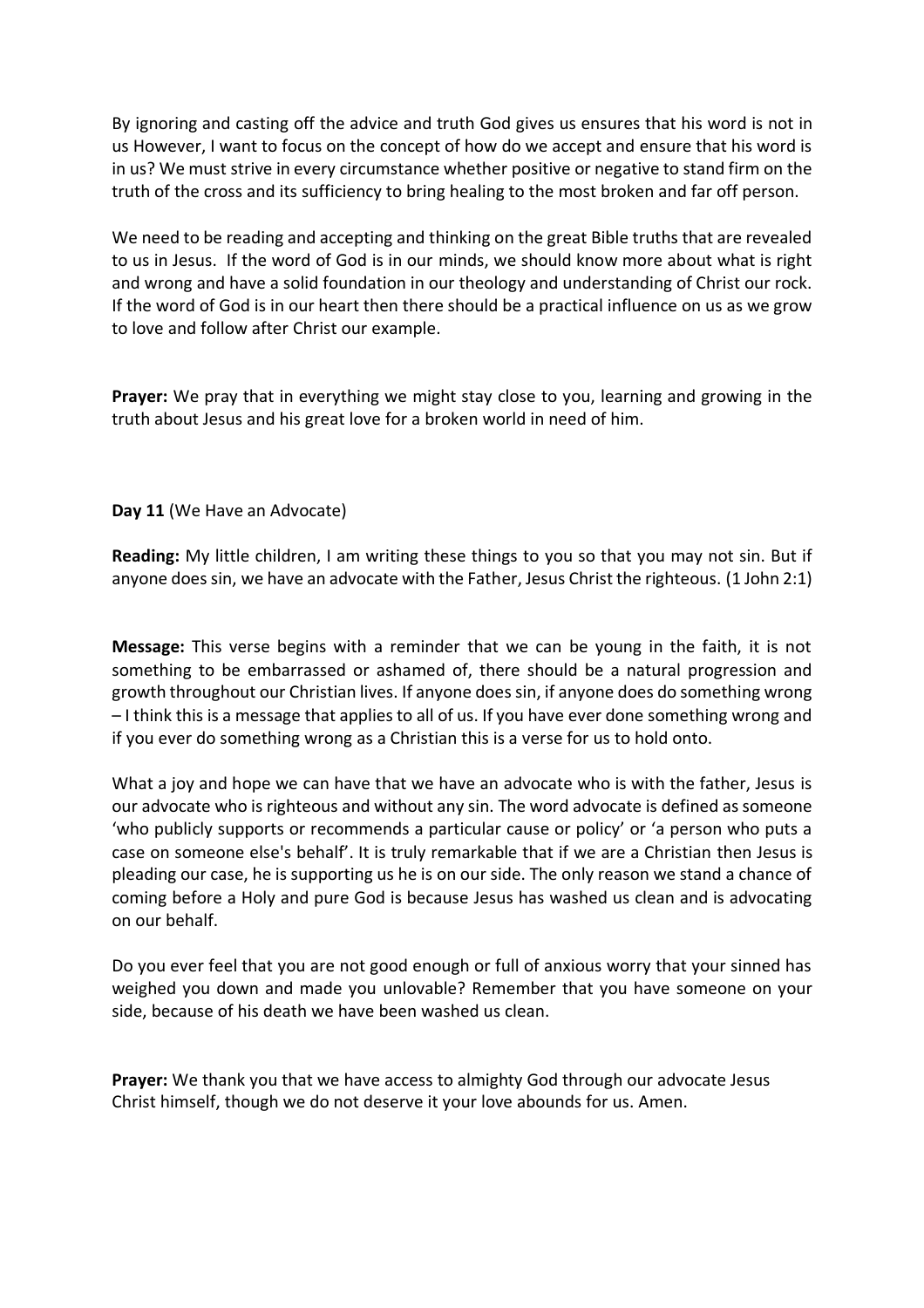## **Day 12** (The Propitiation for our Sins)

**Reading:** He is the propitiation for our sins, and not for ours only but also for the sins of the whole world. (1 John 2:2)

**Message:** This verse gives us some really fleshed out theology surrounding the state of our lives through and because of the victory of Jesus. We learn of the ultimate and final answer to our greatest need – which is our sins. The wrong things we have done wrong can be forgiven and dealt with. This is explained by declaring that Jesus is the propitiation of our sins, now this is really long difficult to say Bible word. Simply this long word is used to explain the connection between the anger of God and the love of God.

Because we have done so much wrong and God is perfect, he has a righteous anger. Have you ever watched the news and heard about some horrific act and become angry at how someone could do such a horrible act? In a similar way God is perfect and he cannot stand, bare or tolerate sin.

Despite this God loves, God loves us even though we have done so much wrong. If I can phrase it this way, we were objects of God's wrath (because we deserve it), and yet he loved us still. Such is the love of God that those who are undeserving of Him are wonderfully loved by him,

Famous preacher John Stott says that propitiation "Does not make God gracious, God does not love us because Christ died for us, Christ died for us because he loved us" this is a vital way to understand the love that Jesus has for us.

Christ's sacrifice in the cross is not just available to one or two of the best or most holy people in the world. The message of Jesus is not restricted to one or two people, but the imagery used here reveals the inclusivity of Jesus' death and love for his people.

Many of will be familiar with the passage of scripture found in Revelation 7 that speaks of "A great multitude that no one could number, from every nation, from all tribes and peoples and languages, standing before the throne and before the Lamb". This is the revealing power and true meaning of Christ as our propitiation for our sins.

**Prayer:** We are sorry that we have done so much wrong, but we are thankful that we have been forgiven and loved so fully. Amen.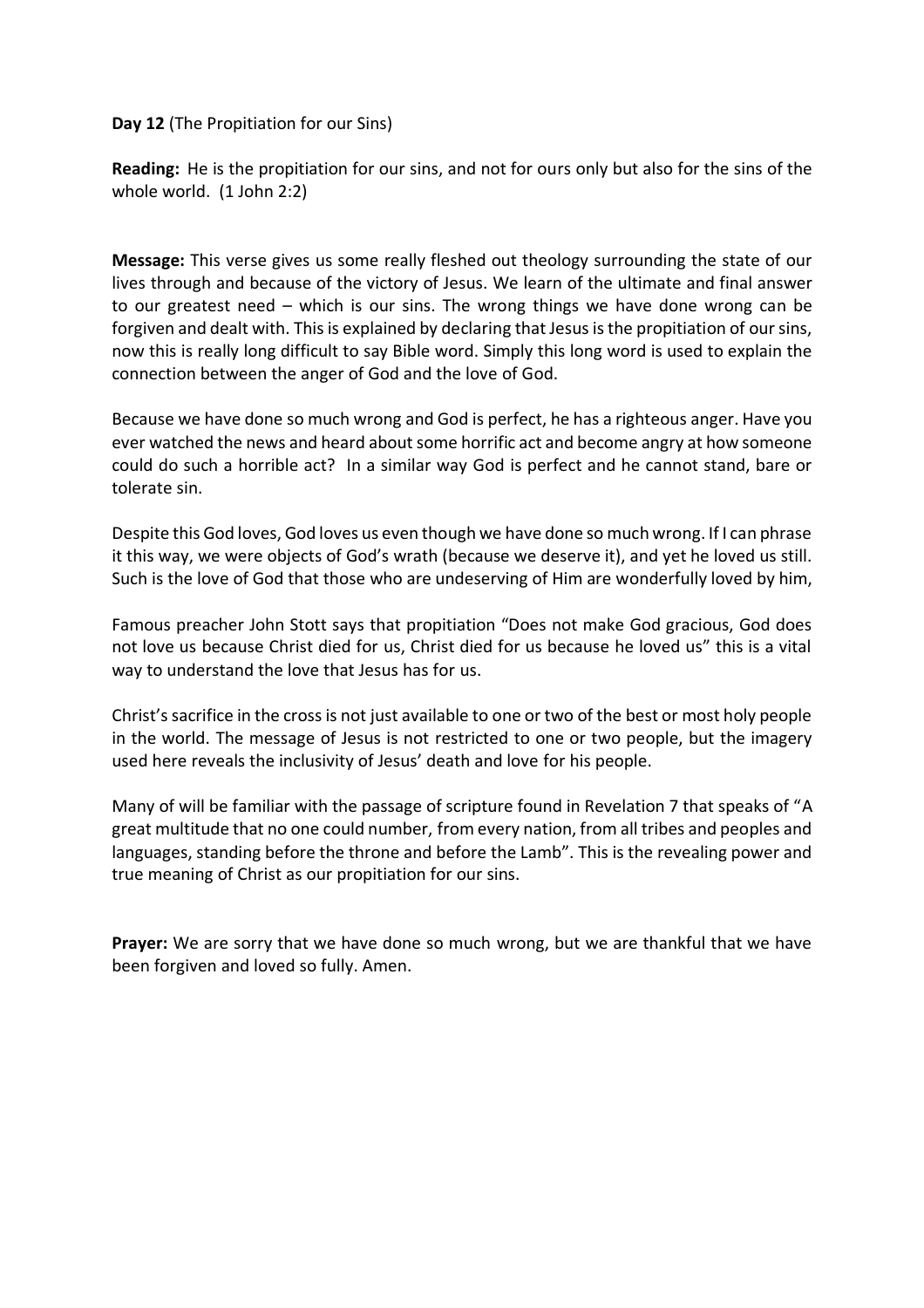**Day 13** (And by This We know Him)

**Reading:** "And by this we know that we have come to know him, if we keep his commandments." (1 John 2:3)

**Message:** Have you ever taken an instant dislike to someone, perhaps it was someone at work who you just could not get along with or a distant relative you have never been fond of? We all know the phrase 'Never judge a book by its cover' but when it comes to people it is so easy to do. What we read in this verse is that we can know Jesus, not just hear about him but come to know who he is and what his message is.

So many people hear bits and pieces about Jesus, but they never stop to take the time to consider, read and ask questions about who Jesus really is and why so many people have been changed by him and what he did on the cross.

I wonder if you know any celebrities, who is the most famous person you have ever met? The reality is that none can compare to the joy of meeting and knowing Jesus. As members and friends of Libanus Church we should have a real desire to want to introduce people to the lifegiving Jesus. That people might be so touched by the positive message of the gospel that they would live differently, and their lives would never be the same again.

**Prayer:** We thank you that we can know who Jesus is for ourselves, we thank you that we as a Church can be a positive witness sharing your good news that Jesus died on the cross paying the debt that I owe towards God. We thank you that if Jesus died on the cross for me, I am forgiven and set free. We praise you for his glorious gospel that we can know Christ. Amen.

**Day 14** (Truly the Love of God is Perfected)

**Reading:** "Whoever says "I know him" but does not keep his commandments is a liar, and the truth is not in him, but whoever keeps his word, in him truly the love of God is perfected. By this we may know that we are in him" (1 John 2:4-5)

**Message:** As we look at these verses today, we see a continuation of the beginning of the letter, if we know Jesus our lives should be radically changed. As we live our lives we should be striving to be more like our saviour. None of us will ever be perfect in this life, but the impact of Christ and the reality of what he has done for us in his love and sacrifice for us should provoke us to change through the work of the Spirit.

We are to keep the words of God close to us and in doing so truly the love of God will be perfected in us. There is a famous saying you are what you eat, and in a similar sense the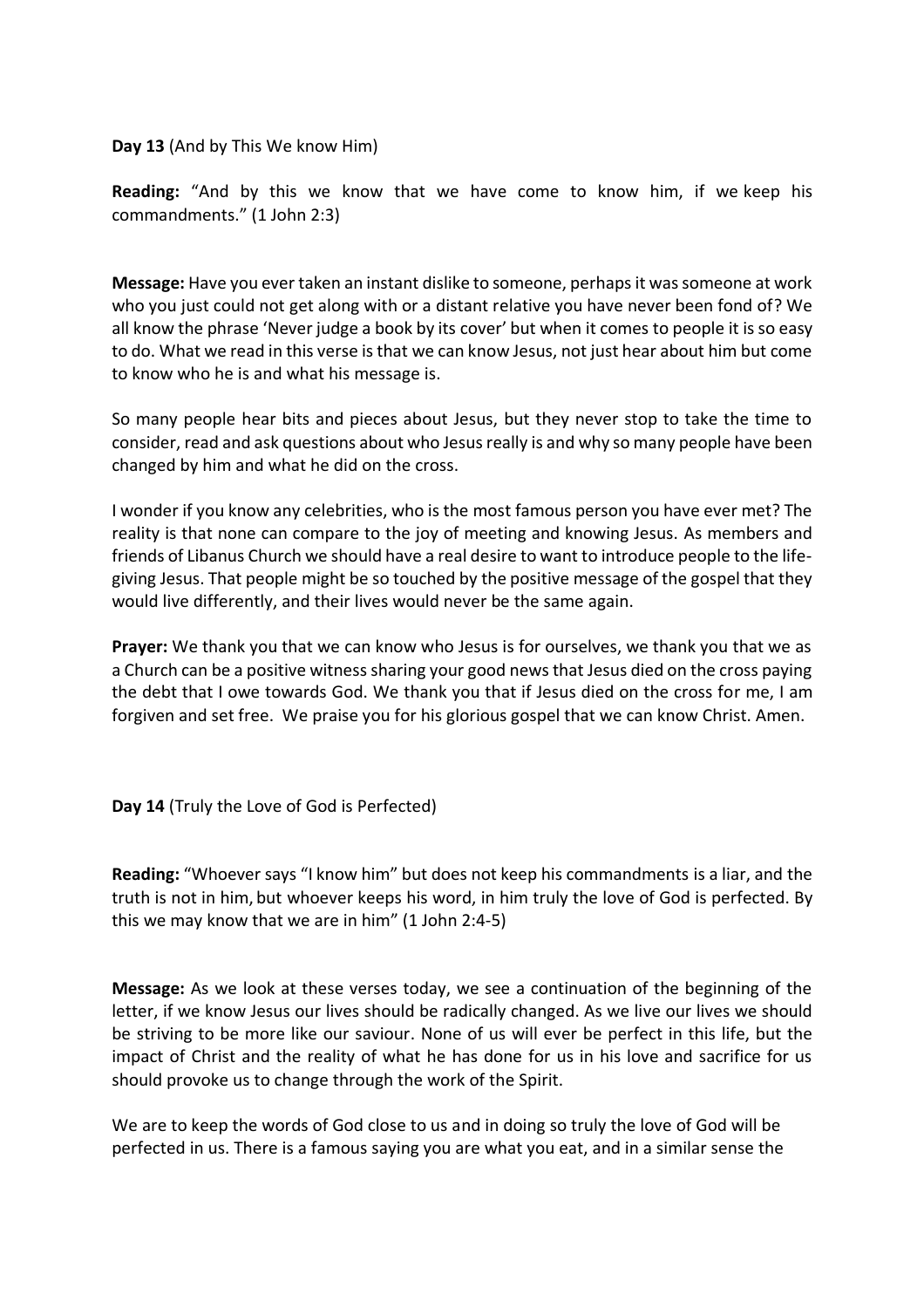people we spend time with and the more time we spend with them the more we begin to emulate and become like them. Whether we notice this or not.

In a similar way the more we rest in the arms of Jesus the more we fill ourselves with his thoughts and words and follow and live them out, the more the spirit is moving within us the more we should be filled with his love.

Do you know that Jesus died on the cross to bring you forgiveness in full? If so, are you allowing the love of God to be perfected in your life?

**Prayer:** We thank you that your great love has been bestowed to us, despite everything we have done we thank you that forgiveness can still be made available to us and your love perfected in us. Amen.

**Day 15** (Walk in the Same Way)

**Reading:** whoever says he abides in him ought to walk in the same way in which he walked. (1 John 2:6)

**Message:** If you are interested in history then you might have watched many documentaries or travel programmes that follow or detail the life of a famous historical figure or place. Often the presenter will say something like 'Not far from where I'm standing' or 'in this exact location' or even 'I am walking here they would have walked all those years ago'.

History can be really dry, dull and distant however, there is something that almost brings it to life as you walk down the same place as a great historic figure.

As Christians we are called to walk in the same way as our Lord and saviour Jesus Christ, this does not refer to just visiting the physical location where he lived. But imitating and emulating his character and moral walk as best we can through the Spirit, we should be striving to be more like Him.

I wonder if you have ever seen a tightrope artist walking on an incredibly thin and flimsy often it can feel like that, we are so far from the perfect standard of Jesus. This is the ongoing work of the gospel; we should strive to walk in his steps, but we are not forgiven based on how well we live. We are forgiven, saved and justified because of Jesus and his sacrifice on the cross and because we have been forgiven, we should want to walk in the same way which he walked.

**Prayer:** We thank you that you lived a life, walked a way which all of us have fallen short of, none of us have walked the way we should have. We have all strayed from the path, and yet you loved us so much you sent Jesus to redeem us. We pray that as we look to you, we might become more like you. Amen.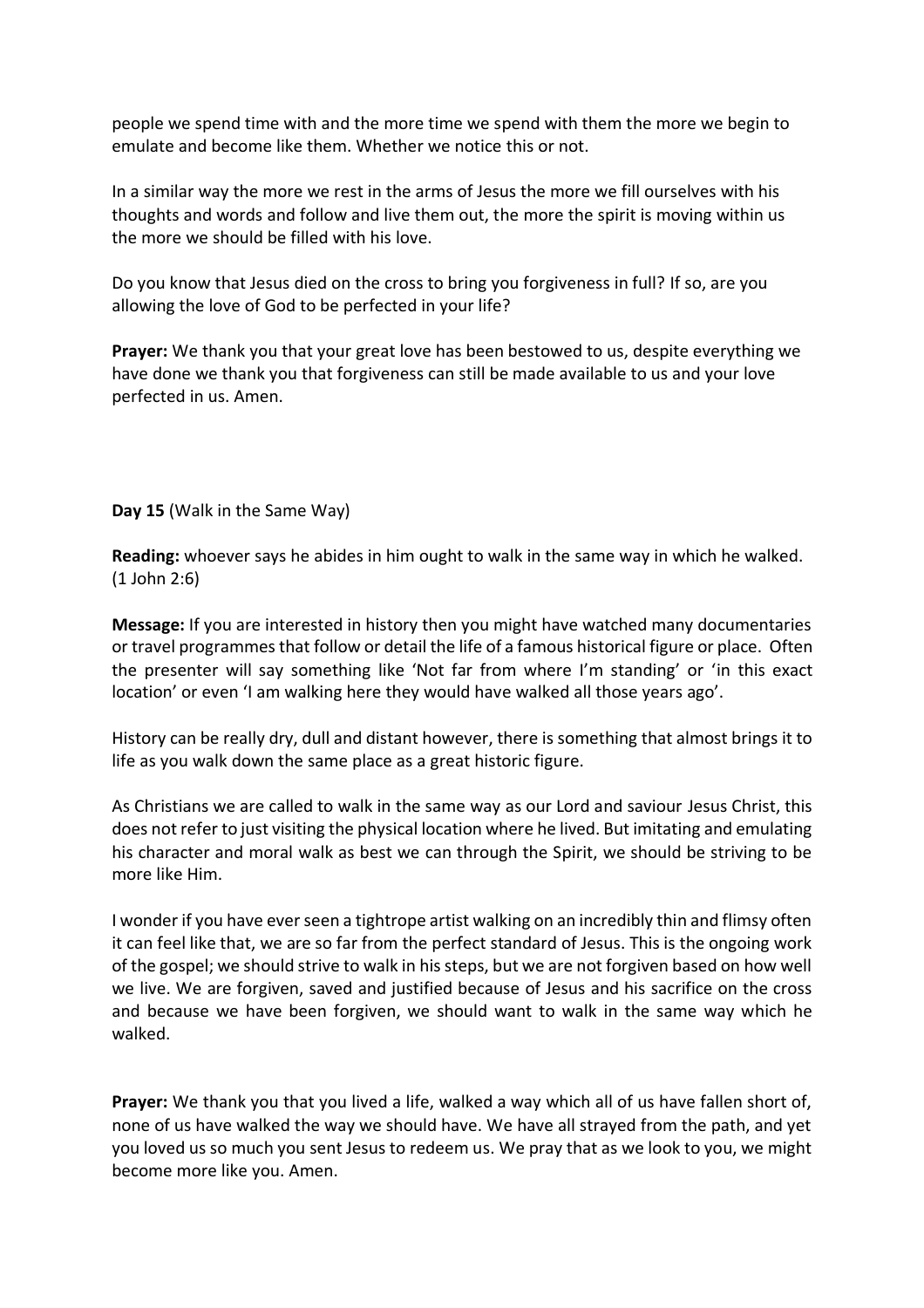**Day 16** (No New Commandment)

**Reading:** Beloved, I am writing you no new commandment, but an old commandment that you had from the beginning. The old commandment is the word that you have heard. (1 John 2:7)

**Message:** This is a really important verse, it is a firm, clear and thorough reminder that the New Testament does not rewrite, change or contradict the relevancy of the Old Testament. There is a lot to unpack and understand about the purpose of the Old Testament and the genres included but we believe that the entirety of the Bible is relevant, God breathed and directs us to Jesus.

This verse reminds us that all of scripture is relevant to us, the New Testament does not ignore forget or reject the Old Testament. We should be very concerned as Christians whenever there is a new idea about God or new theology that emerges.

Our faith is grounded and rooted in the Bible, similarly we must hold to that as our final authority the never changing but ever relevant word of God. The message of Jesus, the gospel is not contradictory to the OT it is the fulfilment of it. God has not changed his mind; he has not reversed his salvation plan which was made and established before the foundation of the world.

Do we view the Bible as being our final authority? Or sometimes are we prone to being led astray with 'New Commandments'?

**Prayer:** We come before you, knowing that you are the God who planned, wrote and gave us the Bible. We know that that is the final authority and contained within it is the clear message of salvation you have for us. We thank you that you have not changed your mind about redeeming mankind and we worship you the unchanging Lord. Amen.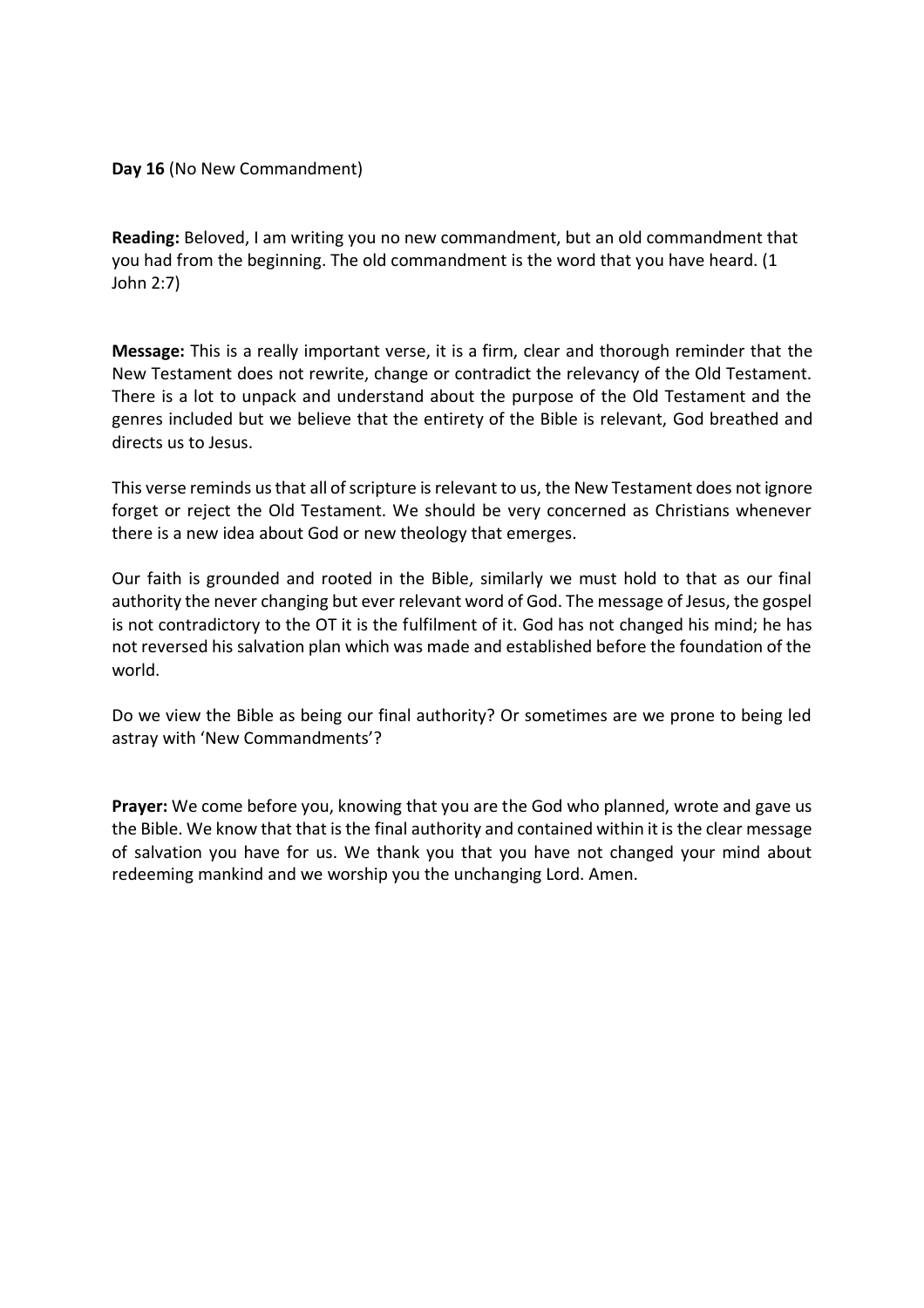## **Day 17** (Darkness is Passing Away)

**Reading:** At the same time, it is a new commandment that I am writing to you, which is true in him and in you, because the darkness is passing away and the true light is already shining. (1 John 2:8)

**Message:** The world can be a very dark place living in Wales I know that far too well. This world is filled with things we know are wrong and make us feel uncomfortable or depressed. All the problems in this world seem to be ever present and increasingly getting worse this world is in darkness. Life is hard, full of so many uncertainties and hardship.

What could possibly be the solution what could possibly bring about the end of the darkness that seems to consume? The one solution to the darkness in the world is the shining of 'the true light'.

Jesus even refers to himself using a similar term "As long as I am in the world, I am the light of the world" (John 9:5). In this world which is dark there is no hope other than the true light which expels the darkness. No darkness can ever overpower the light that Jesus has brought.

I don't know everything you have done wrong, but I do know that the light Jesus brings is enough, is sufficient to bring forgiveness and relief from it. Jesus saving work upon the cross means that we no longer have to dwell in this darkness, but it is passing away and we know it will be replaced by the light of Christ.

**Prayer:** Be with us we pray, through the difficulties, hardships and darkness of this life we pray we would find comfort, support and strengthening in Jesus who came to bring us light and an end to the darkness of this age. Amen.

**Day 18** (Whoever Hates his Brother)

**Reading:** "Whoever says he is in the light and hates his brother is still in darkness Whoever loves his brother abides in the light, and in him there is no cause for stumbling." (1 John 2:9- 10)

**Message:** Here we read the vital importance of Christians reaction and response we should have to other believers. The phrasing does not just refer to physical biological family relationship's but is referring to the deep spiritual connection that Christians share.

We are to be vessels that reveal and show off the light of God that is in us if we are trusting in Jesus. Christians can be very difficult people; I should know I am one. But despite this we have a deep connection with each other and there should be such a love for fellow believers. A love that encourages one another in the Lord, a love that contains no gain a love that is unconditional.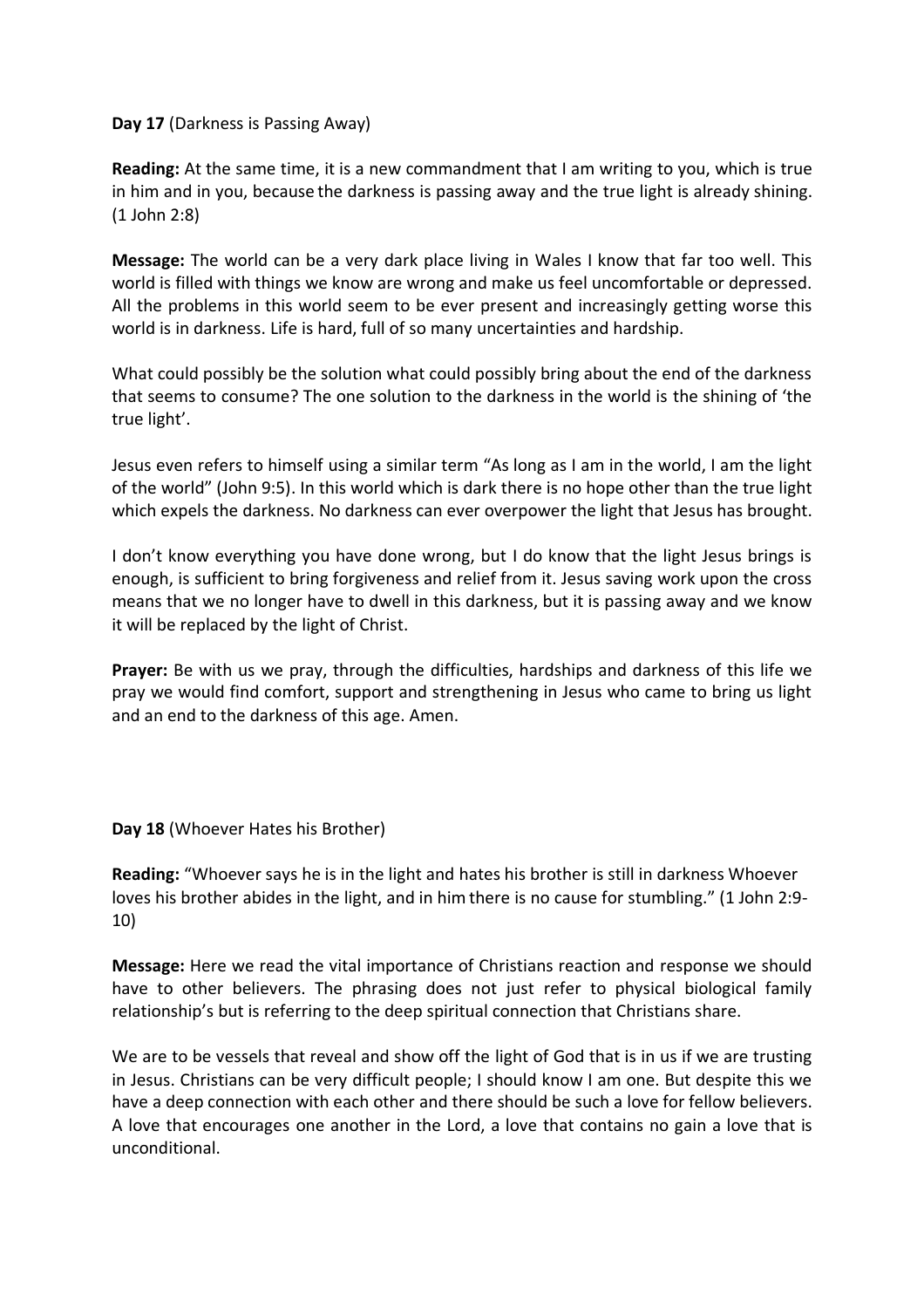We should want to abide, be and live in this light we have been saved from darkness into light why would we ever wish to go back? These verses also highlight and testify to the doctrine of adoption, through Jesus' willing sacrifice on the cross we are brought into the family of God. The reason why we can call other Christians brother and sister is because we are all members of the family of God.

**Prayer:** We pray that you would help us to love other Christians because we know that you love us so much, we thank you that you loved us enough to die for us. We ask that you reveal more to us of the joy and privilege to be grafted into the family of God. Amen.

**Day 19** (Do you Know Where You are Going?)

**Reading:** "But whoever hates his brother is in the darkness and walks in the darkness, and does not know where he is going, because the darkness has blinded his eyes" (1 John 2:11)

**Message:** Have you ever been walking somewhere and gradually the day moves into evening and the lightly gradually but surely begins to dim? Each step you take the light grows ever faint until eventually you are walking in the dark of night. In the darkness it is so easy to get lost and lose bearings of where you are.

This is the imagery that this verse explores that if we have been blinded by darkness, we do not know that the darkness makes us unsure of where we are going. I wonder if when you were a child you ever attempted closing your eyes and trying to navigate around the house with your eyes closed. Even around the familiar settings such as your house it is hard to navigate safely around.

Do you know where you are going in life? Do you have a plan with your job, family future? We might think we can see everything clearly and have everything worked out but there are somethings none of us can plan for or expect.

As Christians we have a great hope that we are living in the light that Jesus has brought us and no matter what unexpected issues or problems arise in our lives we have a hope that we can never be separated from the love of Jesus. When life goes wrong or when things happen that come out of the blue that we were not expecting is your hope rooted in Jesus?

**Prayer:** We thank you that we can be forgiven by God and we no longer need to be lost or in darkness because Jesus died for us on the cross to bring us into light. We praise you that we no longer need to fear the future because we can be saved to an eternity with God. Amen.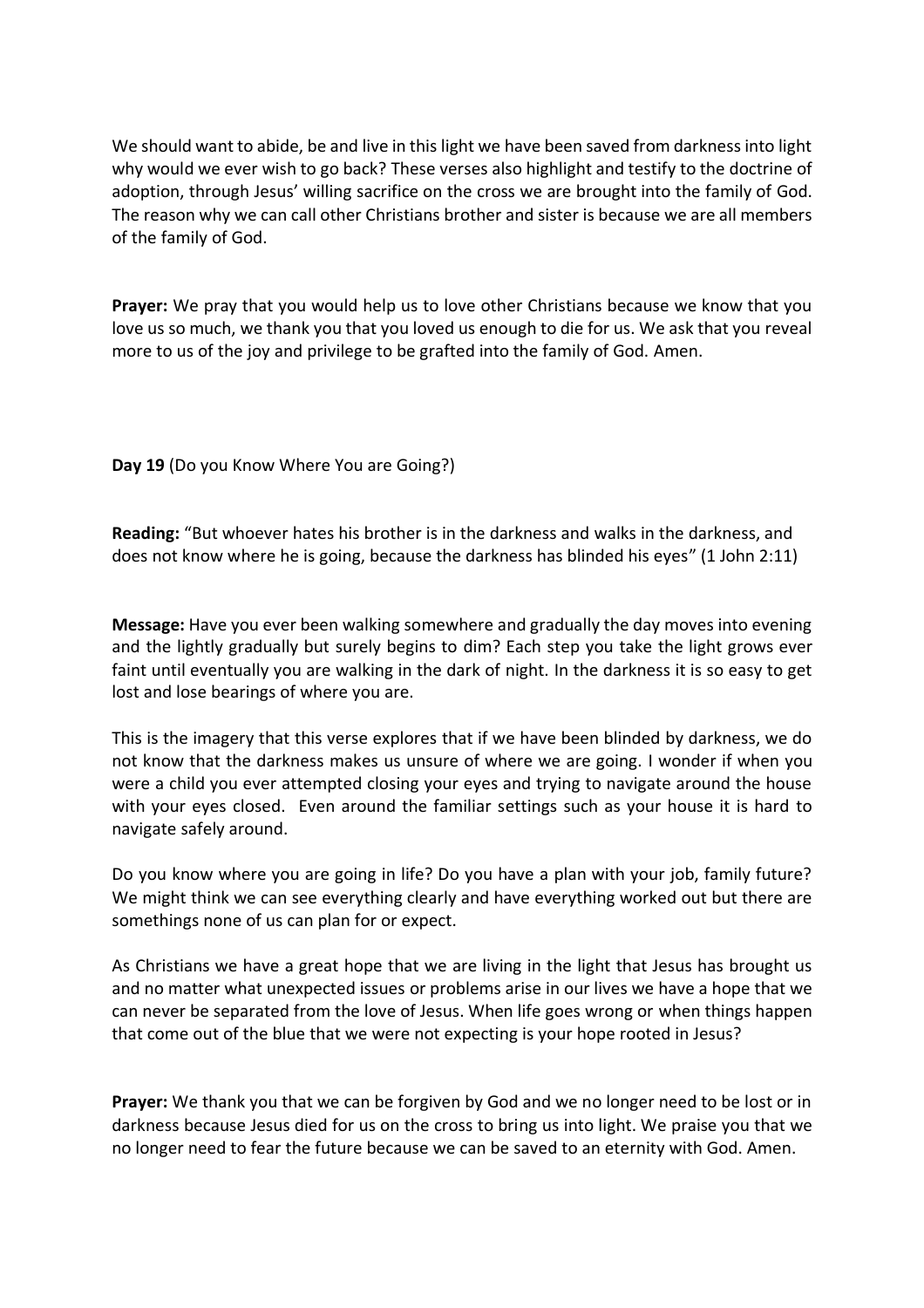**Day 20** (Little Children)

**Reading:** "I am writing to you, little childrenbecause your sins are forgiven for his name's sake" (1 John 2:12)

**Message:** The good news about Jesus is so simple that it is even made accessible and available even to children. This gospel we have received from Jesus should be told to and made known to everyone, I commend and encourage you to share this devotional thought with your children and grandchildren. Because everyone should hear that Jesus is the one who forgives sins.

Even though you might be a good person, I know when I was younger, I was an absolute delight (I'm not sure my parents would always agree). I was hardly ever in trouble in school, always completed my homework on time never had detention. I was a fantastic well-behaved child.

But even though I was good I wasn't perfect, I might have been a pleasant boy to be around but sometimes even I was a little bit naughty, and as we grow older the more and more, we do wrong. None of us have ever lived our lives without telling a lie or being mean to someone but there is one person who lived a perfect life.

Jesus lived without doing anything wrong, ever and if we put our trust in him our sins (all the wrong things we have done and thought) they can be forgiven. Because he loves us, but more than that it pleases and glorifies him to forgive us. Have you ever done anything wrong? Then you need to trust that Jesus died on the cross to bring forgiveness for you. The gospel is so simplistic that even a child can come and know Jesus.

Do you know Jesus?

**Prayer:** Thank you that your good news is available for people who are very old and people who are very young. We thank you that though we are undeserving we can know your forgiveness and love for your name's sake. Amen.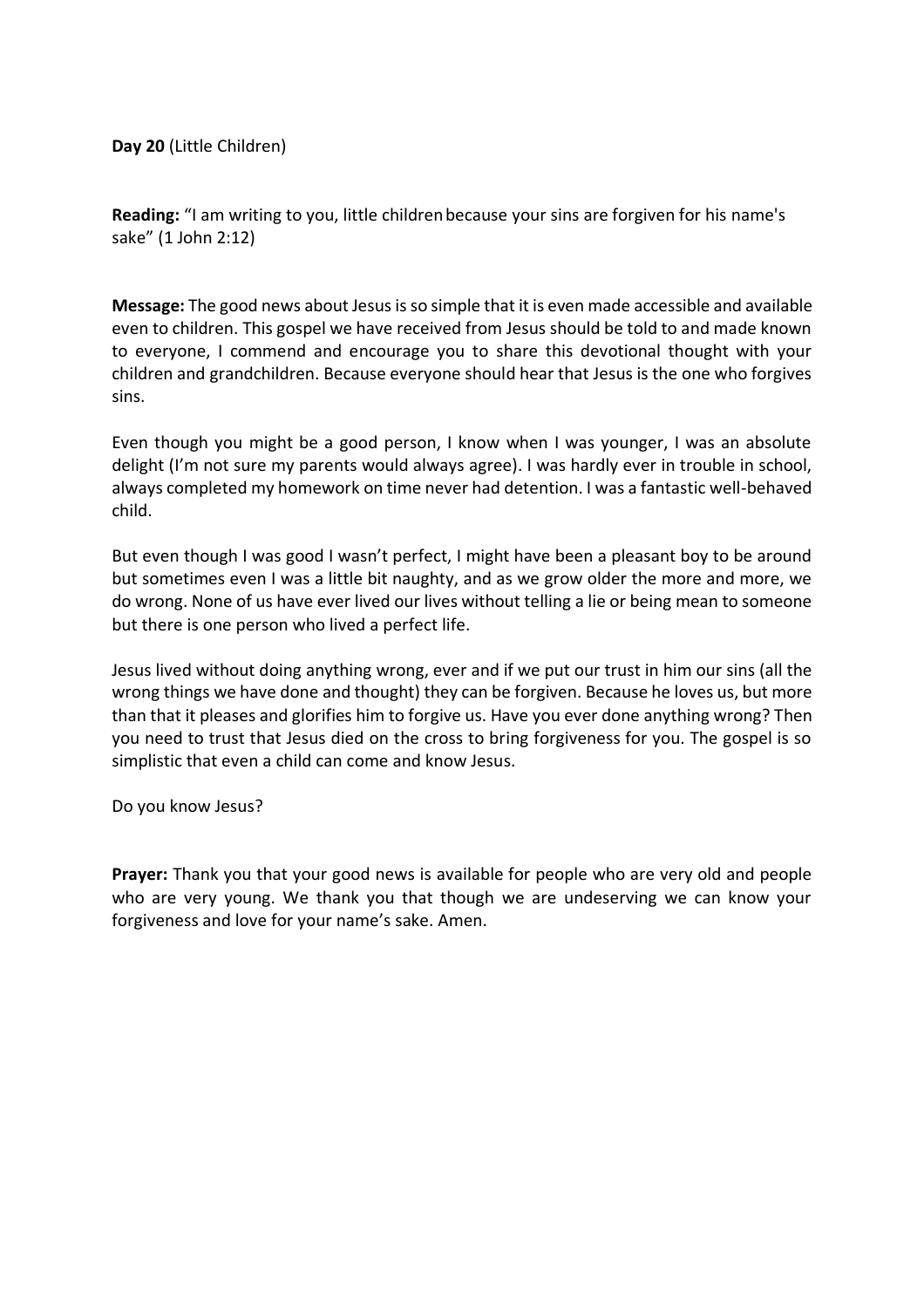**Day 20** (To you Father's)

**Reading:** "I am writing to you, fathers, because you know him who is from the beginning." (1 John 2:13)

**Message:** We are exploring today the address to fathers that they know him from the beginning. The verses we are currently ging through are addressing children, fathers and young people our God is relevant and accessible from people of all stages of life and walks of life. This is the great God we come before, the one who in Jesus has made himself known to us.

How blessed are we to have the privilege that we can know Jesus we do not just know about him; we do not just understand the history or the nature of this character, but we know who he is directly.

Who is Jesus? He is the one who from the beginning he is the Lord with no beginning and no end the one who created all and sustains everything. A being of such infinite power and might it should scare us. This Lord makes himself known to mankind. Today we have this God who has made himself known.

**Prayer:** We acknowledge that we do not deserve to know you, there is no reason why we should be able to have a relationship with the one who created all things. Yet we praise you the one without beginning and end for your overarching love which you have bestowed upon us. Amen.

## **Day 21** (Overcome the Evil One)

**Reading:** I am writing to you, young men, because you have overcome the evil one." (1 John 2:13)

**Message:** This is a statement to those who are young and if they are in Jesus, they have overcome the evil one. When you were younger, or if you are currently young what is the biggest thing you achieved when you were younger? Was there something which you were proud to have accomplished for someone so young?

Some of us might feel like we were not equipped or prepared to achieve or accomplish anything when we were in our youth and we needed to wait to build our character and personalities increasing and growing our skills.

This verse reminds us that we are known and are trusting in Jesus even from a young age we have done something vitally important. With Christ we can overcome the evil one himself. If we are in Christ then evil has not won over us, there is a very real sense that we need to be battling and resisting the temptation to do wrong.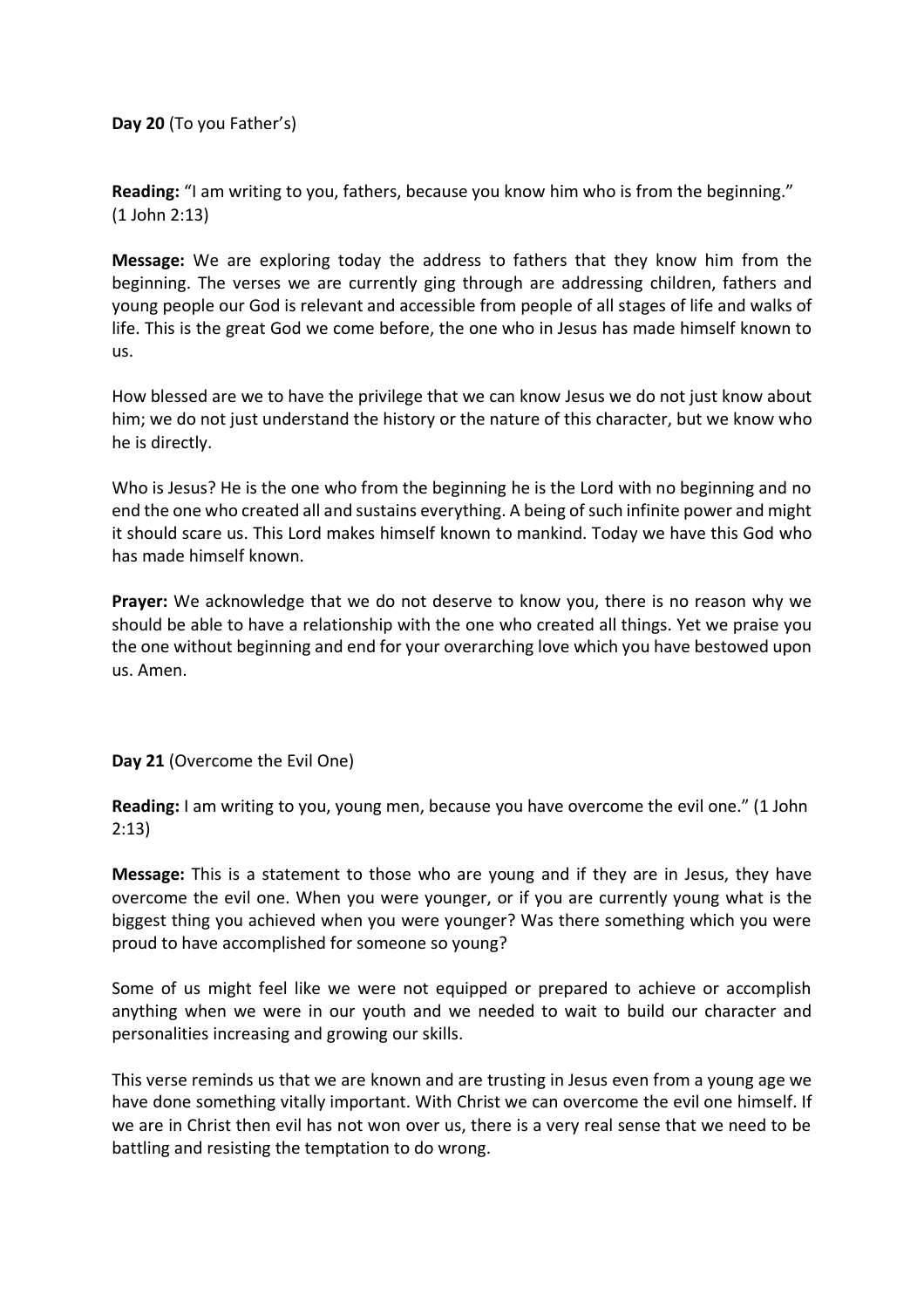However, eternally we are safe, sealed and secure and if we know Jesus, we can find forgiveness and a communion and fellowship with God. Remember this very same God will one day destroy the evil one but if we are eternally with Christ on the day the evil one is destroyed; we will be united with a loving God.

Do you know the peace that can come from knowing the evil one has been overcome through Jesus in you?

**Prayer:** We thank you that what seems impossible to do has been made possible by Jesus, we ask that you continue to be with us sanctifying us as we seek to resist evil and become more like Jesus. Amen.

**Day 22** (Know the Father)

**Reading:** "I write to you, children, because you know the Father." (1 John 2:13)

**Message:** We not revert back to addressing children, now when I was a child, I thought I was incredibly independent and able to cope, function and live without relying or needing other people. In reality I think I was probably just very stubborn as a child, because there is something that is a necessity for children if they are to continue to live and thrive.

All children need parents or guardians to look after them and in a similar way if we are Christians then we can come to know God as our Father. The one who teaches us, looks after us loves and protects us. Children need someone to help them navigate life to help them thrive and grow in life.

There is also the wonderful intimacy with family, even a game of monopoly cannot break the deep-rooted natural family connections we have. The binding factor, the thing that keeps a family together is a deep love for one another. This is similar with us being brought into God's family and being able to know him as Father.

The one thing that binds us and keeps us in God's family is his great consistent love for us. Because of the love of Jesus, the father has been made known to us as we are adopted into his family.

The most important question for all of us is do we know this heavenly father for ourselves?

**Prayer:** We praise you that you can enter into your family and be called children of God bound by the love and sacrifice Jesus made for us. Amen.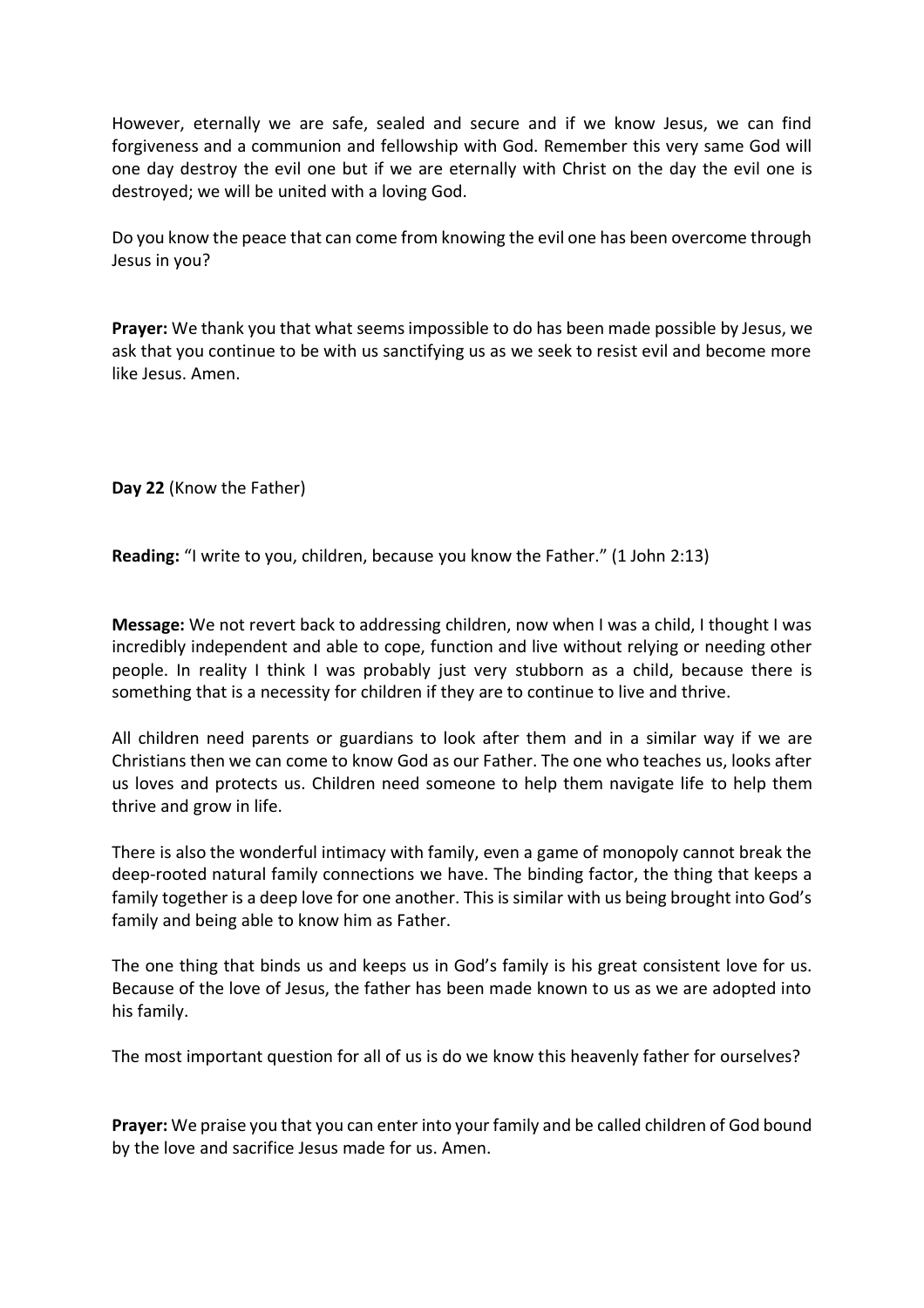**Day 23** (You are Strong)

**Reading:** "I write to you, fathers, because you know him who is from the beginning. I write to you, young men, because you are strong, and the word of God abides in you, and you have overcome the evil one." (1 John 2:14)

**Message:** The phrase used in this verse that jumped out to me is the reminder that "You are strong". Some of you might regularly say "I'm not as young as I used to be" you might not be as fast or mobile or able to concentrate for as you once were able to.

There is often an association (perhaps not in my case), that the younger we are the fitter and healthier and stronger we are. The strength described here is the strength is not the physical or emotional ability to endure great hardship, difficulty or pressure. What this verse reminds us is that the greatest strength we can have does not lie within ourselves instead there is great strength in the word of God which is to abide within us.

We must ensure that we do not just read our Bibles, but we let the news and message of Jesus transform us and abide within us. How many of us are captivated with the person of Jesus to let the Bible penetrate and fill us?

In times of difficulty and hardship do you struggle on your own? Or is your strengthen rooted in the word of God filling and biding within you?

**Prayer:** We ask that your word may abide in us. During every situation and struggle we never want to be far or apart from your help and support. We pray that you might be with us applying the power of your word to our daily lives. Through you may we be strong in the faith. Amen.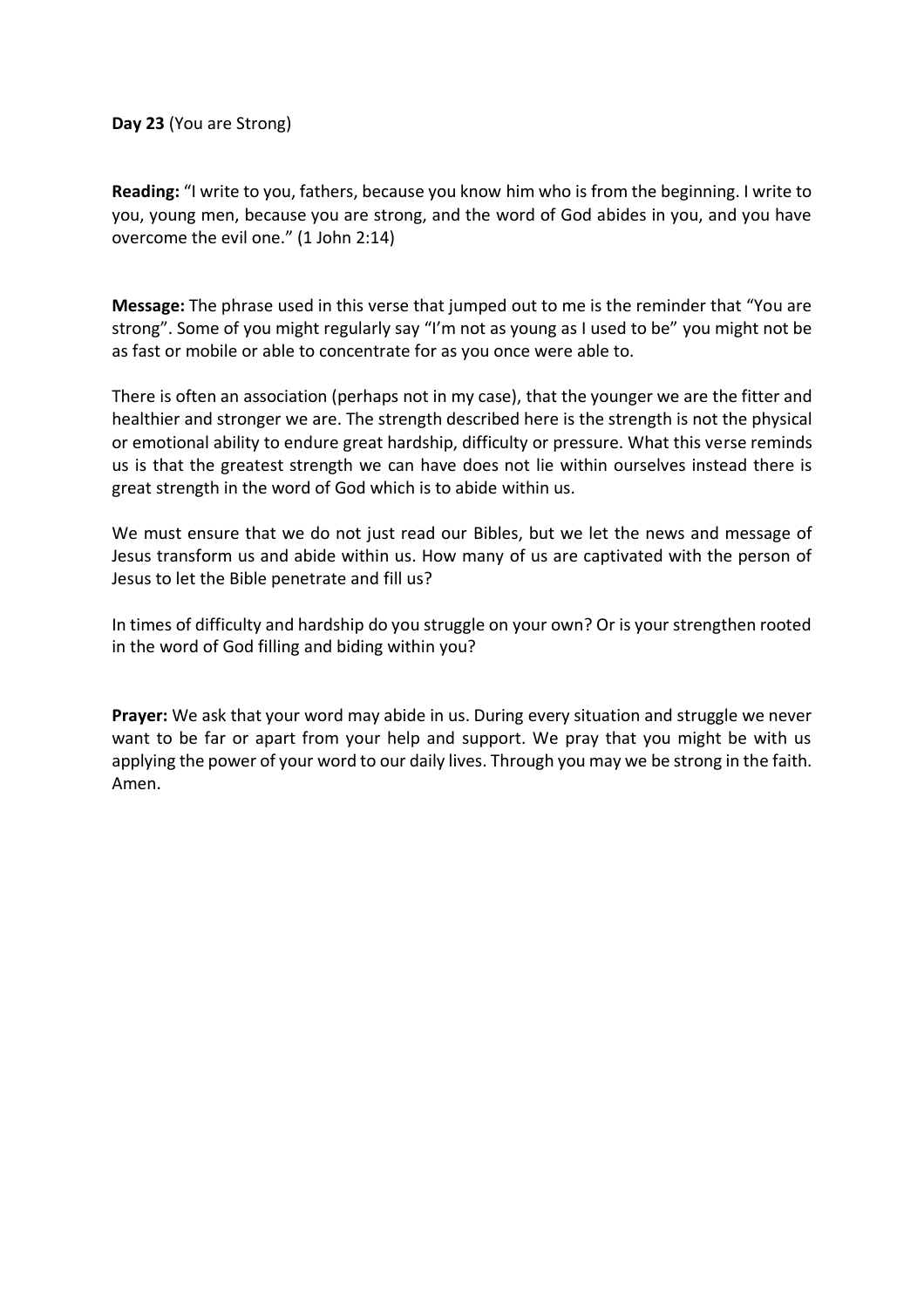**Day 24** (Do Not Love the World)

**Reading:** Do not love the world or the things in the world. If anyone loves the world, the love of the Father is not in him. (1 John 2:15)

**Message:** This verse is a warning; however, it is not a commandment to be miserable or to practice abstinence from laughter. There is enjoyment to be found in this world however what is being warned against here is a move towards worldly living. We are not to be absorbed or obsessed by this world but taken back and staggered at how much Jesus loves us.

We should have a deep appreciation for people and creation because all has been planned, shaped and designed by God himself, however we must never lose the view that sin (the wrong things that we do) has polluted everything.

This world is filled with so much hurt, pain confusion and misery. We have not got to look very hard to see the pain of a world surrounded by the shadow of death. This world is a mess, there is no true hope or life to be found in it.

But Jesus died on the cross to bring life, to bring forgiveness from everything we have ever done wrong. The reason we are not to love the world is because we have someone greater who should be the focus of our affection.

Relationships are ruined when instead of loving the person you are currently with you love your ex, we should not be in love or obsessed by this world because Jesus is better. The peace, comfort and love that we can know in him is so much better than anything this world can offer.

Do you want something more? Do you long for better than just this routine repetitive life? I encourage you speak to a Christian friend, family member or a Church about how you can know Jesus and the forgiveness he brings.

**Prayer:** We thank you that in Jesus we can know something better than the pain, misery and fleeting pleasure that this world has to offer. We ask that you grow our relationship with you learning more about you and your great love for broken people. Amen.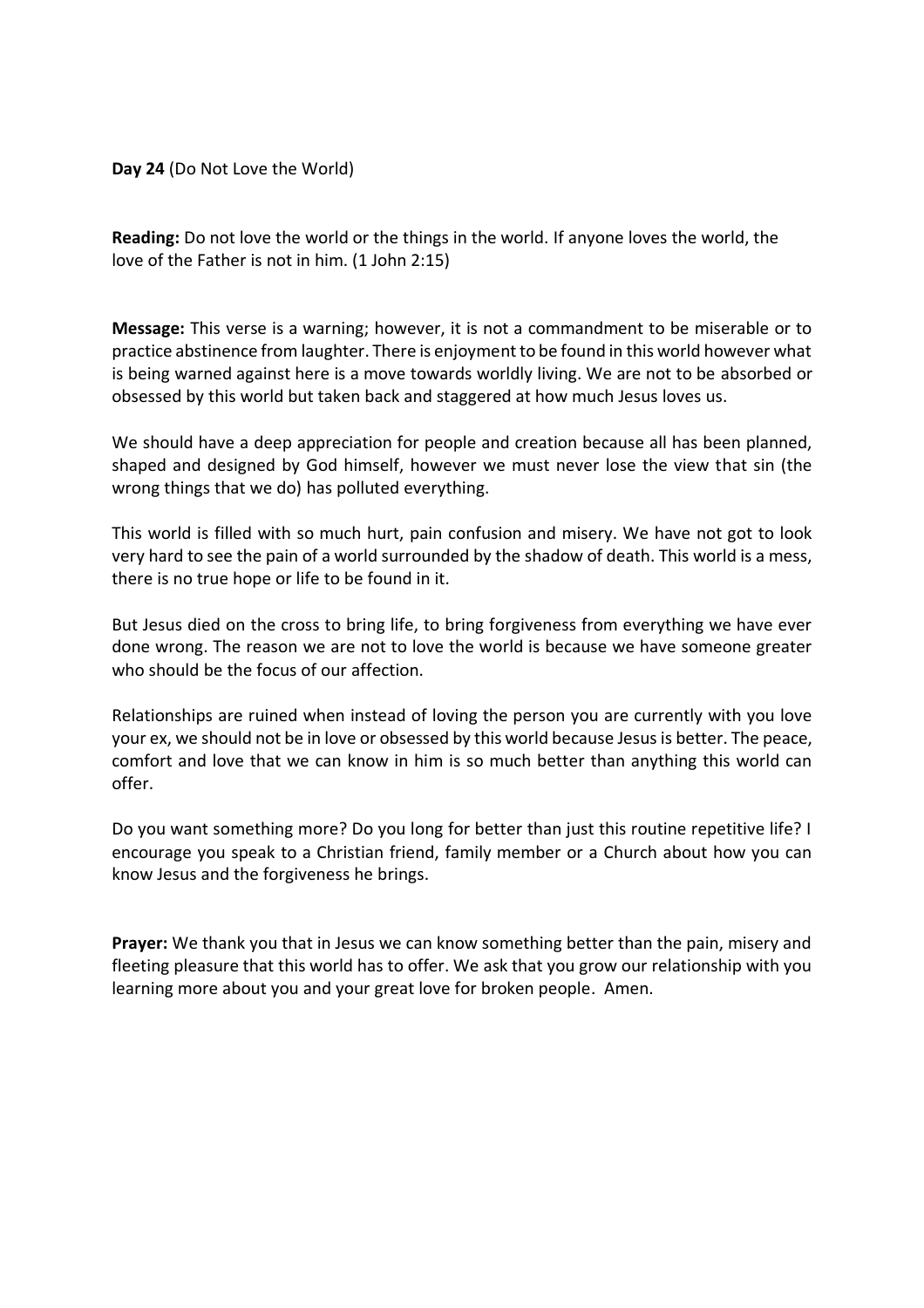**Day 25** (Desires of the Eyes)

Reading: "For all that is in the world—the desires of the flesh and the desires of the eyes and pride of life  $-$  is not from the Father but is from the world." (1 John 2:16)

**Message:** I wonder if you have ever been shopping armed with your list of items, maybe you have even said that from now on you are going to be god and careful with what you eat. So, you are prepared with your shopping list filled with healthy food and if it is not written on that list it is not going into your shopping trolly or basket.

However, if you are anything like me that does not last very long, your well-planned list system works perfectly until you turn down one aisle and you see the cakes, biscuits and chocolate all piled up. You had a desire to eat less unhealthy food, you even had a plan but it al goes wrong when your eyes see all the delicious treats, we know are bad for us but we want them anyway. I am certain I am not alone in this experience.

Exploring what we looked at yesterday in more detail verse 17 uses a very interesting phrase to describe how we are so easily distracted from the things of God when we look "With the desires of our eyes". As Christians we should know what is right and wrong but that does not stop us from ever straying or wondering off.

I don't think it is any coincidence that we cannot physically see God with our eyes and so this is the part mentioned in connection with wandering and straying from God and his precepts.

There is a famous idea that states you will never have the strength or will power to stop doing something you enjoy or are addicted to, instead of trying to stop doing it you are encouraged to do something else more wholesome.

We are not just called to stop looking and indulging in the things of this world, but we are called to look to Jesus instead for he is greater than anything this world can offer us.

Prayer: Father help us to keep our eyes not on the things of this world but on our ultimate saviour the Lord Jesus Christ, may we be filled with him and know a beauty which surpasses all understanding. Amen.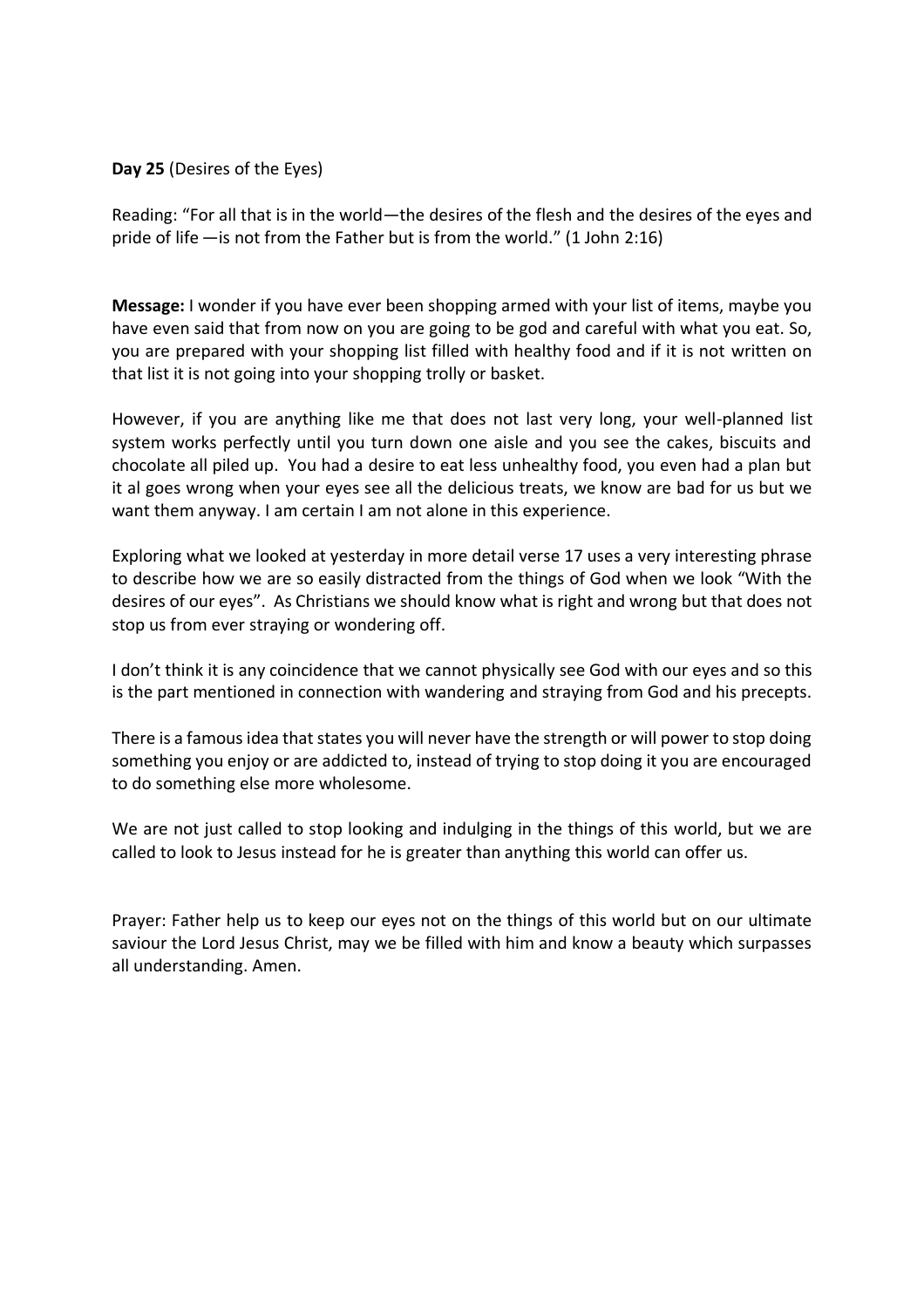**Day 26** (The World is Passing Away)

**Reading: "**And the world is passing away along with its desires, but whoever does the will of God abides forever." (1 John 2:17)

**Message:** Those of you who have ever had a massive clear out in your houses will be all so familiar with the usual trip to the rubbish dump. After all the hard work and cleaning of the house there is always a lot of clutter that needs to be disposed often that we have been hoarding for many years. You do not need to get very far into the recycling centre for the smell to hit you of decaying, broken and or ancient items piled high. As many other people are throwing away things that have failed or older models of items.

Everything that is thrown away was one day brand new bringing joy, excitement or use. Christmas is one of the best examples of this, when you give children their presents it does not take them very long to break or get bored with some of their gifts. I wonder how many brand-new exciting Christmas gifts do not even survive the year.

Ultimately, we know very well this world and everything in it is not long lasting. What does this obvious but depressing thought mean for us? Well the Bible tells us that the world is passing away this world is not permanent or eternal.

This world is in fact passing away, there should be no shock or surprise when we things breaking and failing. The biggest question for us should be do we have a hope in someone or something which is lasting and eternal?

Nothing in this life can last and endure, so we need to ensure that our hope for the future is more secure and long lasting. God's Kingdom through Jesus Christ is the only thing that we can depend on. Everything will one day pass away but those who are trusting in Jesus will be saved.

**Prayer:** We come to you with the knowledge that this world is passing away, but we can know and experience the eternal life that Jesus offers us. Amen.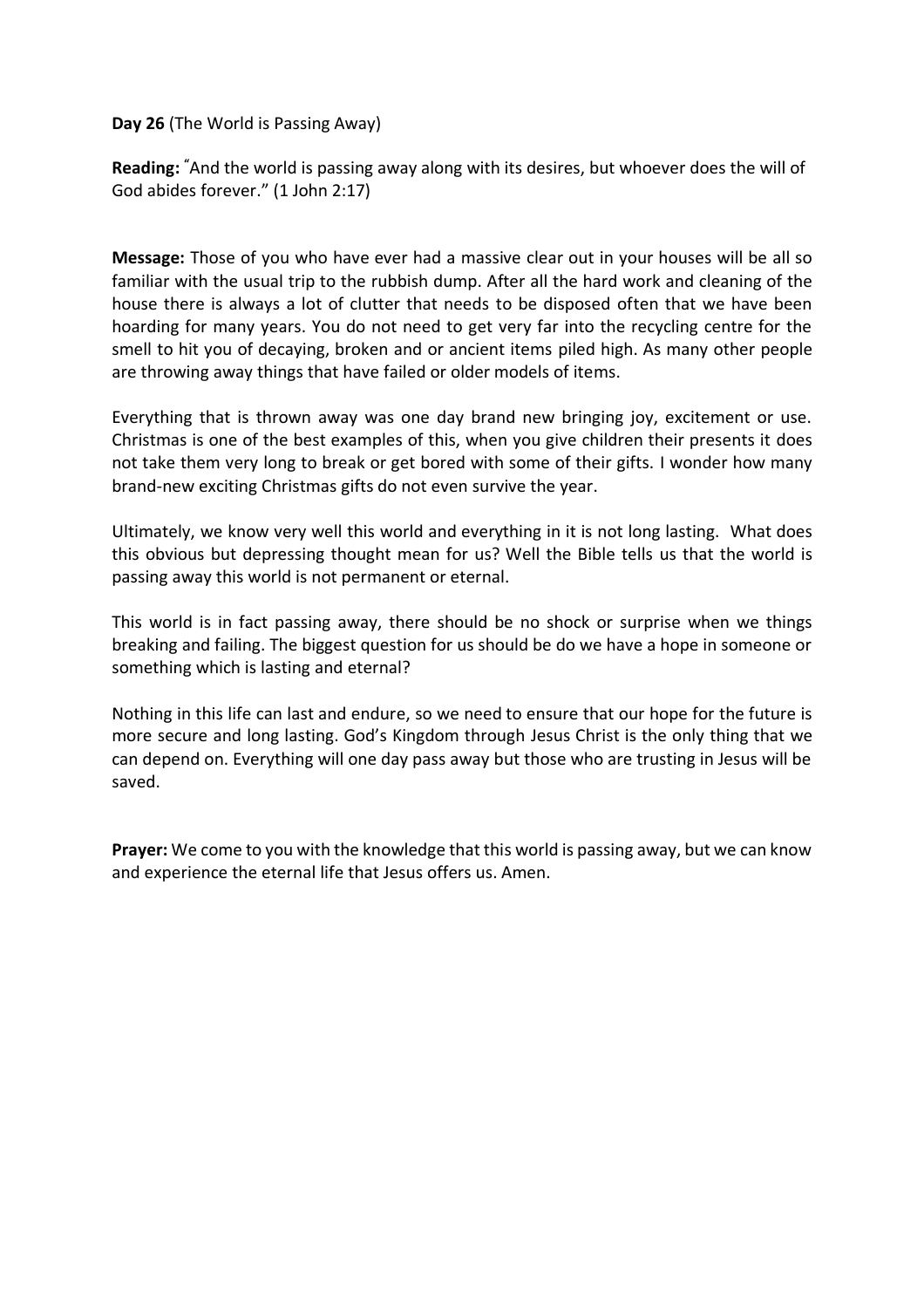**Day 27** (God Abides Forever)

**Reading:** "And the world is passing away along with its desires, but whoever does the will of God abides forever." (1 John 2:17)

**Message:** Today we are looking at the clear difference between trusting in the world and trusting in Jesus. Yesterday we looked at the world that is clearly and before our eyes gradually passing away. Today in a stark contrast to a world that is passing away we look at the God who is forever.

This is why our faith transcends that of this world for our hope is rooted in one who is forever. Our hope and faith is not just rooted in the fact that God is forever but there is a personal relationship with him. That those who do his will those who are trusting in him, those who have been transformed by Jesus we will be forever.

We will be able to abide forever with him, because he is the Lord of live and so it stands to reason that those who are believing in him would escape the passing away and eroding of this world.

There is a very well-known hymn 'Abide with me' in that hymn it has the lines "Where is death's sting? Where, grave, thy victory? I triumph still, if Thou abide with me". This explores a similar theme that whatever the fate of the world, whatever happens to us if we are testing in Jesus Christ then even death has no hold over us.

For Jesus is forever, do you know for certain that when you die you will triumph through what Christ has done on the cross?

**Prayer:** Thank you that though this world is passing away you offer us an eternity of life and hope, we thank you that we can abide with you forever. We accept we are not worthy of this calling; we do not deserve it and yet you love us still. Amen.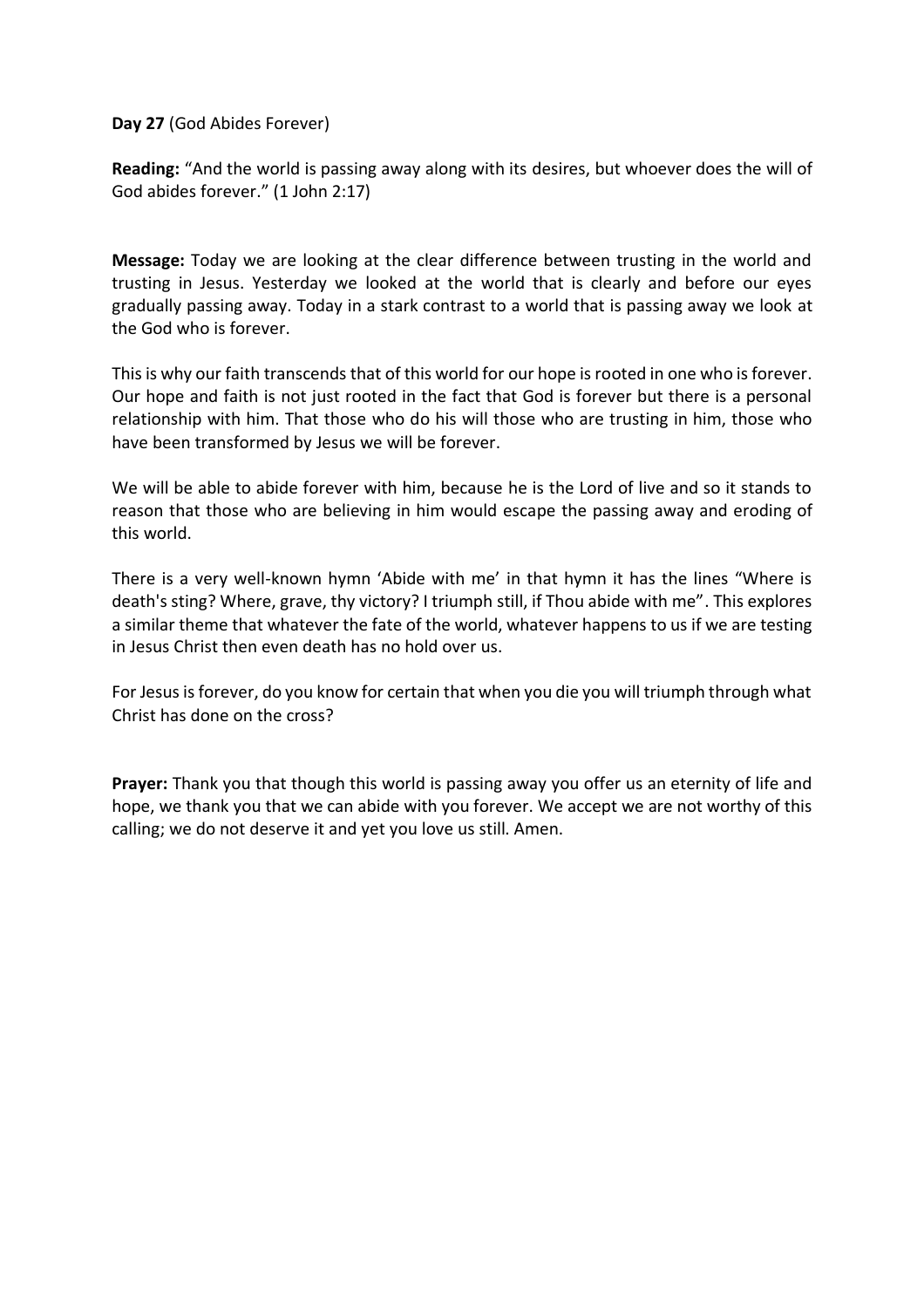**Day 28** (Children it is the Last Hour)

**Reading:** "Children, it is the last hour," (1 John 2:18)

**Message:** Many of you will be able to relate, when I was younger, I hated going to bed early and wanted to stay up playing all night. As I have gotten older, I now appreciate an early night.

When I was younger, and I learnt to tell the time I would always watch with great sadness as the clock relentlessly ticked and got closer and closer to my bedtime. Similarly, my parents probably watched with excitement and gladness that my bedtime was rapidly approaching.

What the Bible says is very similar, none of us know for sure how long we have left in our lives, there is no clock that we can look at so when it comes to an hour before we can make the most of ourselves before we die.

For me the older I get the quicker time seems to go, each year comes around faster and faster. We might think we have loads of time left to enjoy ourselves and prepare for the future, but the truth is none of us know how much time we have left.

If reading this, you knew you only had one hour left to live what would you do? When I knew it was getting closer to my bedtime as a child, I would always try to make the most of the remaining time I had, if I only had one more hour before bed then I was going to make the most of it.

Because none of us know the future it is really important that we make sure we are ready to meet with a perfect God who does no wrong. All of us have done things we are not proud of, or we wish we hadn't. What all of us need is to know that we are forgiven. Put your trust in Jesus, for he loved enough to die on the cross to bring us forgiveness from everything we have done wrong.

Time moves so fast, there is nothing to be gained by putting off accepting Jesus into your life. I encourage you to not ignore this message but speak to someone you know is a Christian or get in touch with us at Libanus Church

**Prayer:** We thank you that even though we do not know the future, or how long we have left we can have a hope that goes beyond this life because Jesus died on the cross to bring us forgiveness and bring us into a relationship with God. Amen.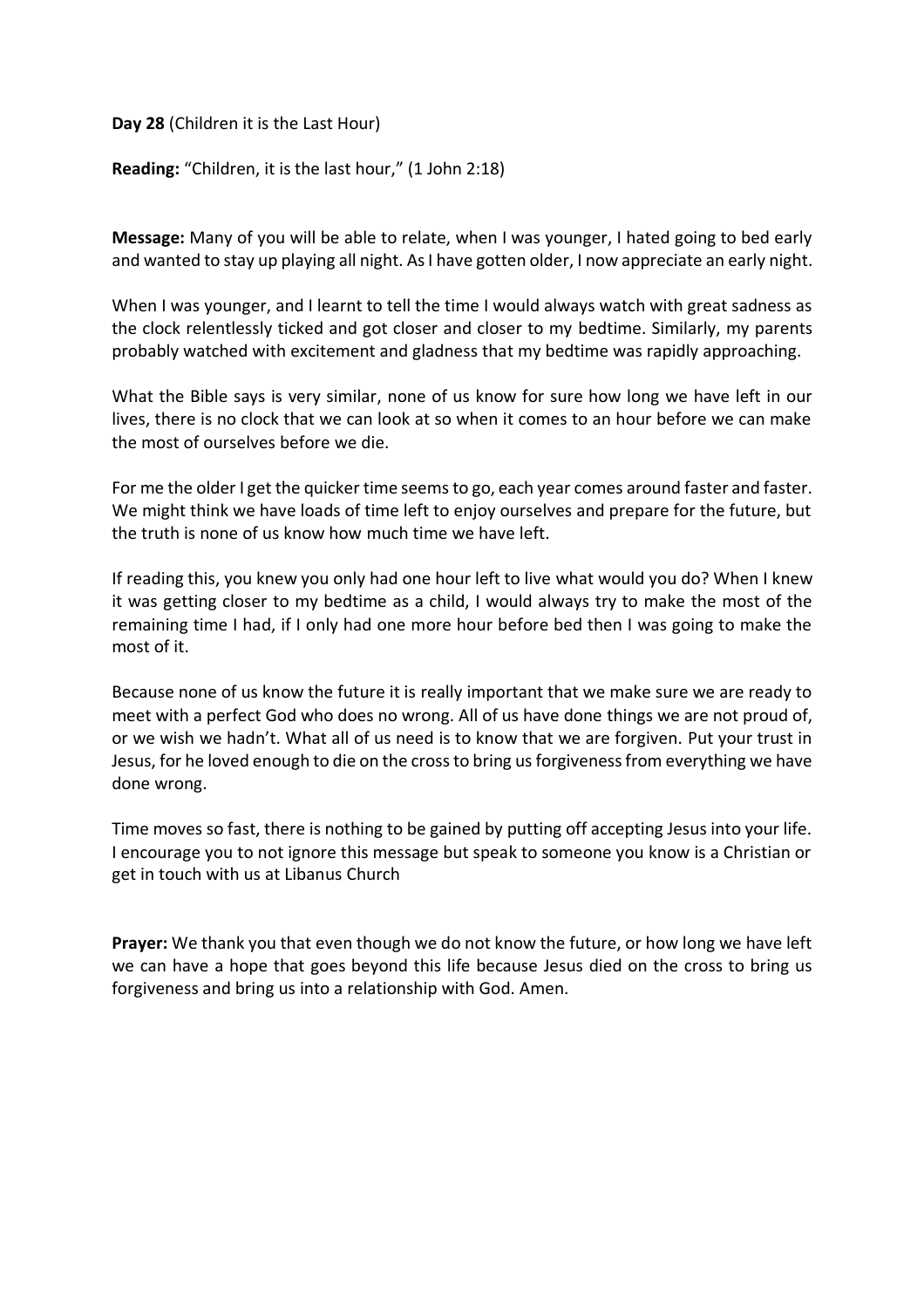## **Day 29** (They Were Not of Us)

**Reading:** "They went out from us, but they were not of us; for if they had been of us, they would have continued with us. But they went out, that it might become plain that they all are not of us." (1 John 2:19)

**Message:** This is a very difficult and blunt verse to look at, but as we go through the Bible we cannot minimise or downplay harder verses that we do not like. Here we see that people had left the church, had walked away from the truth and turned away from the Christian faith to follow in their own direction.

This must have been a very distressing time as people who had served and worshiped with them have walked out renouncing and turning away from the truth of the gospel. The Bible says that these people who stop following Jesus and break away from the fellowship were not of us, meaning that they were never truly part of the church.

This is often understood by many Christians as being a proof text for the belief of 'perseverance of the saints. That simplistically means those who God has made alive in him will always be alive, commonly referred to as 'once saved always saved'. Jesus' work on the cross applied to our hearts by the Holy Spirit changes us eternally. In Jesus we are never the same again.

It can be very hard and painful to watch people leaving the church and seemingly leaving and rejecting Jesus and we are to continue to show love and pray after them. But it should also be a reminder to us that if we are in Jesus then we are part of God's family.

We can never be removed; we will never be rejected if Jesus has died for us there will be forgiveness made available and that forgiveness is everlasting.

**Prayer:** We pray for those we know who have walked away from the good news of Jesus without being changed by the gospel and we ask that you might bring them back into the certain knowledge and reality of the saving power of Jesus. We also thank you that we can know eternal salvation through Jesus. Amen.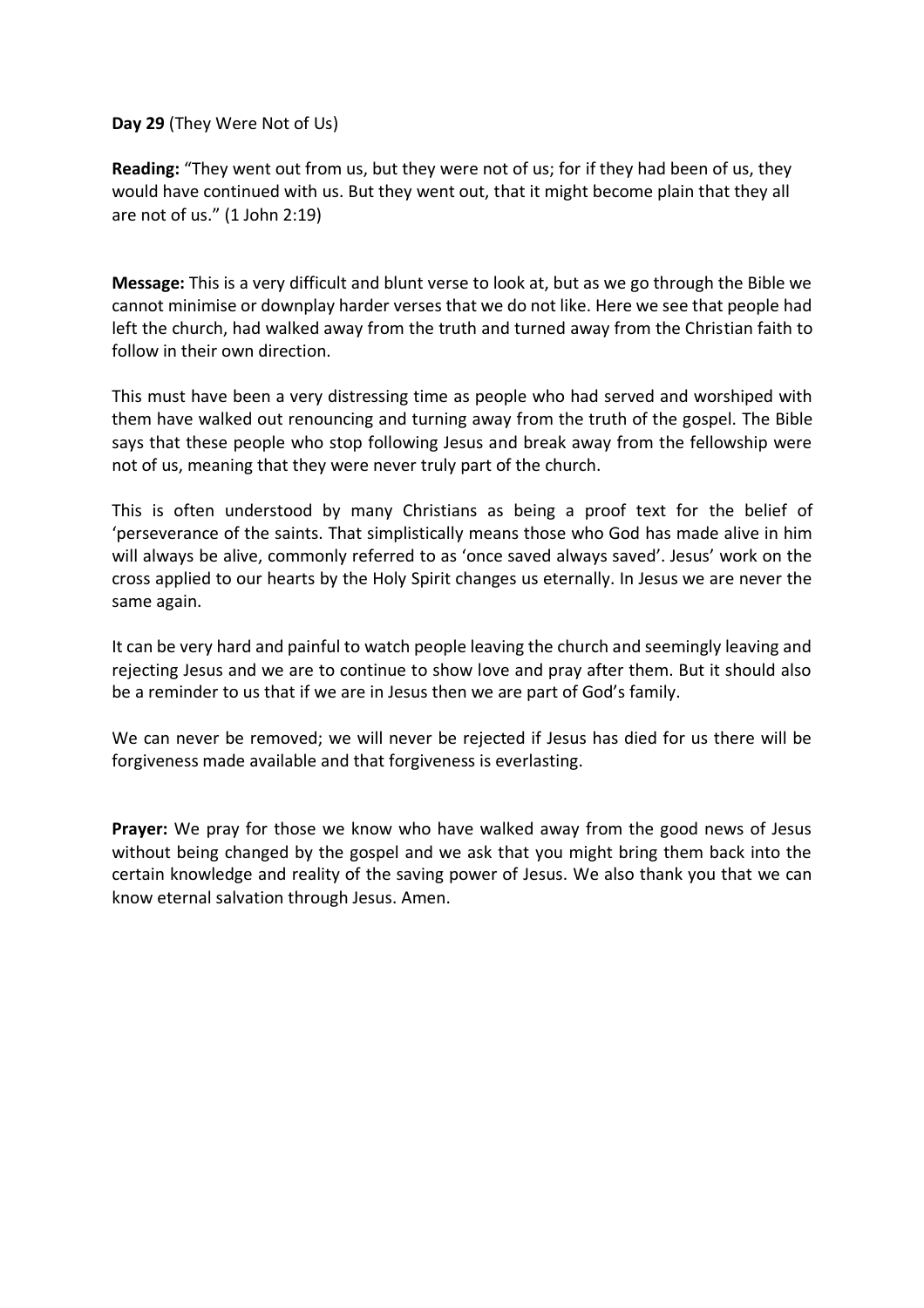## **Day 30** (Been Anointed by the Holy One)

**Reading:** "But you have been anointed by the Holy One, and you all have knowledge." (1 John 2:20)

**Message:** Following on from yesterday for those who are truly trusting in Jesus for those who are continuing in trusting in Jesus and have not and will not desert the Christian faith we have been anointed by God himself.

What is the relevance or significance to this anointing? One definition of an anointment is to "nominate or choose (someone) as successor to or leading candidate for a position. "If you are a Christian you have been chosen, you have been selected to receive this blessing.

More than just being chosen and nominated to receive this blessing, we have been anointed by the Holy One. When you receive a reward its lovely and special to be recognised for your achievements. But how much more is that award worth to you by someone of great stature or someone you deeply respect; it does not matter how small the award if a member of the royal family was presenting it there is an added value.

Not only do we receive the anointing from God himself we are also blessed with all knowledge, this does not mean that we will be able to go and win a game show. We have something far better than that, if God has chosen us then he has revealed all we need to know about finding salvation.

If you know Jesus then you have the knowledge of salvation, what more could we want to know?

**Prayer:** We don't understand why, but we thank you that you love, chose and anointed your people we thank you that through Jesus the knowledge of salvation has been revealed. Amen.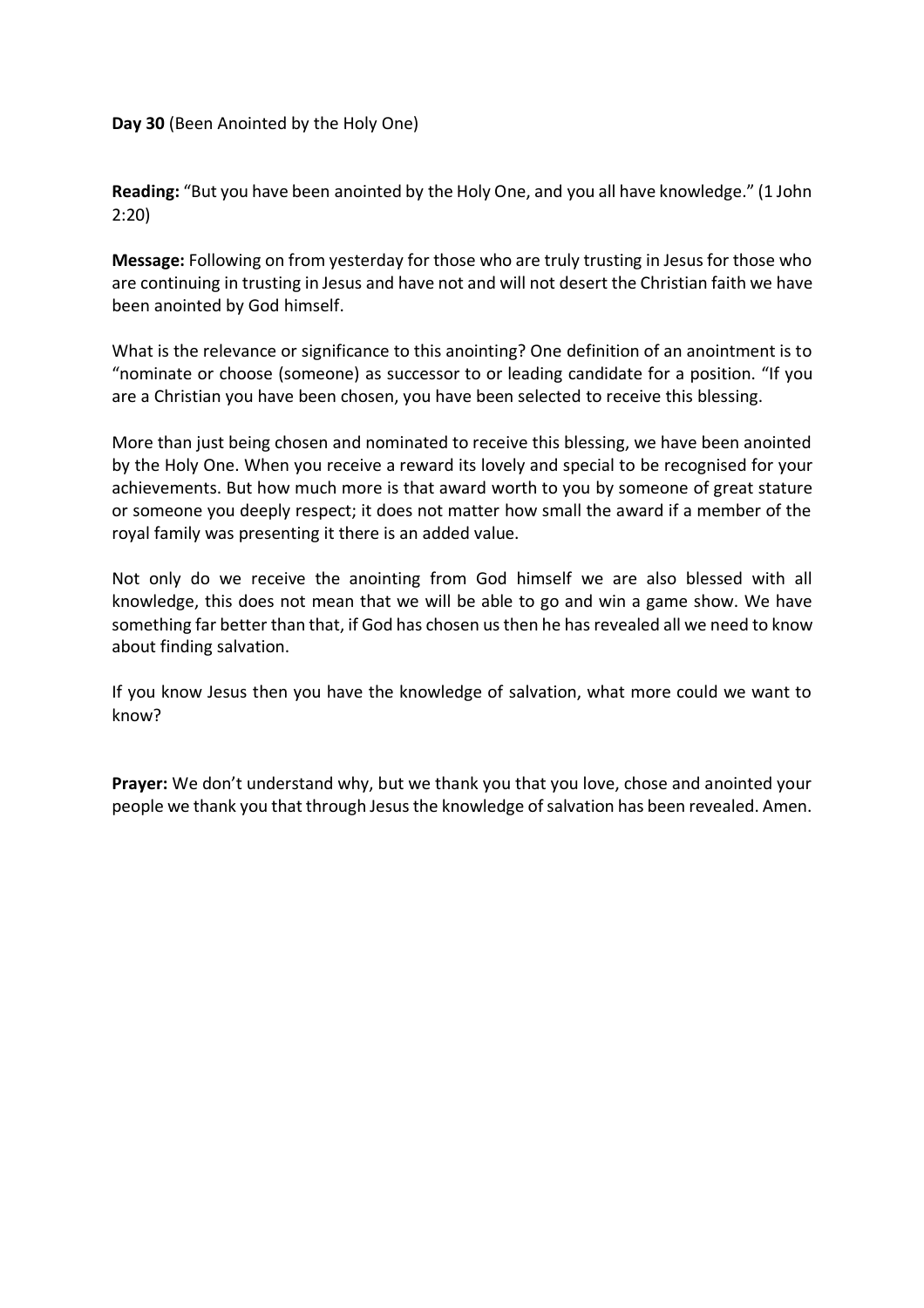**Day 31** (No Lie in Truth)

**Reading:** I write to you, not because you do not know the truth, but because you know it, and because no lie is of the truth. (1 John 2:21)

**Message:** This is a very straightforward statement that we all know the truth, some of us might not want to accept it or believe it but just because we do not want to accept the truth does not mean it is not true.

The truth that is referenced here is that all of us have done things wrong, things we feel embarrassed, ashamed or wish we had not done. God is a Holy God he is completely perfect, and he cannot stand or bare imperfection that we have done wrong.

Yet he is a God of love. God loved us. Jesus (who is God) came to die on the cross to pay the punishment of what we justly reserve. Jesus died on the cross to bring us back to a perfect God. If we put our trust in Jesus we can know full forgiveness from everything we have ever done wrong.

This truth about Jesus you now know, and there is no lie or untruth about what Jesus has offered the question is what are you going to do with this knowledge? Are you going to accept what Jesus did on the cross as the only way for your forgiveness or are you going to ignore this reality and just hope for the best?

I encourage you to reach out to a Christian friend or Libanus Church if you have any questions about how you can know this great joy and truth for yourself.

**Prayer:** We thank you have made the truth about the good news of Jesus known to us, we thank you that you are a God who never lies and we can trust fully in what you say for there is no lie in this truth. Amen.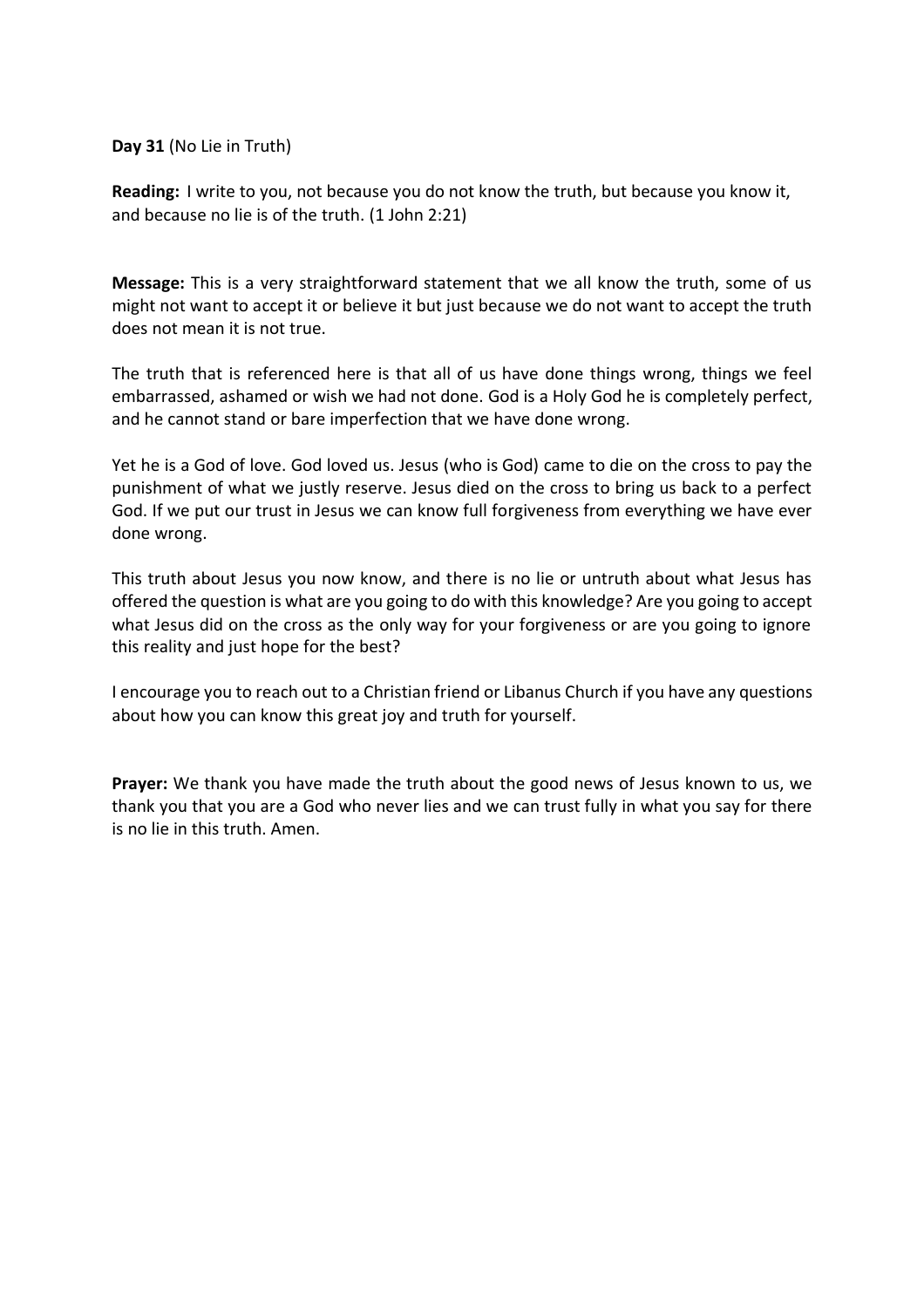**Day 32** (Who is the Liar?)

**Reading:** "Who is the liar but he who denies that Jesus is the Christ?" (1 John 2:22)

**Message:** When I come to a verse like this my mind instantly jumps to the old TV show presented by Jasper Carrot called 'Golden Balls'. For those of you who don't remember this ground-breaking game show the crux of the episode would come right at the end of every episode as the two contestants were faced with a very important choice. The contestants had to decide whether they were going to 'split' the money between the both of them whether they were going to try and steal all the money for themselves.

The thing that made it captivating viewing was people who had been so honest and open right at the end would surprise you and try to seize all the money. There was a staggering number of people looking the other person in the eye and reassuring them they would share the money only to take it all. It was so painful to watch someone lying and the consequences of their lie.

In this verse the question is asked who is the Liar but he who denies Jesus is the Christ? What greater lie can there be than to deny who Jesus is. Christians believe that Jesus was God who came down to this earth to live a perfect live. All of us have done things wrong but Jesus lived a perfect life without ever doing anything wrong. He then died for us, for those people who have made a mess of their lives.

Have you done something wrong that someone just will not forgive you for? In Jesus because of his sacrificial death for us you can be fully forgiven of everything you have done wrong before God himself. We must never devalue or reject the great truth and love that God has shown to us through Jesus. What a mighty and glorious truth we have, Jesus came to rescue and forgive people who have done so much wrong, people just like us.

Every single one of us is faced with a binary choice, there are only two options do you accept that Jesus is God, or do you deny the truth? Even as Christians we can so often shy away from telling people the great and glorious gospel about Jesus. Let's actively make the choice today to tell the truth about Jesus to those we meet or speak to.

**Prayer:** We thank you for the great truth that my guilt, anxiety and wrongdoing can be forgiven by Jesus. We are sorry for everything we have done wrong and we apologise for those moments when we are not honest and upfront with people about who Jesus is. Thank you that by trusting in Jesus even I can be forgiven. Amen.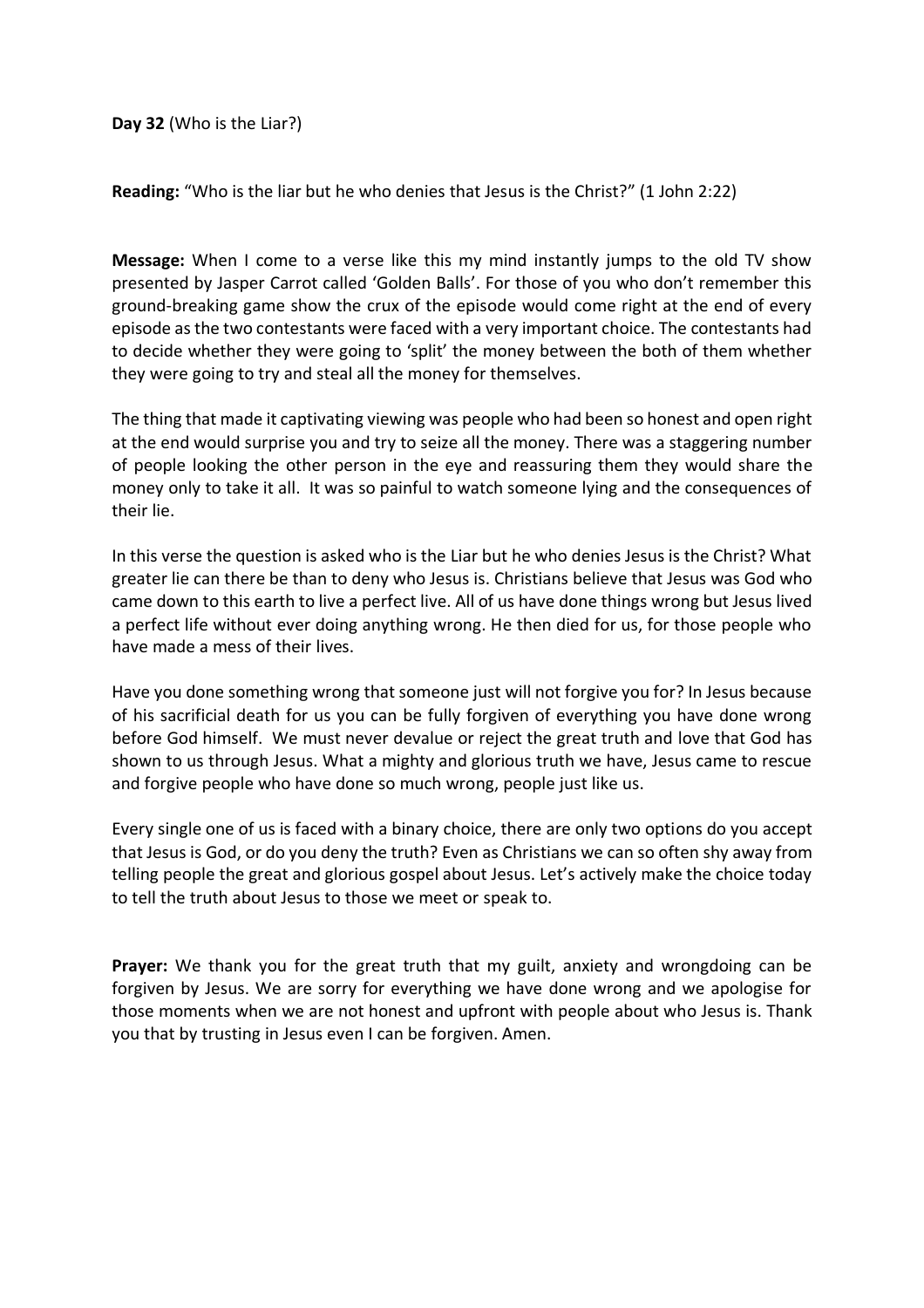**Day 32** (Has the Father Also)

**Reading:** "No one who denies the Son has the Father. Whoever confesses the Son has the Father also. (1 John 2:23)

**Message:** This verse explains in part the complexities and mission of Jesus in a short and simple way. Because of the wrong things we have done, might currently be doing or will do we are separated from God who is in heaven. But God loved us so much he sent Jesus down to die on the cross paying the penalty for everything that his people have done wrong.

This reminds me of that very common scene as a toddler is just sitting on the floor playing as the parents talk and then subtly and slowly the toddler begins to move closer and closer to where they shouldn't be. Perhaps they are getting too close to an open fire or pulling on a table which would topple onto them.

If the parent does not intervene there would be terrible and painful consequences for the child. Then the moment someone notices what the child is about to do the parent or guardian will leap into action and snatch the child away from danger as quickly as possible. The parent driven by a love and desire to keep their child safe and secure from harm.

In a very similar way, our heavenly father who saw the mess we were living in who saw the pain and the problems and sent Jesus to intervene and save us. If we accept that Jesus is the only way to have our sins forgiven, then the Bible tells us that we are effectively embracing the father as well. The only way to come to know and understand God is through the person of Jesus.

If you deny Jesus then you are also denying who God is but if you accept Jesus you accept, have and know the Heavenly Father as well. Do you know Jesus, and do you know the Father?

**Prayer:** Thank you that while we were far away from you often unknowingly living a dangerous life, you sent Jesus who loved us, cared for us and died for us. We pray that more people will come to understand that through Jesus they can have a relationship with a great loving heavenly Father. Amen.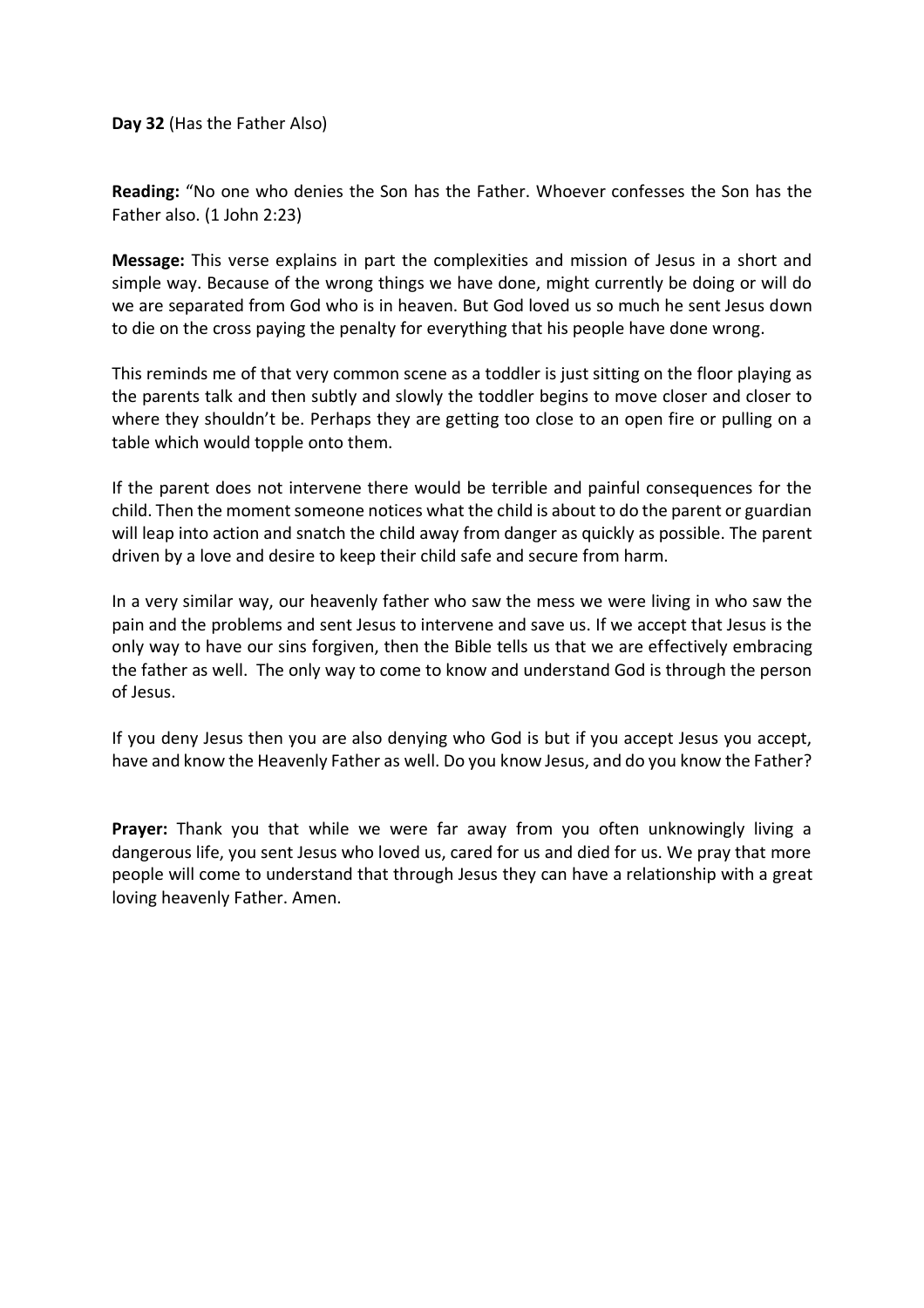## **Day 33** (Abide in the Son and Father)

**Reading:** Let what you heard from the beginning abide in you. If what you heard from the beginning abides in you, then you too will abide in the Son and in the Father. (1 John 2:24)

**Message:** This verse is almost the opposite of yesterday's, we previously looked at how if you deny Jesus then you are denying God himself. Today the primary focus is if you accept Jesus then you will have God as well. If we accept God, the most staggering thing is that he will accept us even after everything we have done wrong.

Given the recent coronavirus restrictions many of us are feeling alone, cut off and isolated the one great longing we all have is that one day very soon we will be able to meet with people again. We just want to spend time with friends and family and be around those people we love to be in their presence to have them around us. Because we love them so much, we want to spend time with them and enjoy their company.

If we have accepted Jesus, then this love we have for him should drive us to want to be around and near to him. We are told in this passage that we can not only be near and dwell with Jesus but through accepting Jesus we can also know God the father.

In this period of separation and isolation we can take comfort and abide and rest in the presence of the Son and the Father.

**Prayer:** We pray for those who are feeling lonely and alone and ask that you would encourage and be with them. We thank you we can hold onto you in great times of trouble and difficulty and we ask that we will be able to rest, trust and abide in you more each day. Amen.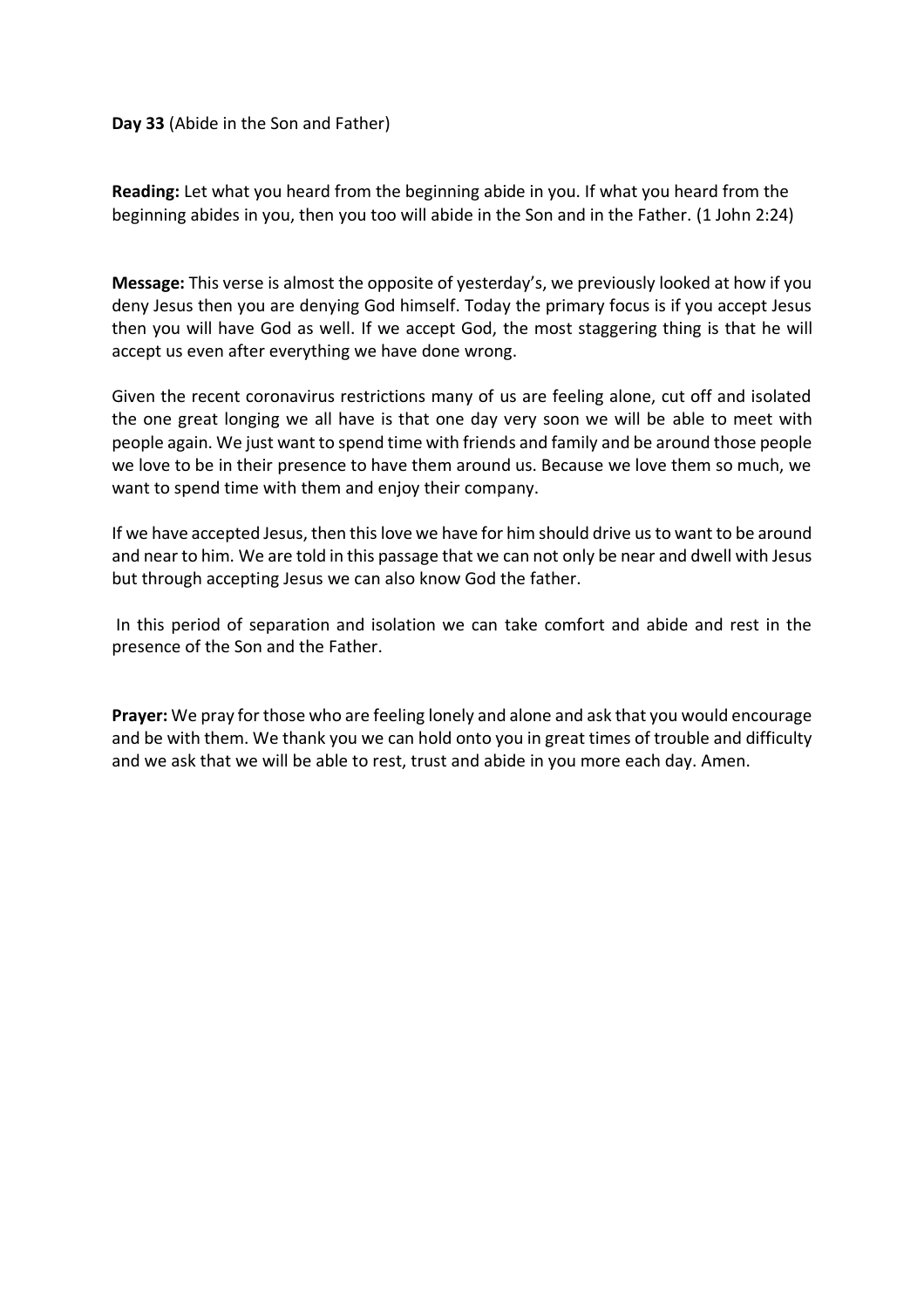**Day 34** (The Promise Made to Us)

**Reading:** "And this is the promise that he made to us—eternal life." (1 John 2:25)

**Message:** What is the biggest or most longed for promise anyone has ever made to you? Perhaps someone has promised to take you to a country you have been waiting to travel and explore for years. What about a new car? Or the promise that one day you will be allowed to have a pet Maybe you might have even been promised a promotion or pay rise.

My second question is whoever made this promise did they ever keep that promise? It is all very well and good for people to make promises, but the most important part of a promise is keeping or fulfilling it. You might know somebody who makes promise after promise but never keeps them.

However great and lovely a promise sounds it only has a meaning if it is kept, a promise is important but the person making the promise is also vital. The promise that is talked about here has been made to us by God himself. We can have such a comfort and confidence in the safety and security that God has kept every promise he has ever made. He has never broken his word and there are no unforeseen circumstances that can catch him off guard.

The Lord is trustworthy, so what is the promise that he has made to us? Eternal life, if we trust in Jesus then no matter who we are, what we have done we can be forgiven and presented eternal life. A life that does not end, a life with such great and rich joy and hope cannot be found in anything in this world it has to be found in Jesus.

We can give thanks that God keeps his promises, that his promise was made to us and his promise is eternal life – do you know the eternal life from Jesus?

**Prayer:** We thank you that we can ensure that we have life forever by trusting in you thank you for the assurance and certainty we can have knowing a God who keeps all his promises. We also want to thank you that you made your promise to us, we are underserving and yet you love. Amen.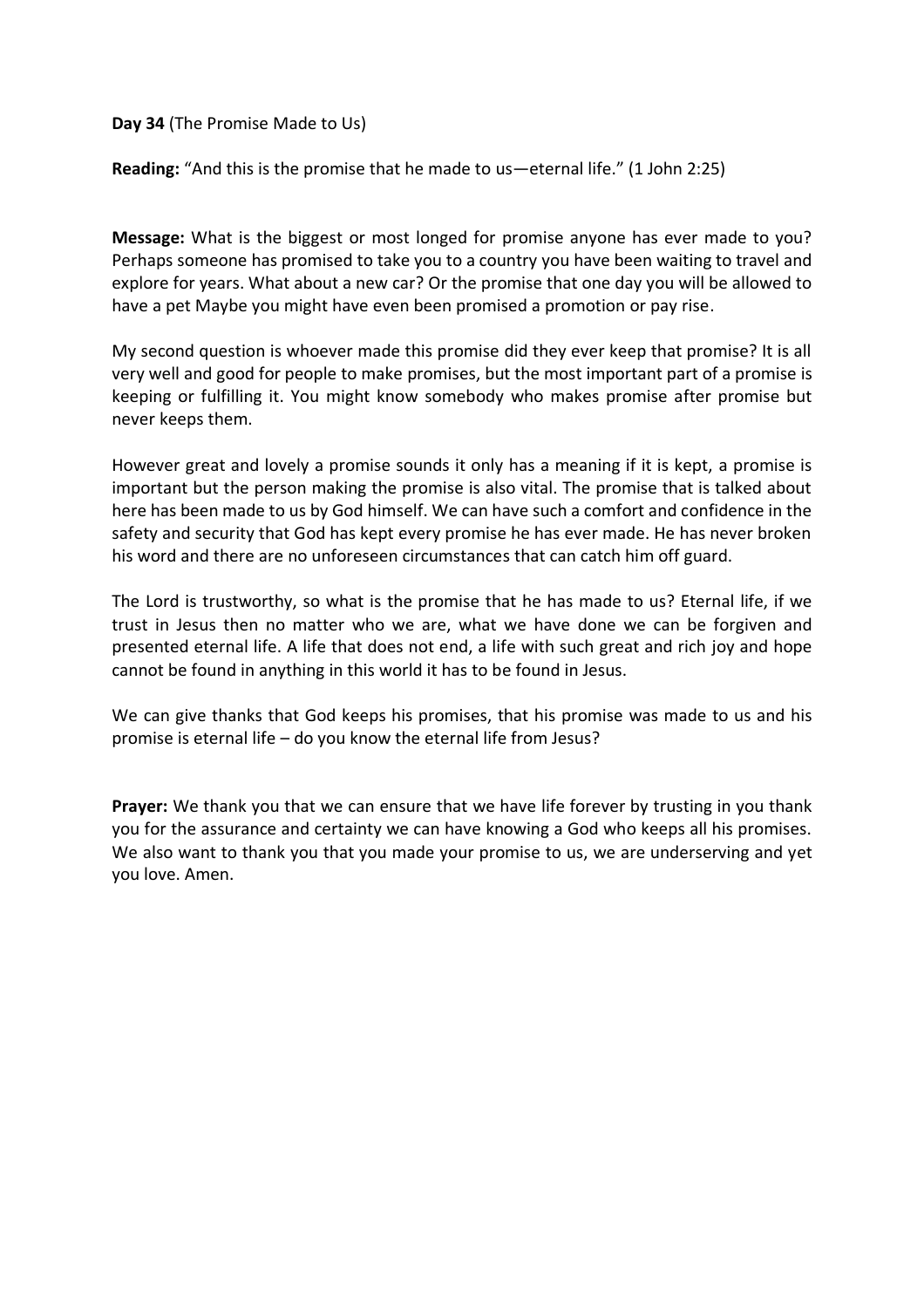**Day 35** (Trying to Deceive You?)

**Reading:** I write these things to you about those who are trying to deceive you. (1 John 2:26)

**Message:** Have you ever had somebody attempt to misled or deceive you something that was not true? If you are anything like me, you will have received many emails or phone calls promising you untold riches and hundreds of millions of pounds if you just send them your bank details.

There is something about scams that are so vile as people pretend to be from phone, insurance, utility companies all to try and wrongfully extract money from some of the most vulnerable and trusting people in society. It is a real shame that because of all these scams wherever you are you need to be on guard and alert, even if you are relaxing in your own home you must be watchful.

In a similar way as Christians there are always people and things that are trying to steal our attention and time away from God and his desire for our lives. We should always be a people who are searching and striving for truth, and we know that the ultimate truth can be found and rooted in the person and mission of Jesus.

Never let anybody deceive you, as Christians we are to be von our guard from things that distract us or take away our time and energy from resting, trusting and enjoying the gifts Jesus offers.

Are you holding firm to the person and victory Jesus secured on the cross or are you currently being deceived and living without the hope and good news of Jesus in yur life?

**Prayer:** We thank you that though there are so many things that can distract us and try to pull us away from you we are safe and secure in the work of Jesus on the cross. We ask that you make us wiser and more able to resist and detect deception and deviation from the life giving truth of Jesus. Amen.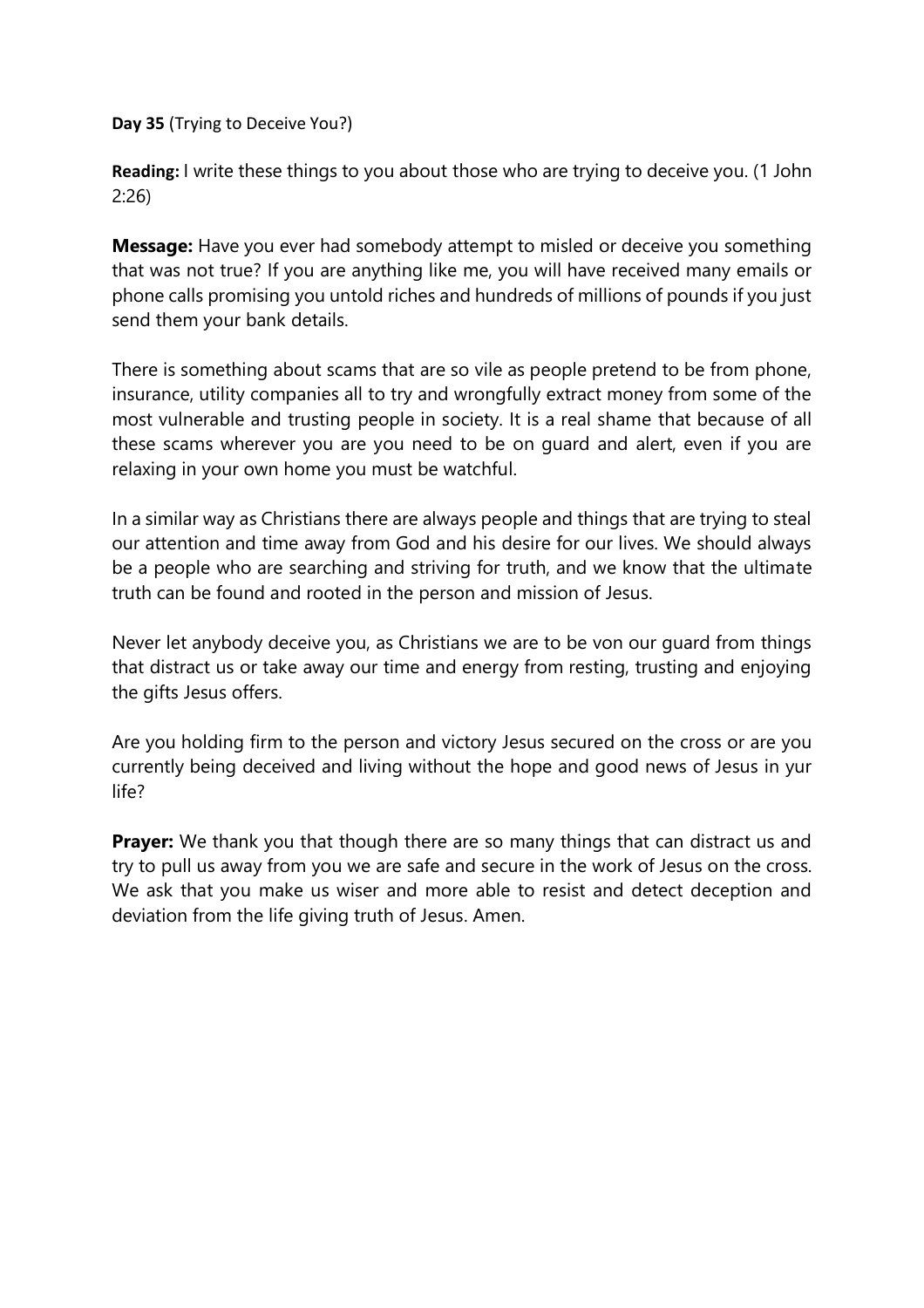# **Day 36** (What you Received)

**Reading:** But the anointing that you received from him abides in you, and you have no need that anyone should teach you. But as his anointing teaches you about everything, and is true, and is no lie—just as it has taught you, abide in him. (1 John 2:27)

**Message:** We read in our reading for today that we as Christians have received the truth of the good news of Jesus directly from the one who abides within us. Meaning we have received truth directly revealed to us by God himself.

Now I don't know about you, but I love receiving gifts, particularly if I am not expecting one, or if there is a surprise and I have to peel back the wrapping paper to uncover what gift someone has purchased for me. So many people say it is better to give a gift than to receive a gift, these people are what we call liars. I love receiving gifts, and so often these are given and received in

There can be no gift given that was emersed in more love than God sending Jesus to bring about forgiveness for our sins. Because of Jesus' we can abide in the Lord and the truth about forgiveness and salvation can be made known to us, revealed to us by the Holy Spirit.

**Prayer:** We thank you that we can receive the truth and anointing of knowing Jesus, we thank you for the love you had which resulted in Jesus being sent and we praise you that we were undeserving of your love and yet you loved us anyway. Amen.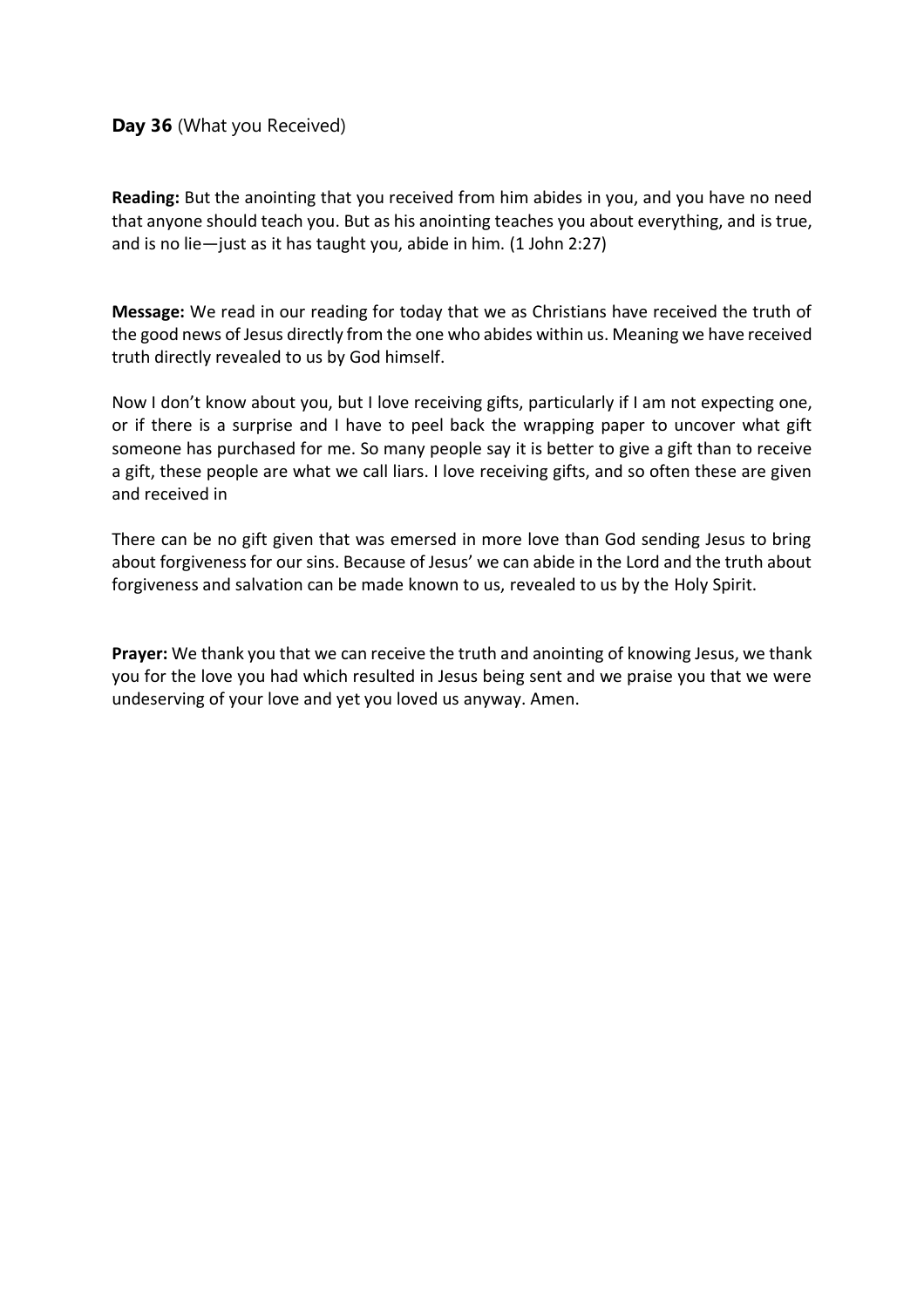**Day 37** (Are you Ready?)

**Reading:** "And now, little children, abide in him, so that when he appears, we may have confidence and not shrink from him in shame at his coming." (1 John 2:28)

**Message:** I love that the Bible is inclusive and open, we find that in this verse as after constantly trying to press upon the reader the importance of abiding or being with God John then continues to offer the exact same message for children. There is no need for fear or worry about how undeserving or average we are before God anyone who trusts in Jesus for the forgiveness of everything, they have ever done wrong will be forgiven and accepted.

Have you ever been caught out by someone who arrives earlier than they said they would? Perhaps you have invited someone round and you foolishly think to yourself I won't clean yet I have ages until they arrive and then a little while later you hear the knock at the door, they are early. What surprise and dread fills you and you quickly run around the house making it look as presentable as possible.

That initial fear and panic often makes us want to shrink away and often for the ground to just swallow us up. The Bible tells us that one day Jesus will return to this earth and the question we have to think about is am I ready? If Jesus was to Return are you ready to meet him with confidence because you know he has washed you free of sin or would you be anxious, nervous and worried because you thought you would have more time?

None of us know when Jesus will return or when we might die, but if we come before Jesus repentant and trusting in him when we finally do meet face to face with God, we can be confident that we will be saved.

**Prayer:** Thank you that your promise of salvation is inclusive and open for all who will believe on Jesus. We are so fortunate that we can be confident and not shrink from our saviour when he one day returns if we know him. Amen.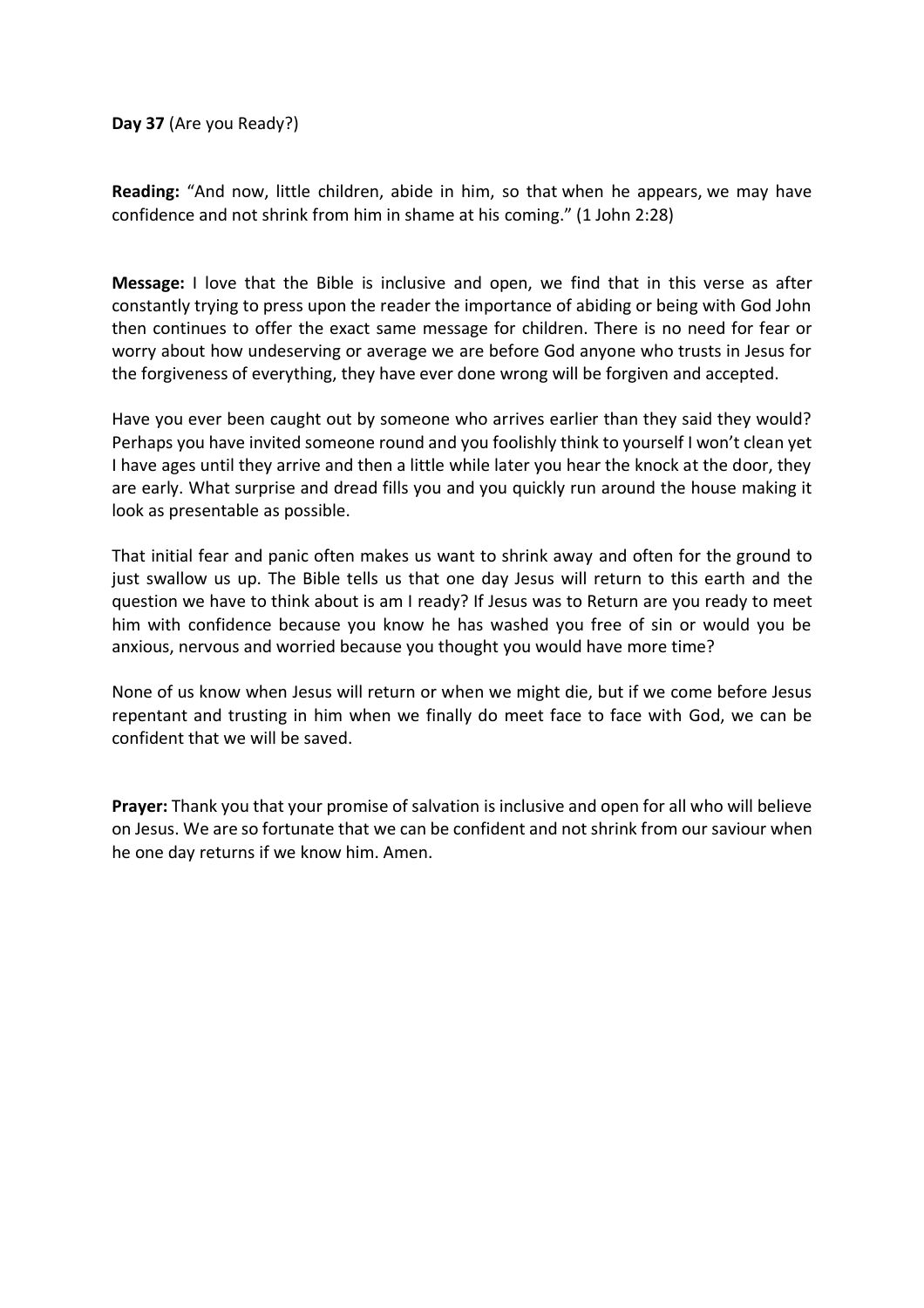**Day 38** (Has Been Born of Him)

**Reading:** "If you know that he is righteous, you may be sure that everyone who practices righteousness has been born of him." (1 John 2:29)

**Message:** What do we know about Jesus? Well we know his name, we know the family he was born into, we know the circumstances of his birth, we know about his life and teachings. However, the one thing John draws our attention to about Jesus in this verse is his righteousness. This is a really important concept to understand, we must realise that God is righteous.

Has anybody ever said that you act in the exact same way as one of your relatives? Sometimes there are babies who pull a similar facial expression to their grandparents or parents. There is a strong sense that somebody born into a family will generally have similar facial, emotional or character traits.

The Bible says that those who practice righteousness have been born of Jesus. We must realise that Jesus has never done anything wrong, and the wrong things that we do are so counter to the message and teaching of Jesus. The Bible says that everyone who practices righteousness is born of him.

So how is it possible that we can be born of him? If we are being honest, we are so far from the perfection God requires so how can we practice and live out something that is so alien and differ to us?

Quite simply everyone who has truly turned to Jesus sorry for what they have done wrong asking that Jesus to forgive them through his sacrifice on the cross is spiritually born again. Because we have been saved and adopted into the family of God we should gradually, slowly begin to follow the characteristics and traits of our heavenly family.

We are not perfect, that is why Jesus died on the cross in our place to bring about our forgiveness and adoption into God's family.

**Prayer:** We ask that you show us more of yourself, more of your character and person so we might be captivated by the righteousness of Jesus. Thank you that even though we were far away from you, you loved us and have given us the chance to enter into your family through Jesus' work on the cross. Amen.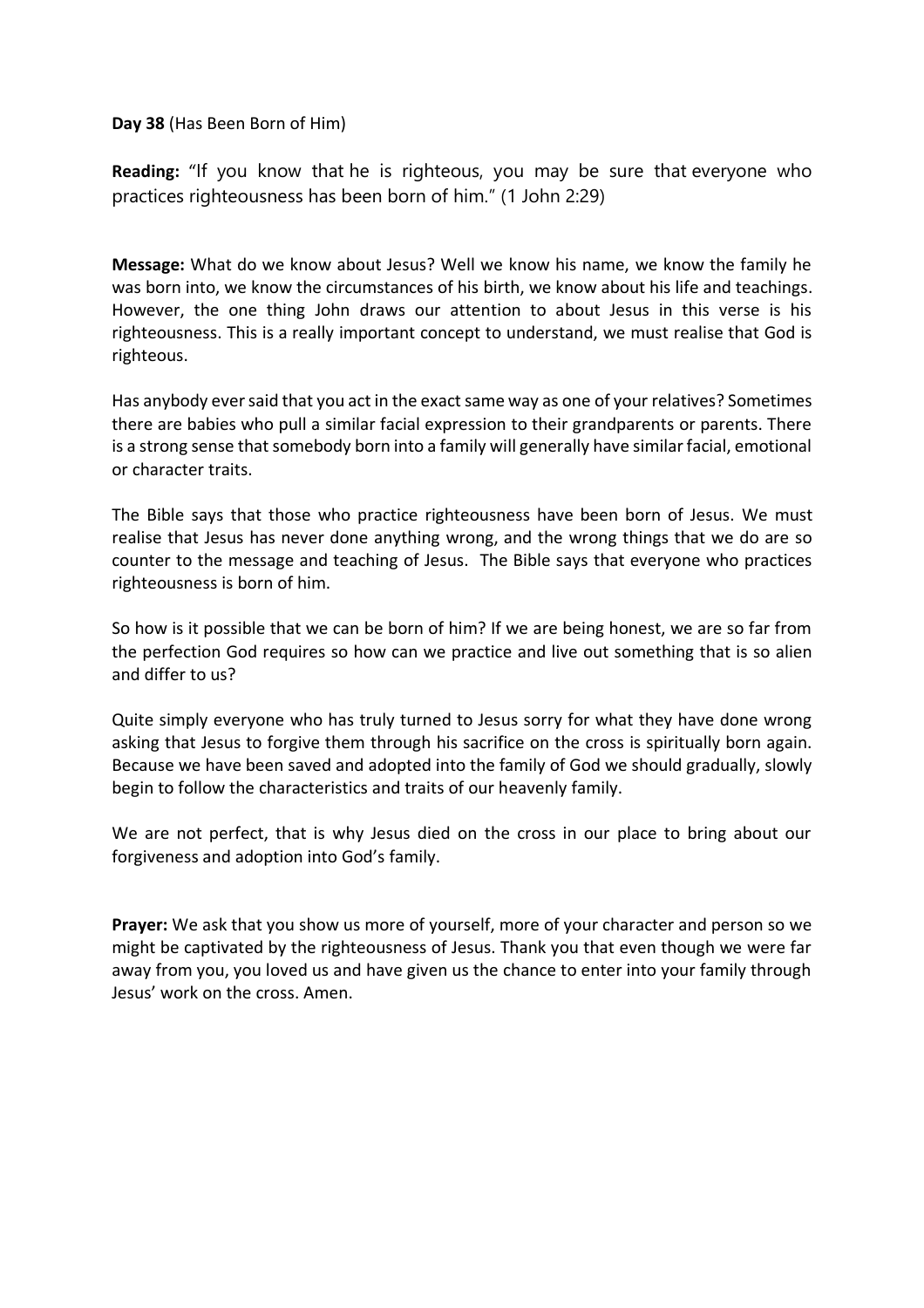**Day 39** (What Kind of Love?)

**Reading:** "See what kind of love the Father has given to us, that we should be called children of God; and so, we are." (1 John 3:1)

**Message:** I'm not going to deal with the entirety of the verse today, instead I want us to be thinking about seeing and giving. It is lovely when you know that someone loves you, whether it's a partner, family member or close friend. However nice it is to know you are loved every now and then you want to witness and see a demonstration of that love. As Christians we know God loves us, but more than just knowing this God shows us that he loves us.

Chapter three begins by saying see what kind of love the father has given to us. This very day you can know and see the kind of love that God has for you. We can see the love of the Father clearly because this love has been given to us, we know that God has sent Jesus, he has given us Jesus so that we might know, see and experience the love of God.

Have you ever received a gift and thought 'What have I done to receive this?' you might even have been given a gift that was so special it made your gift look tiny in comparison. Jesus is God's love revealed to us and nothing can match it or compete.

When you give someone a gift you do not charge anyone or expect anything in return, similarly God has provided a way for us to be saved and there is no way we can pay him back or earn forgiveness.

But through the person of Jesus it is freely given, I encourage you today to accept and see the love the Father has given to us in Jesus.

**Prayer:** Thank you for being a God of such great love, a love that passes understanding a love that cannot be compared to. We thank you that we can know your love for us not just because we are told about it, but because you have clearly demonstrated it in the person of Jesus. Amen.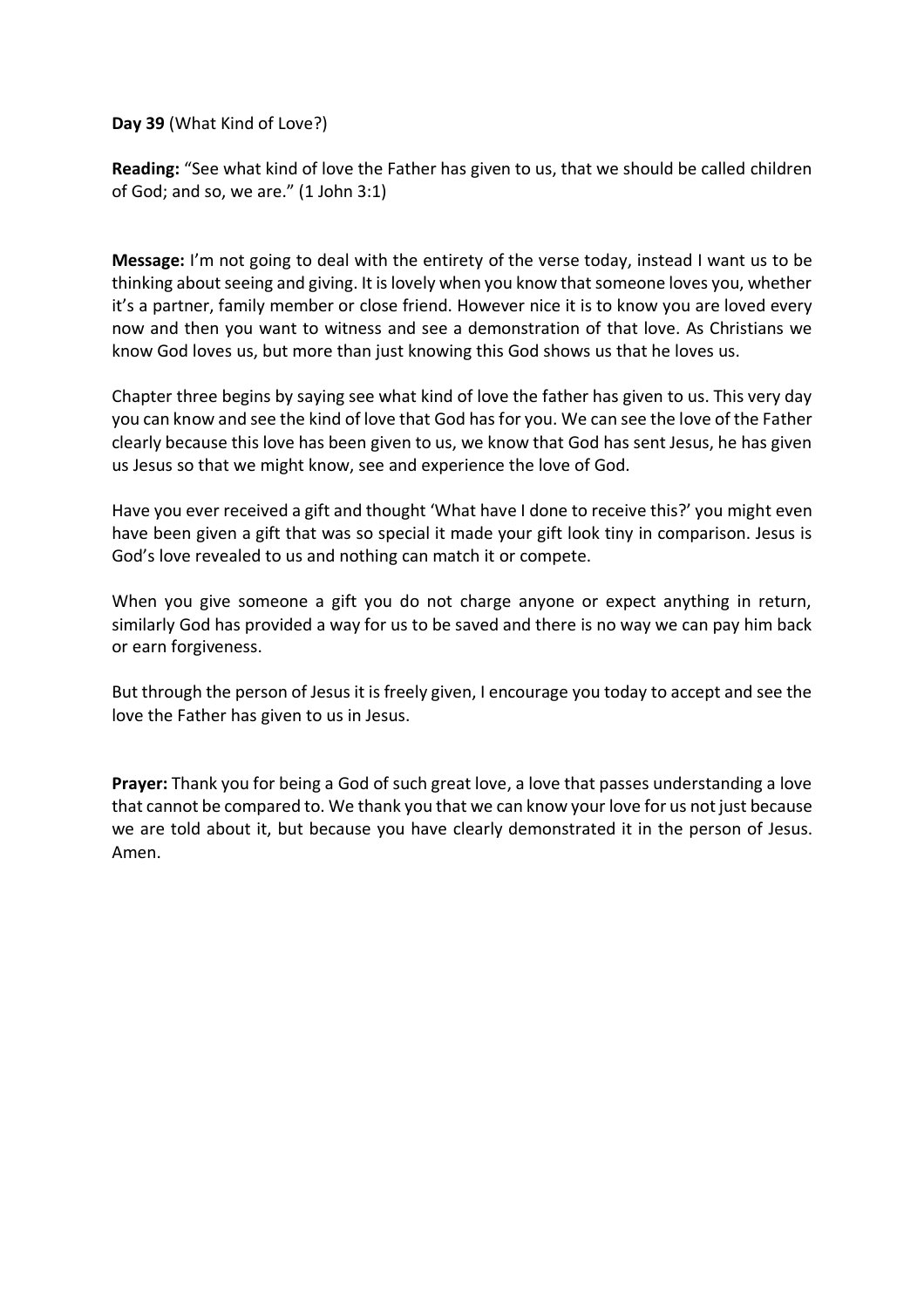**Day 40** (And So, We Are)

**Reading:** "See what kind of love the Father has given to us, that we should be called children of God; and so, we are." (1 John 3:1)

**Message:** Today we again think about this love which we can see through Jesus and we know that more specifically we are thinking about how through God's love for us we have been made children of God. This is a topic that is often covered but it is vitally important to understanding the fulfilment and completion of God's love is that we can stand before him.

Galatians picks this up in more detail emphasising that we are brought into God's family, but we are also saved from something. "So, you are no longer a slave, but a son, and if a son, then an heir through God" (Galatians 4:7). We were once slaves to sin; we need to remember where we once were to appreciate where we now are.

We need to appreciate that before we were welcomed into the family of God, we were undeserving of it, if we are being honest, I am sure that all of us would wish we could change some aspects or elements of what we have done. And yet a perfect God is so full of love that he loved us and as Christians Jesus died for us.

I love the ending and finality of the statement because God has declared us Children of God because through Jesus we can be brought into his family and into his presence "and so, we are". This is so matter of fact, do you need reassurance or confirmation that you are a child of God? If God has given us the name, the title the privilege to be called children of God then we are children of God.

**Prayer:** We worship you because even when we were far away from you, when we were undeserving of your greatness and presence you not only forgave us but clothed us with your righteousness. In our selves we will never be worthy to be children of you, but if we are Christians you have called us that, and so we are. Amen.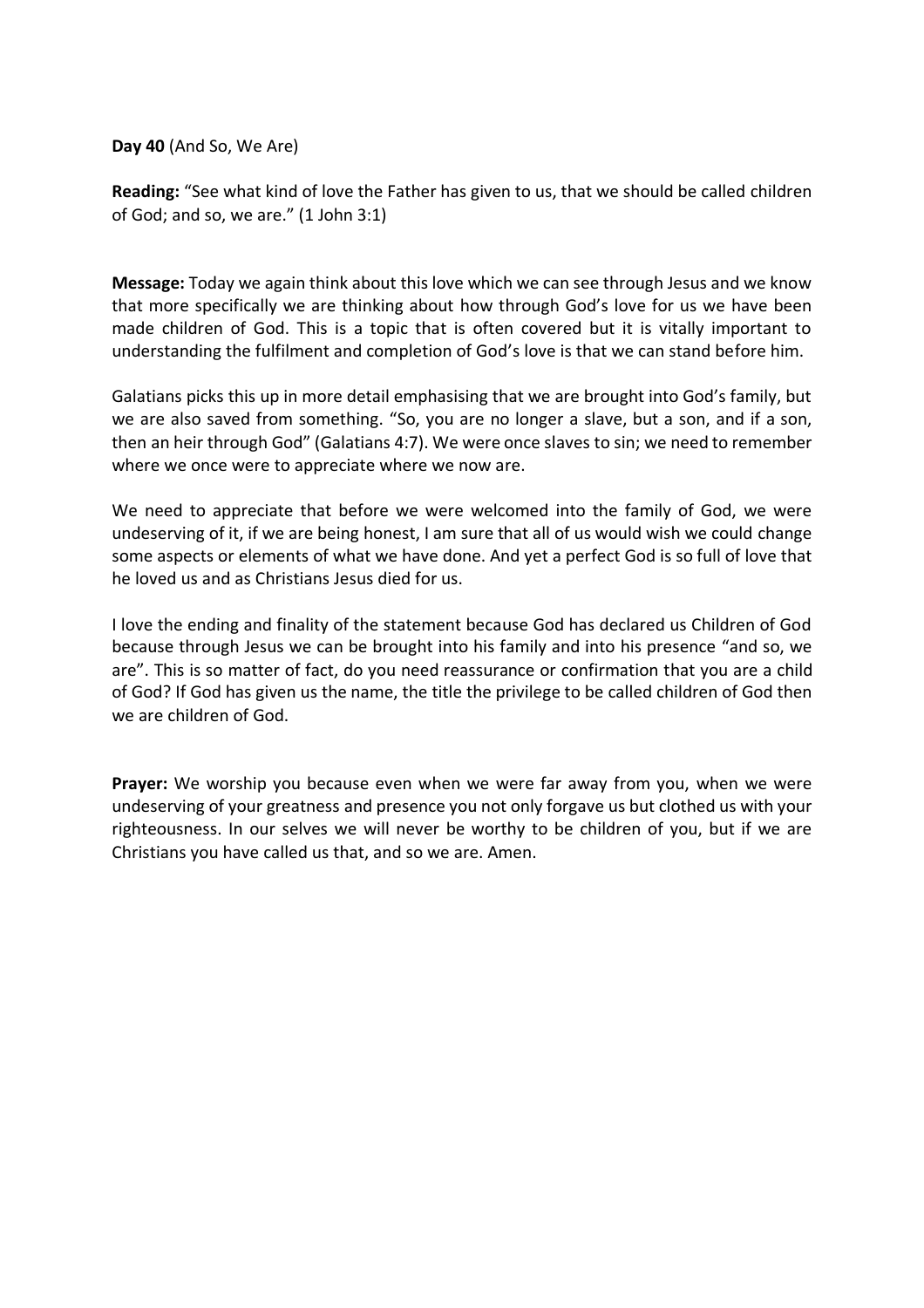**Day 41** (Did Not Know Him)

**Reading:** "The reason why the world does not know us is that it did not know him" (1 John 3:1)

**Message:** Have you ever met someone for the first time, but they seemingly know everything about you, they might say oh I was very good friends with your parents or grandparents. Because they know your parents, they seem to have a very good understanding of you and your life, even if you have not spent much time with them. They know you because they know your parents.

In this verse we have the reverse of this, the world does not know us, it does not understand us because it did not know Jesus. Because we know Jesus as Christians we have been completely and radically changed. When we meet with Jesus and continue to follow, trust and sanctification begins to take effect we should begin to become more like him. We will never be perfect, and sanctification might be slower and harder for some.

As Christians we should never be shocked or surprised that the world might not understand who we are or what we are doing because they do not understand the mighty saviour. It reminds me of 1 Corinthians 1:18 "For the word of the cross is folly to those who are perishing, but to us who are being saved it is the power of God." If this world does not understand the person and sacrifice of Jesus it makes sense that they would not understand us.

Life might not be always easy or straightforward and people might look at you funny, but we are not to be surprised if they do not understand Jesus or his work then why would they understand those transformed by him?

**Prayer:** We thank you that you never forsake us in the midst of difficulties, we pray that you might help and reveal yourself to others so that they can come to know you as the saviour of the world. Amen.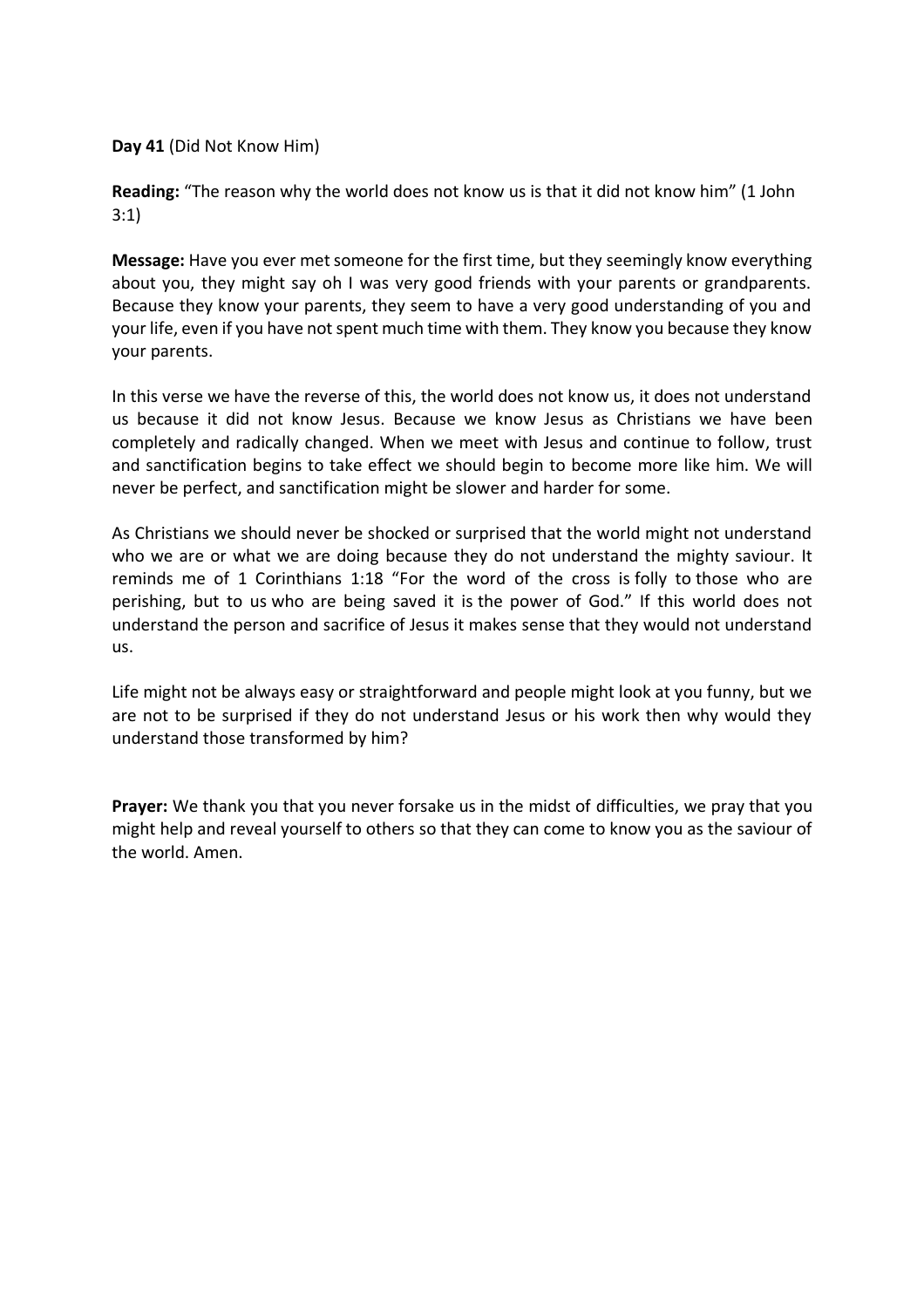**Day 42** (When He Appears)

**Reading:** Beloved, we are God's children now, and what we will be has not yet appeared; but we know that when he appears, we shall be like him, because we shall see him as he is (1 John 3:2)

**Message:** John begins this section by reminding us that we are beloved, for those of us who know Jesus we are greatly loved, this day we can know that we are immeasurably loved by our saviour. Because we are so loved by him, we will never be forgotten abandoned or left alone, his love for us is the reason why we will one day be in his presence forever.

There is an amazing promise here that when Jesus returns because he is coming back, we are not going to be alone or isolated or far away from him forever but one day he will appear. The hardship and loneliness some of us might be feeling in this lockdown is not permanent though it might feel like a never-ending cycle.

But I want to encourage you today that one day Jesus himself will be standing before you. If you are trusting in Jesus then this loneliness, isolation and social distancing will not last for when he returns, we will be with him forever.

He might not be present with us now in the same way, but he is always with us, he has not forgotten us or left us now but when he appears again, he will be with us forever without separation and in perfect unity.

**Prayer:** We pray for those who are struggling with loneliness and isolation during this lockdown period and we ask that you strengthen them and be with them in their moment of need. But we thank you that there is coming a day when we will be eternally inseparable from you. Amen.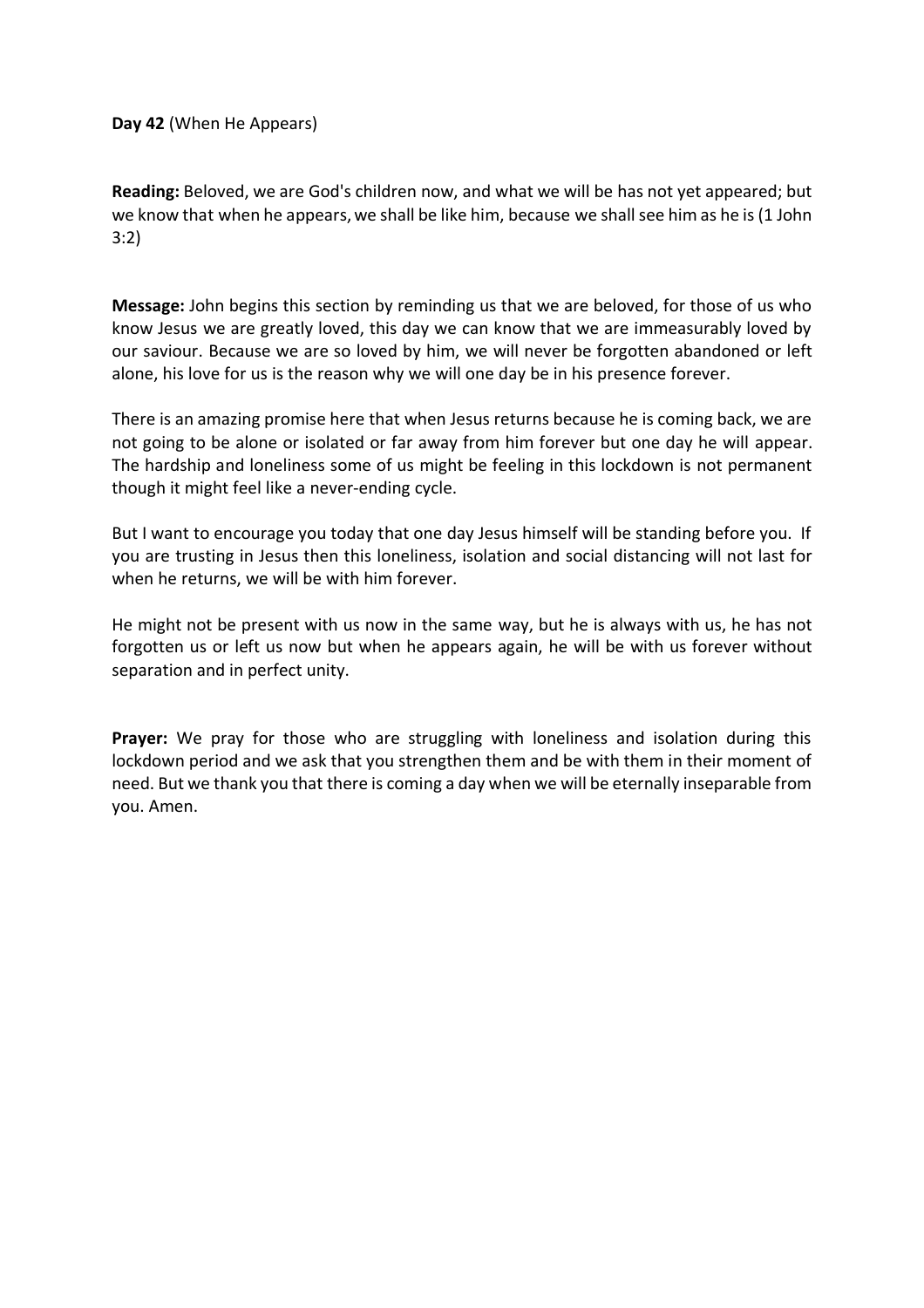#### **Day 43** (We Shall be Like Him)

**Reading:** Beloved, we are God's children now, and what we will be has not yet appeared; but we know that when he appears, we shall be like him, because we shall see him as he is (1 John 3:2)

**Message:** Have you ever done something and instantly regretted it? Seemingly not even a second after you have done something the guilt floods into your body numbing you to the core. Maybe you do not even know why you did it, you just did.

Paul describes a very well-known and familiar experience when he says "For I do not understand my own actions. For I do not do what I want, but I do the very thing I hate" (Romans 7:15). We often know what is right and wrong and yet we all make mistakes and we all do things we wish we could undo.

This is why Jesus needed to come to this earth and die on the cross to pay the penalty for these things we have done wrong and even as Christians we still struggle to always do what is right. For those of you who are struggling with guilt and regret over past actions John has a message of hope when he declares "We shall be like him". This is the ultimate fulfilment of the work Jesus did on the cross, despite everything we have done wrong we can be forgiven.

When we reach heaven, we will have resurrection bodies, bodies that have not been marred or stained by sin. Even though I have done so much wrong and if you are being honest even though so have done so much wrong through Jesus' blood we can be forgiven and presented blameless before God.

We will not be like God in that we are all powerful or all present, but we will be like him in that we will have been forgiven of everything we have ever done wrong and will stand in heaven with everything forgiven.

We do not deserve the blessings offered to us through Jesus.

**Prayer:** We praise you that even though we have done so much wrong one day we can stand forgiven and perfected by the previous and valuable blood of Jesus.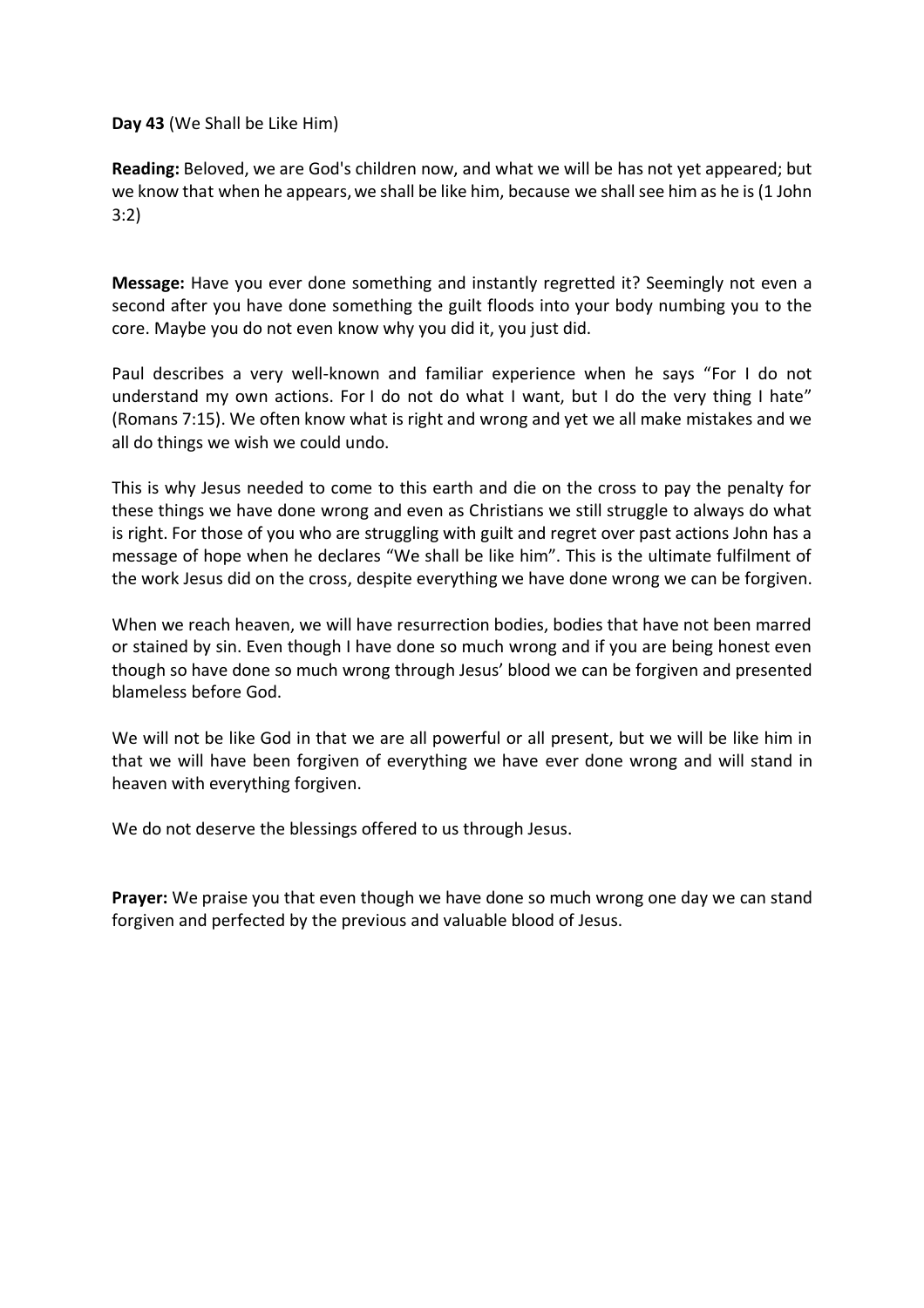**Reading:** "Beloved, we are God's children now, and what we will be has not yet appeared; but we know that when he appears, we shall be like him, because we shall see him as he is" (1 John 3:2)

**Message:** In our final study on this verse we will be thinking about the great promise that is has been made that we will see him as he is. Previously we have considered that he shall appear, and we will be made like him today we will be reflecting on how these two facts help us to understand the richness of seeing Jesus.

There is a very famous saying 'Seeing is believing' there is an element behind this saying that when you see something the depth and reality of it become clearer than when you cannot see it. As Christians we have faith in what we cannot physically see but one day we will be have the privilege of gazing upon our saviour.

Have you ever heard anyone say 'I went to see it but I didn't see it properly' there is a real sense that we can sometimes see great sights but if it's raining or if the visibility isn't very good it can ruin or dampen the whole experience. Christians be encouraged that when we reach heaven because of the blood of Jesus Christ we will see him as he is.

When he appears, when he is present when he is near and when we have been perfected through his atoning power, when we have new resurrection bodies unmarred by the effects of sin, when we stand clothed in his righteousness we will see him, we will Jesus, we will see the fullness of the risen and conquering king.

Today do you know with certainty that you will one day see Jesus for who he is in the realms of heaven not because you deserve him, but because he loves.

**Prayer:** We thank you that we are undeserving and yet you call us near that all who are trusting in Jesus will one day see the beauty of you and there the reality of your sacrifice for us will become more precious to us. Amen.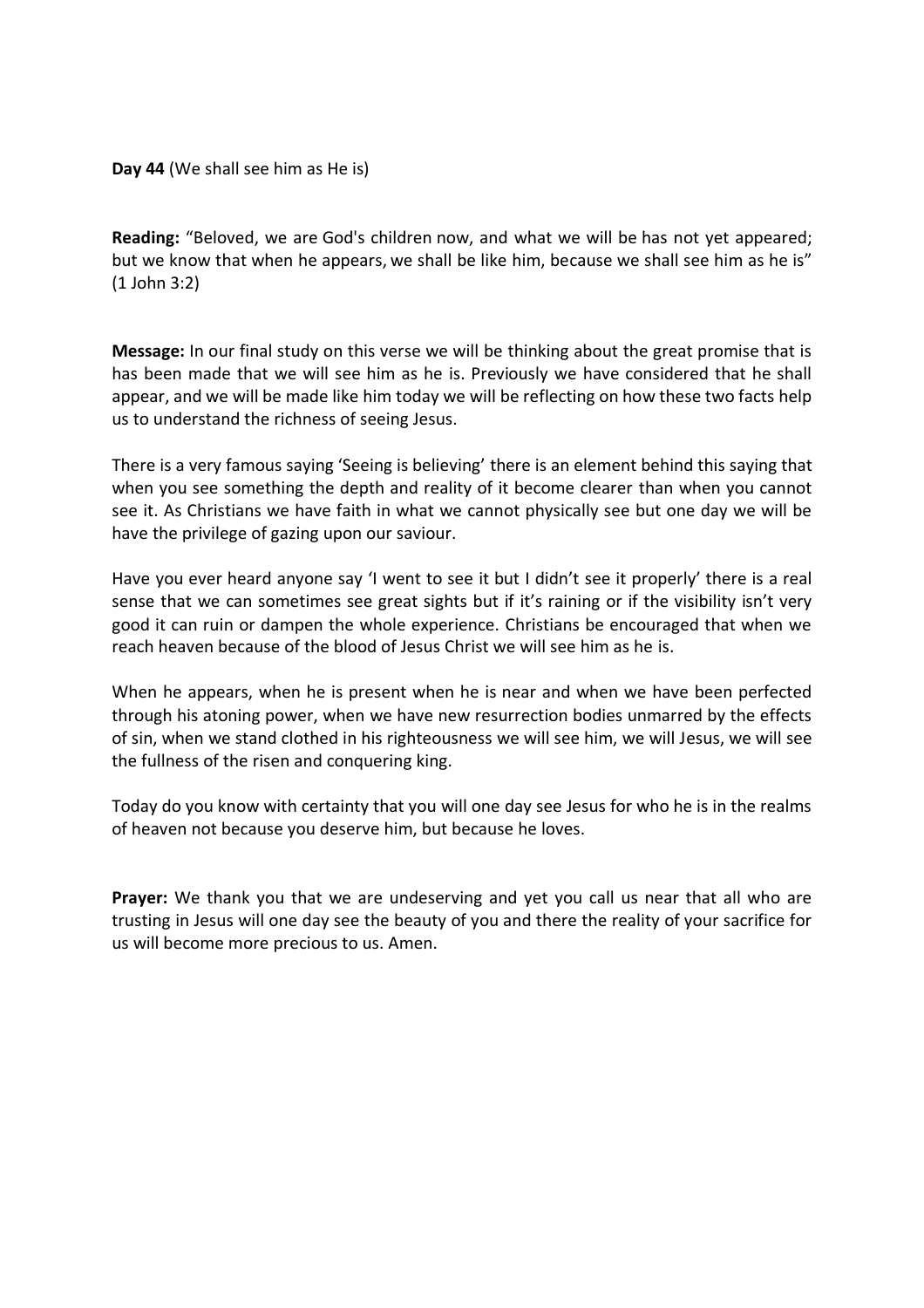**Day 45** (Purify yourself)

**Reading:** "And everyone who thus hopes in him purifies himself as he is pure" (1 John 3:3)

**Message:** This is a fabulous and simple verse that reminds us of the ultimate transformational, renewing power that we can find in Jesus. The word everyone is a very certain and inclusive, what we are about to read and think about ensures that nobody will be left behind or missed out.

When I was at school, we would always have a reward trip for Christmas and Summer and anybody who had been deemed to have been a good pupil was rewarded by being allowed to go onto the trip. However, for those few children who could not be trusted or had played up across the term would not be allowed to go on those trips. There was a very real sense that these reward trips were not for everyone there were some people who were deemed undeserving who did not make the cut.

With scripture there is a promise that everyone who hopes in Jesus, everyone to trusts in what he did and taught will be purified, nobody forgotten about or left behind but everyone who is trusting in Jesus has life. The question has to be asked why are we being purified? We are being purified because he is pure Jesus is without sin and through his sacrifice, he makes us clean. We are undeserving and unpure and he takes us and through his blood that was spilled he makes us like himself.

Everyone who is hoping in Jesus will be purified because our mighty saviour is pure.

**Prayer:** We thank you that the greatest difference between us and God, our own personal sin can be dealt with in Jesus and we thank you that we can become more like you. Amen.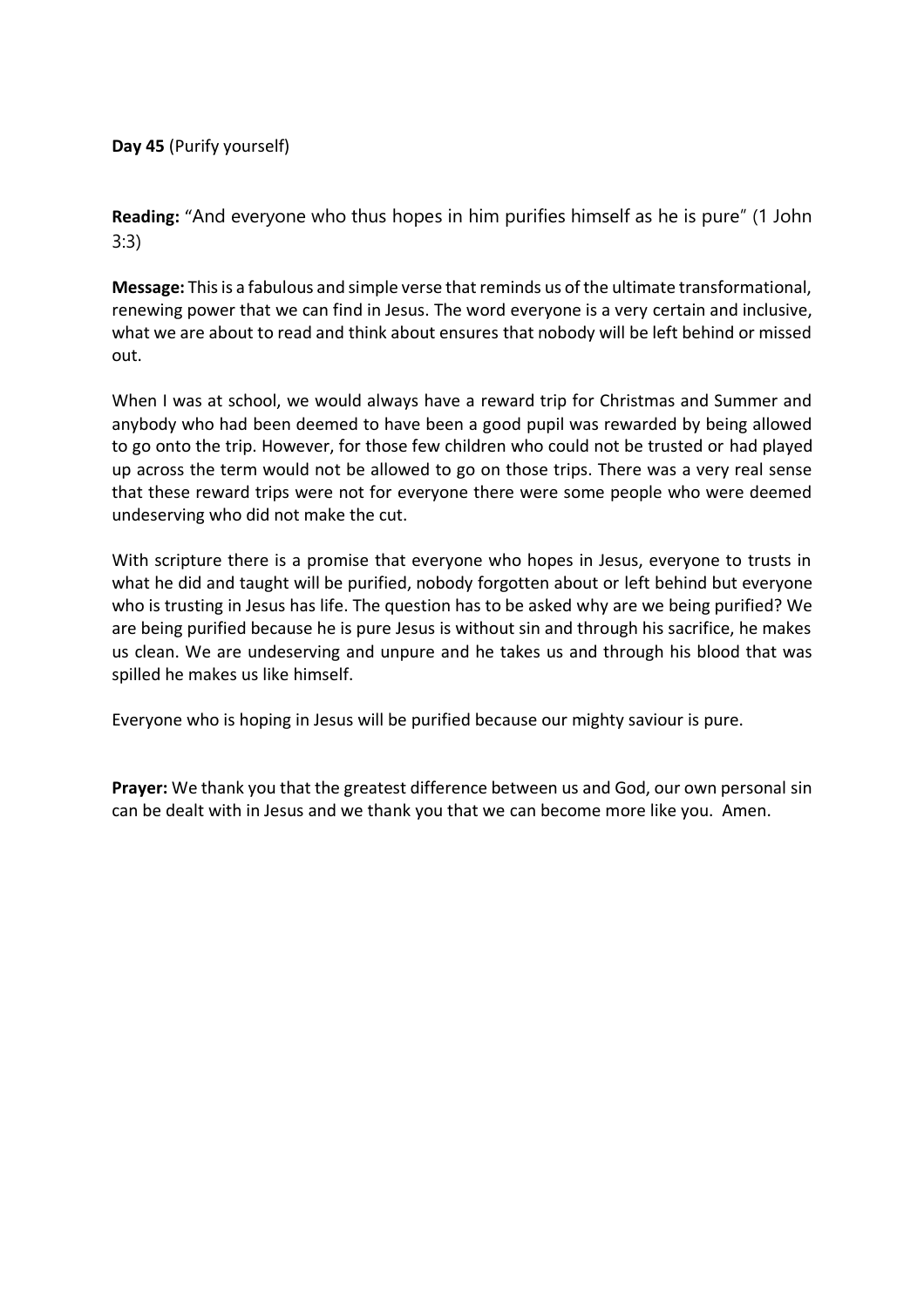**Day 46** (Sin is Lawlessness)

**Reading:** "Everyone who makes a practice of sinning also practices lawlessness; sin is lawlessness." (1 John 3:4)

**Message:** Here we see a reminder from John, about the importance of resisting and fleeing from what is wrong. I wonder have you ever told a white lie, or a little lie? You might have answered yes but the reality is none of us have ever told a white lie because they do not really exist. We use this phrasing to make it sound softer or less wrong or hurtful, but the reality is it is just as bad.

I'm sure you have heard the famous saying 'practice makes perfect, however in this instance it seems to be the complete opposite. We are not to make a practice of sin, we should as Christians be resisting and trying to avoid the trappings of sin. The more we continue to sin the better we get at it, the less we feel convicted and the more it becomes normalised in our lives.

As Christians Jesus Christ died on the cross in our place to free us from sin, we should never be sucked back into the lifestyle that by his blood we have been freed from. I urge you to cling to Jesus and resist evil.

John says that sin is lawlessness, what images come to mind when you think of lawlessness it probably conjures images of a person or place where laws are not followed or obeyed? We might not think of ourselves as lawless just because we have done things wrong. But the truth is that God's law is perfect, and all of us have broken his law, we might not have broken every law, we might not have broken as many laws as someone else, but we have all broken God's law.

We do need a reminder of the destructive and deadly nature of sin, because when we realise sin is lawlessness, we then appreciate the love of Jesus' saving work on the cross more.

**Prayer:** We thank you that though we were once trapped and defeated by the depth and weight of our own sin we thank you that restoration can be found in Jesus and Jesus alone. Amen.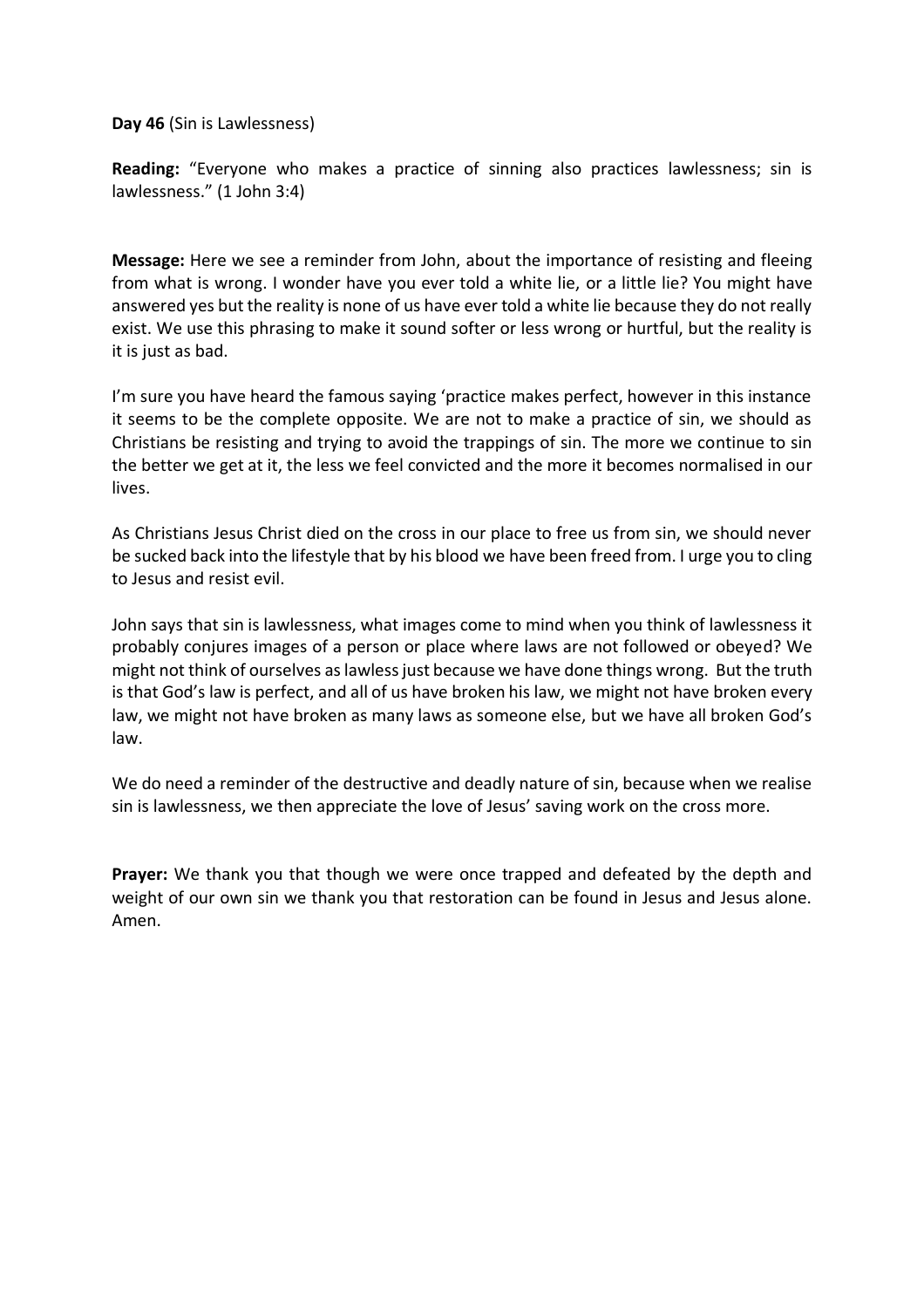**Day 47** (Take Away Sins)

**Reading:** "You know that he appeared in order to take away sins, and in him there is no sin." (1 John 3:5)

**Message:** What single verses do you think summarise and encapsulate the entire gospel? Have you read one of those verses which summarises the complexities of the good news about Jesus into a single short statement?

In this passage of 1 John we have one of these verses which explains the whole gospel in just a few lines. Speaking to those who have accepted Jesus he says 'you know' there is an assurance and certain hope we can have that we can know God through knowing Jesus Christ. I have been taught many complicated maths concepts when I was in school, but by the end of the lesson I still did not know how to do these complicated sums. There are some things in maths I will never be able to understand, but Jesus can be made known.

We can know the one who has appeared, but why? Why did Jesus need to come to this earth and die? What was the purpose of his mission? Jesus came in order to take away sins. In essence that is the core of the good news about Jesus.

We were sinners, we were far off from him, yet despite everything we have done wrong he loved us, and he came to take away the penalty for everything we have ever done wrong. Why do Christians always talk about Jesus? Because there is nobody else who can take away the sins of the world except him.

**Prayer:** We thank you that we can know a way to have everything I have ever done wrong forgiven; we thank you that despite the cost you came to take away sins. Amen.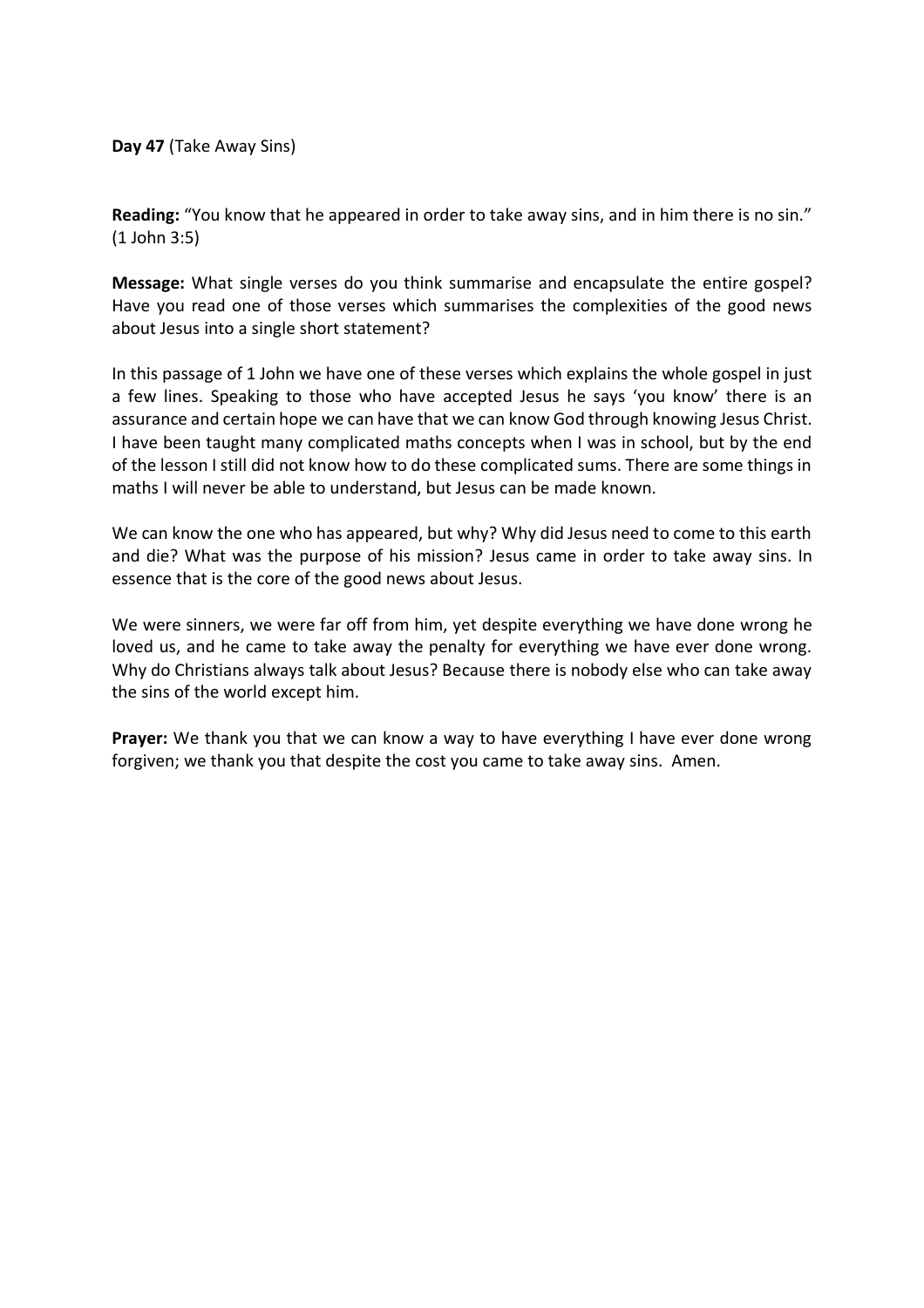**Day 48** (In Him There is No Sin)

**Reading:** "You know that he appeared in order to take away sins, and in him there is no sin." (1 John 3:5)

**Message:** Yesterday we considered the purpose and reason for Jesus to descend to this earth however we need more assurance that Jesus has the ability and power to overcome our sins. We do not just need someone to try and save us from our sins what we are utterly desperate for is someone to accomplish and achieve forgiveness.

Have you ever been to a school fate or a fayre and been tempted to try your hand at one of the carnival games in attempt to win a giant cuddly toy larger than you? Often the games are virtually impossible to win the top prize and require a lot of skill or a lot of luck. Now anyone can give it a go but very few succeed, very few have the ability to win the prize and complete the task.

Often when someone asks me 'Can you do this for me' I often respond by saying 'I don't know but I will give it a go' because often when people ask me for help there is a very high chance, I will not be able to help them at all.

Jesus was able to take away our sins because in him there is no sin. What is the point of the end of this verse it is to demonstrate that he was able to fulfil this great task? He came to take away sins, that was his plan that was his mission and because he has no sin, because he is perfect because he has perfectly fulfilled the law, he is able to complete this task.

The one who is without sin is the only one who can remove our sin. He lived the life that all of us wish we could have lived.

**Prayer:** We thank you that Jesus not only had the will and the desire to save us, but you were also the only one who could bring about our forgiveness. We thank you that in your perfection shared with us we can be one day clothed in your righteousness through the victory you have won on the cross. Amen.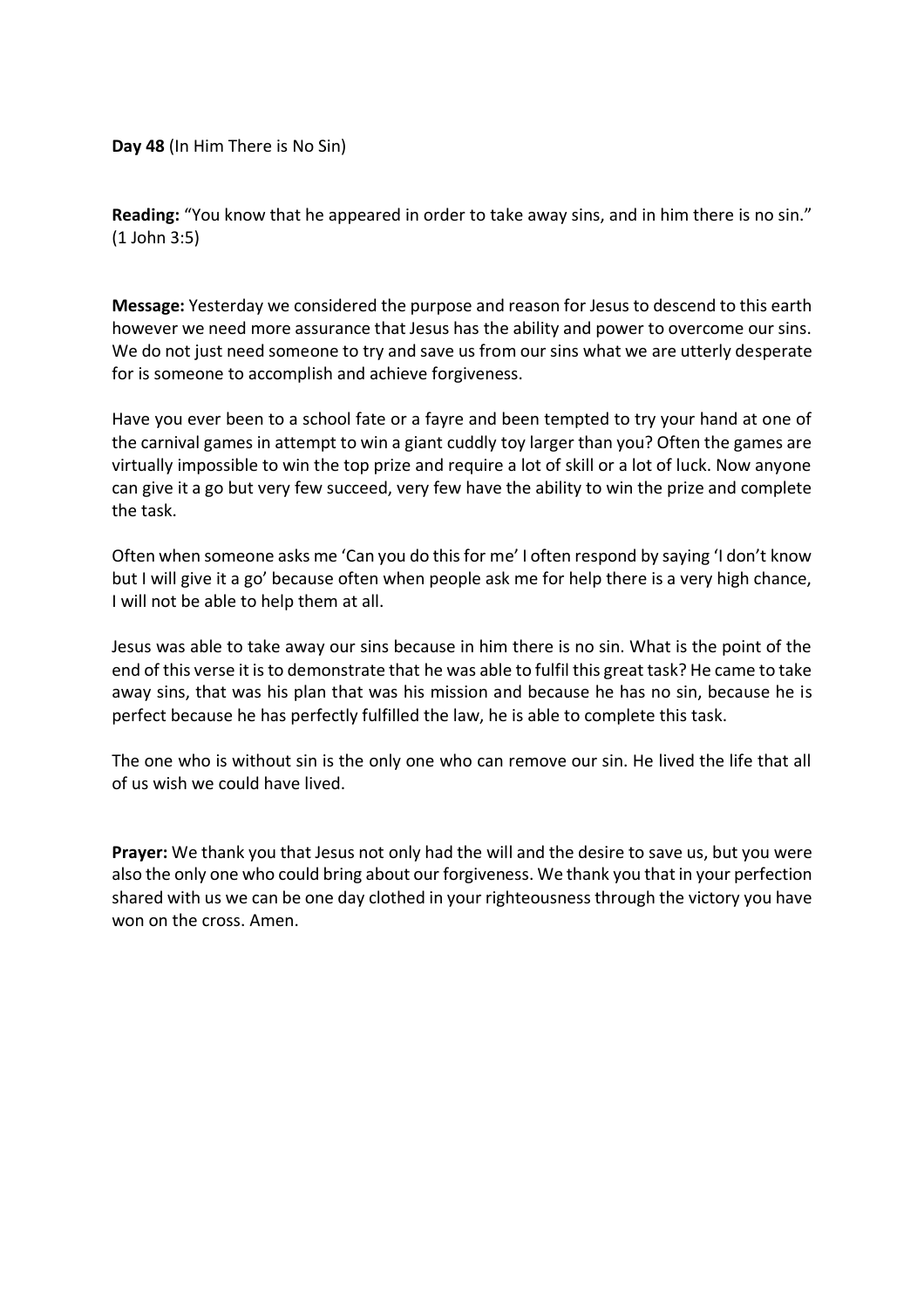**Day 49** (Keeps on Sinning)

**Reading:** "No one who abides in him keeps on sinning; no one who keeps on sinning has either seen him or known him. (1 John 3:6).

**Message:** We should be different as Christians, there should be a warmth and joy and hope within us because our Lord is actively working in our hearts. The closer we are to Jesus the more it should change our lives, we will never be perfect, but we can begin to be sanctified as we lean and trust fully on him.

There should be a change and a rejection of sinning, because of the great personal cost to Jesus to make an end of our sin. If we have both seen him and known him then we should be radically transformed.

There is even truth that the more we become like Jesus the more we identify and notice things in our lives that are wrong and bring dishonour upon the name of Jesus for us to do as Christians. You might even feel like the sin in your life is increasing, when in reality you are just noticing what was already there. We should be an ever-changing people, growing in love, relationship and character after we have been irreversible touched by the love of Jesus.

I am reminded of the great hymn "When He shall come with trumpet sound, Oh, may I then in Him be found; In Him, my righteousness, alone, Faultless to stand before the throne." In Him, my righteousness alone, our righteous standing before God is not because of anything we have done but because of everything Jesus has done for us.

**Prayer:** We thank you that we can become more like Jesus and that we who are undeserving can see him and know him. We are eternally grateful that we are not the same as we once were, for he has changed us. Amen.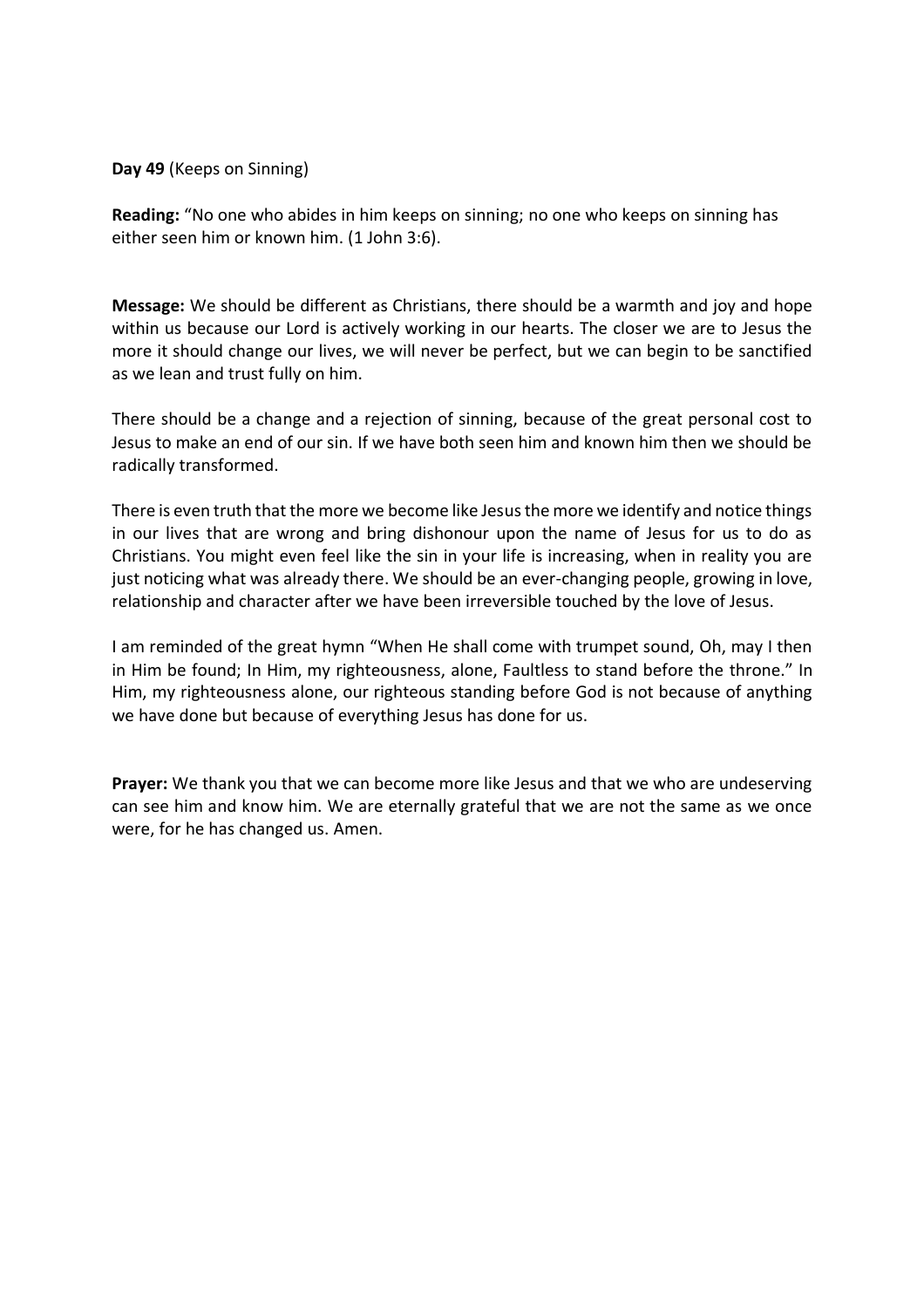**Day 50** (Righteous as he is Righteous)

**Reading:** Little children let no one deceive you. Whoever practices righteousness is righteous, as he is righteous." (1 John 3:7)

**Message:** Following on from our devotion yesterday focusing on the righteousness that we inherit through Jesus; we are now told a big and bold statement that we can be righteous as he is righteous.

If you have a sibling, then you will be able to relate to this either this statement was said to you, or about you. Whenever you might have done something wrong or made a mistake your parents might have asked 'Why can't you be more like so and so?". Often you might have thought I could never be like them; I could never act or do what they have done.

Well imagine how impossibly difficult it will be for us to emulate and act exactly like Jesus, how can we be as righteous as the perfect as God himself. An eternally holy being everything he does and is complete perfection.

How are we in anyway supposed to replicate or be anything like the very definition and standard of righteousness? By practicing righteousness is done only when we receive a new nature won for us through the victory of Jesus shedding his blood on the cross. We are given our new righteousness

If we are trusting in Jesus, we will one day be presented right before God, forgiven because Jesus has made us righteous just as he is righteous. The standard we could never meet has been made available to us.

**Prayer**: Lord I thank you that you love us as your children, even though we have done so much wrong against you. I thank you for sending Jesus and bestowing to us his righteousness. We thank you that we have his example to follow. Amen.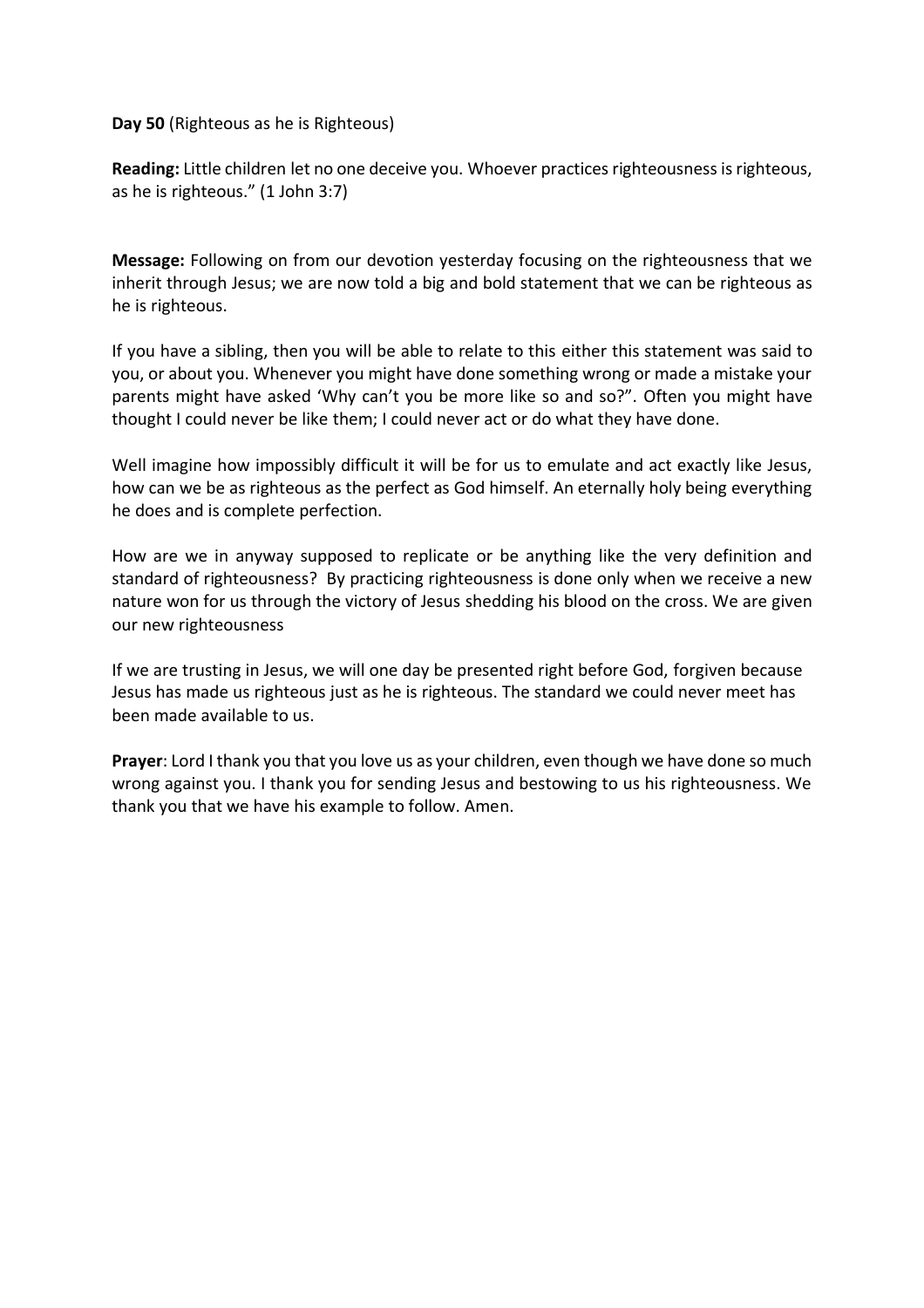## **Day 51** (Sinning Since the Beginning)

**Reading:** "Whoever makes a practice of sinning is of the devil, for the devil has been sinning from the beginning. The reason the Son of God appeared was to destroy the works of the devil." (1 John 3:8)

**Message:** The Bible not only reveals a lot about the person and character of God it also explores and explains a lot about the nature of the devil. This is a stark reminder and warning of what sin leads to and the destructive nature of it in our lives. The Bible says that those people who make a practice, habit or routine of sin in their lives are almost emulating and mirroring the works of the devil because he has been sinning from the beginning.

This reminded me of a very famous saying 'Start as you mean to go on' in many ways the Devil started how he meant to go on, his pride fuelled sin against God has continued to the extent that it is now intrinsic with his character and nature. We often see this in sports games, if I ever started badly in a game of chess and messed up the opening it was so hard to then win the game, often if I played badly in the beginning, I continued that and played badly all game.

You see many sports teams who have a terrible start to a season and then cannot emerge or overcome their rut. We need to make sure that we are not continuing in the same way we once were, if we have accepted Jesus, if we are holding onto him then we should be different to the one who has been sinning from the beginning and will never change his practice.

However tomorrow we will be looking at the glorious gospel centred second half of this verse, we need to be weary and aware of the dangers, trapping and deadly impacts of sins but we can also know there is an answer to this great problem.

**Prayer:** We thank you that though in our lives we began sinning from a very early age we thank you that is we desire and seek true forgiveness in Jesus that can be found. We thank you for the state of sin you saved us out of and we pray we would be holding onto you firmly as you hold onto us indefinitely. Amen.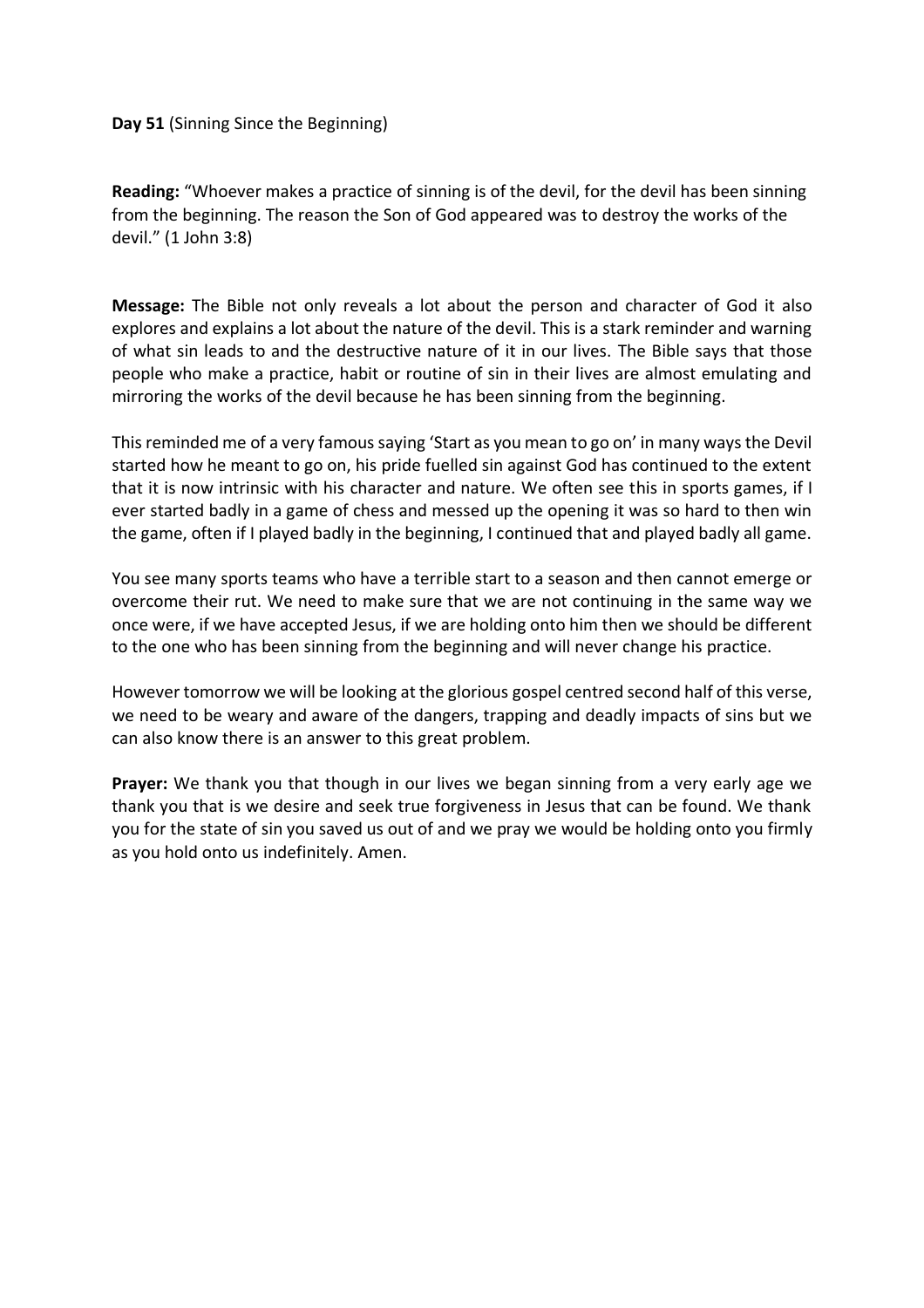**Day 52** (The Reason the Son of God Appeared)

**Reading**: "The reason the Son of God appeared was to destroy the works of the devil." (1 John 3:8)

**Message:** Today we continue and expand upon what we read yesterday, those who practice sinning are in effect continuing and living in the way of the devil. Because the Devil has been emersed and drenched in sin from the beginning. That is the statement regarding the devil and evil, but we now read what happens in relation to this.

We are told in no uncertain terms that the reason Son of God appeared was to destroy the works of the devil, this is why Jesus came and died on the cross. His sole mission was to defeat and destroy sin. This sin that we can become trapped by and entangled in he came to offer hope and freedom from it.

If the devil has been sinning since the beginning, then this is almost his life's work. Have you ever heard someone say that someone is destroying their life work? That is exactly what Jesus came to do and has accomplished. He has destroyed everything the devil has done, desires and

Jesus has come to undo the great work, plans and purposes of the devil. But he has not come just to change or amend the work of the devil or make an amendment to it. Jesus has come to completely destroy the works of evil, the sin that burdens us Christ offers us complete salvation from it. Jesus' work defeats the devil's work.

This is the reason the Son of God appeared, to destroy the works of the devil.

**Prayer:** We thank you that no matter how much of a foothold sin has of our lives Jesus has the power to overpower and quash the powers and plans of the evil one himself. We thank you that we are set free because the son of God chose to appear. Amen.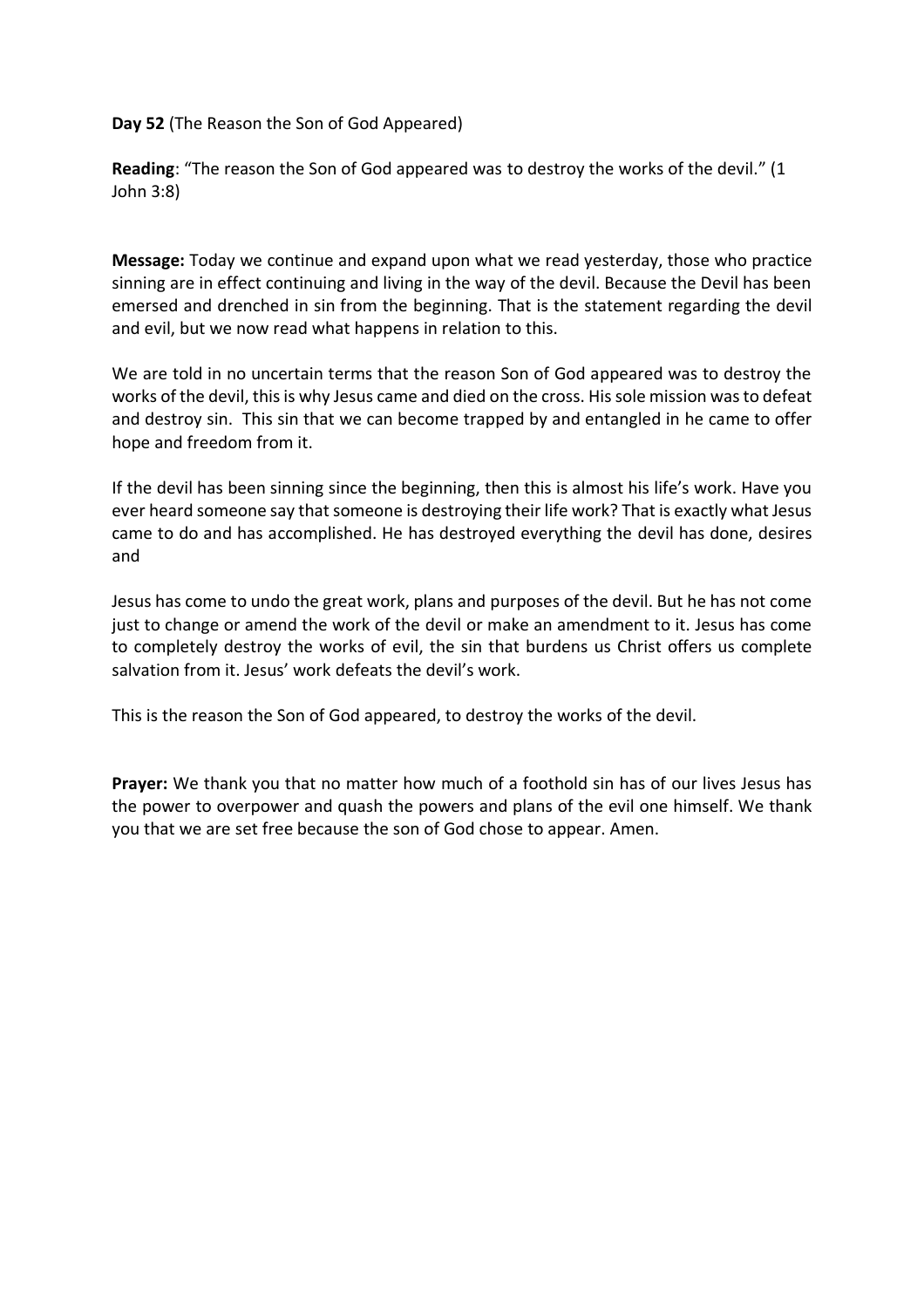**Day 53** (Born of God)

Reading: "No one born of God makes a practice of sinning, for God's seed abides in him; and he cannot keep on sinning, because he has been born of God." (1 John 3:9)

**Message:** This is the reality of the radical eternal transformation that Christ came to win for us at great personal cost to himself. The practice of sin can be replaced by the life, hope and truth of Jesus' message of forgiveness. The bibles makes the very firm statement that no one born of God makes a practice of sinning. There is a very real and powerful sense that we can be freed from the grip of sin only through Jesus.

The reality here is that John writes that we are to understand that there is no excuse or reason to continue in our sin as Christians, we should and must be different, we should be changed. But how do we escape from the stream of wrong things we often do, the things we do and then regret for days, weeks, months and perhaps years afterwards.

The key thing to note is this removal of the baggage and sin we carry with us can only be done if we are born of God. We are not to try and defeat our own sinful wants by ourselves, but we must go to him. God is to be alive in the believer, and the believer is to be of God. There should be no way for someone to be born of God to be stuck, trapped and living in evil if they are of God.

Now unfortunately this does not mean that all Christians become instantly perfect anyone who has ever visited a church will know everyone there isn't perfect by any means. But as we continue to grow in our faith as children of God we are to reflect and mirror the characteristics of our heavenly father.

As we struggle with the sin in our lives, we need to focus and rely constantly on our true father in heaven, in him we can be born again and one day completely freed from sin.

**Prayer:** We come to you Lord knowing we are not perfect, but we thank you that if we are trusting in you, we will one day be freed from the pains and sins of this world. We are sorry that we so often sin against you, but we ask that you help us to grow in the likeness of you. Amen.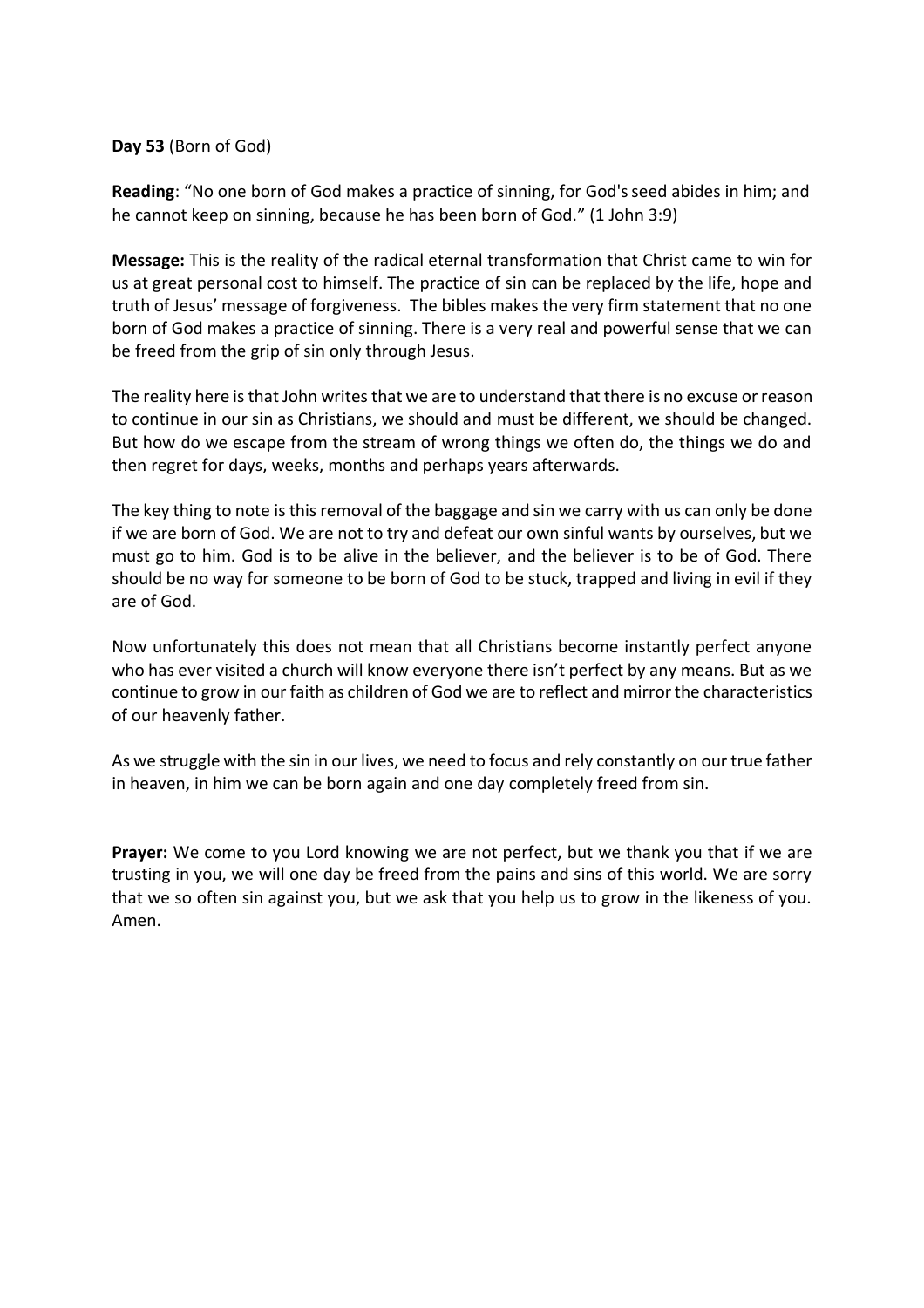**Day 54** (One or the Other)

**Reading:** "By this it is evident who are the children of God, and who are the children of the devil: whoever does not practice righteousness is not of God, nor is the one who does not love his brother." (1 John 3:10)

**Message:** Here we see a very stark reality that there are only two families we could possibly be part of. You are either one of the children of God or the Devil we have previously looked at the actions of both of these groups of people.

Have you ever been presented with two dramatically different ideas before and just wondered surely there must be a Middleway, there must be something in between these two positions? We are presented with a reality of two options, there is no middle way, there are sometimes only a binary option.

There are only two options all of us are faced with are we with God or against him? Many of us might like to compromise or meet someone in the middle. But we have to accept the eternal reality we are either inside the family of God or outside of it.

If we are not part of God's family then obviously, we are outside of it, what is marvellous is the knowledge that if we are trusting in Jesus as our only way to be saved then we can have certainty that we are part of his family.

There are only two options, either you are part of God's family or you are outside of it, I wonder which one are you? Do you know that Jesus died for you?

**Prayer:** We thank you that when we were all once outside of your family and far away from you, Jesus came and died the great price was paid and we were adopted in love into the very family of God. I praise you that if I know Jesus, I am a child of God.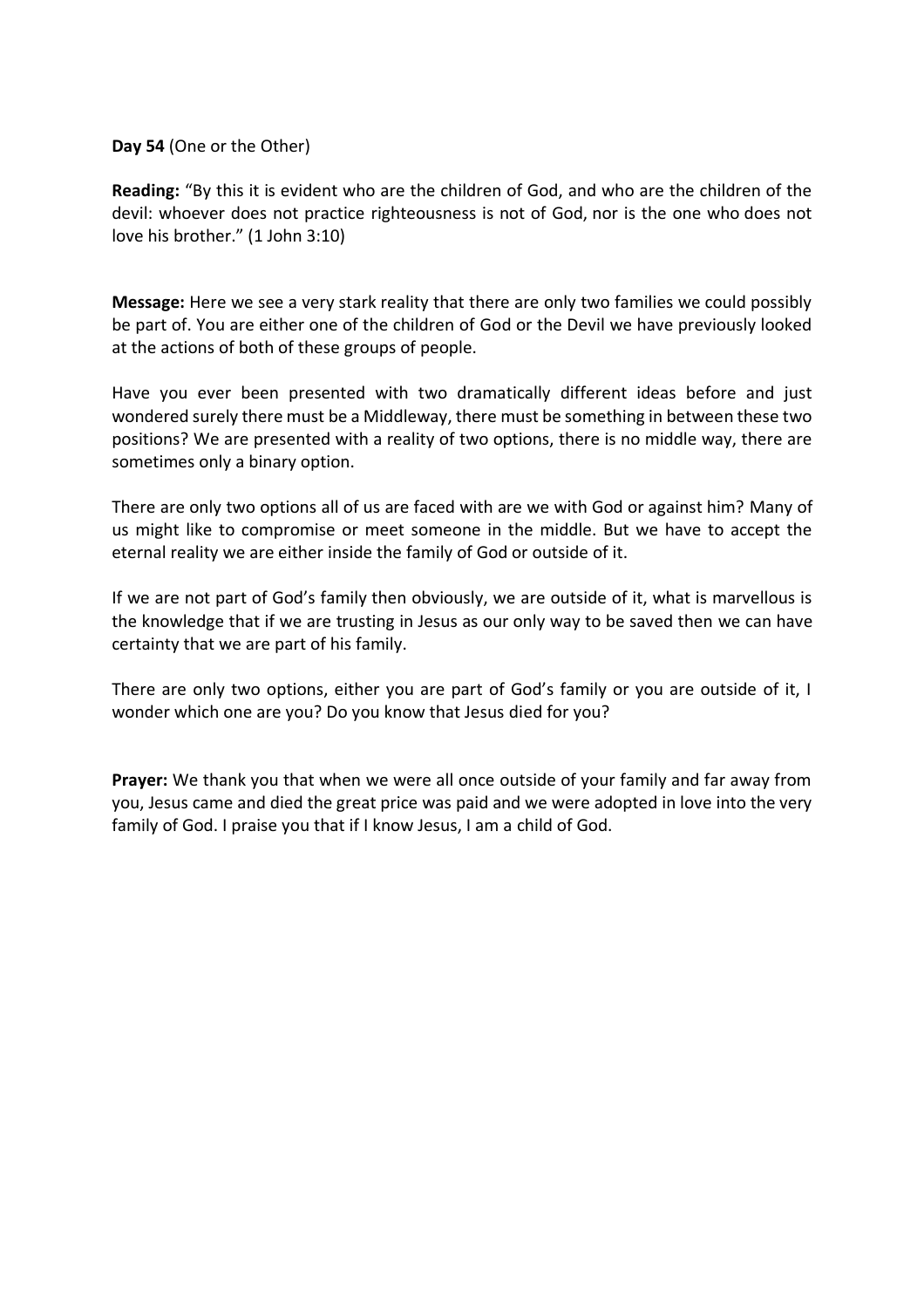**Day 55** (Love your Brother)

**Reading:** whoever does not practice righteousness is not of God, nor is the one who does not love his brother. For this is the message that you have heard from the beginning, that we should love one another. (1 John 3:10-11)

**Message:** If we have an inheritance and inclusion in the family of God, we should be different. More than just different the way we should treat other people who are children of God. If we have been loved and saved at such a great personal cost to Jesus himself then those people who have been saved in the exact same way, by the same sacrifice who are just unworthy as we are should be loved by us.

Who are we to act in an unloving manner towards people God himself has chosen to set his love upon? For if Christ has died for us and them, we are eternally linked and eternally welcomed booth undeserving by our own standards into his family.

John emphasises that this message is not a new teaching but the existence and command of love if something that we have heard from the beginning. This should be a truth and a doctrine that we often repeat and champion.

If God is love, then it only makes sense that his children would be a people defined and noticeable because of their love for on another.

**Prayer:** We thank you that you loved us at such a great cost, we ask that you help us to show such concern and love other believers. We pray that your love would fill us so that we are recognised as a people of love because of Jesus' great love for us. Amen.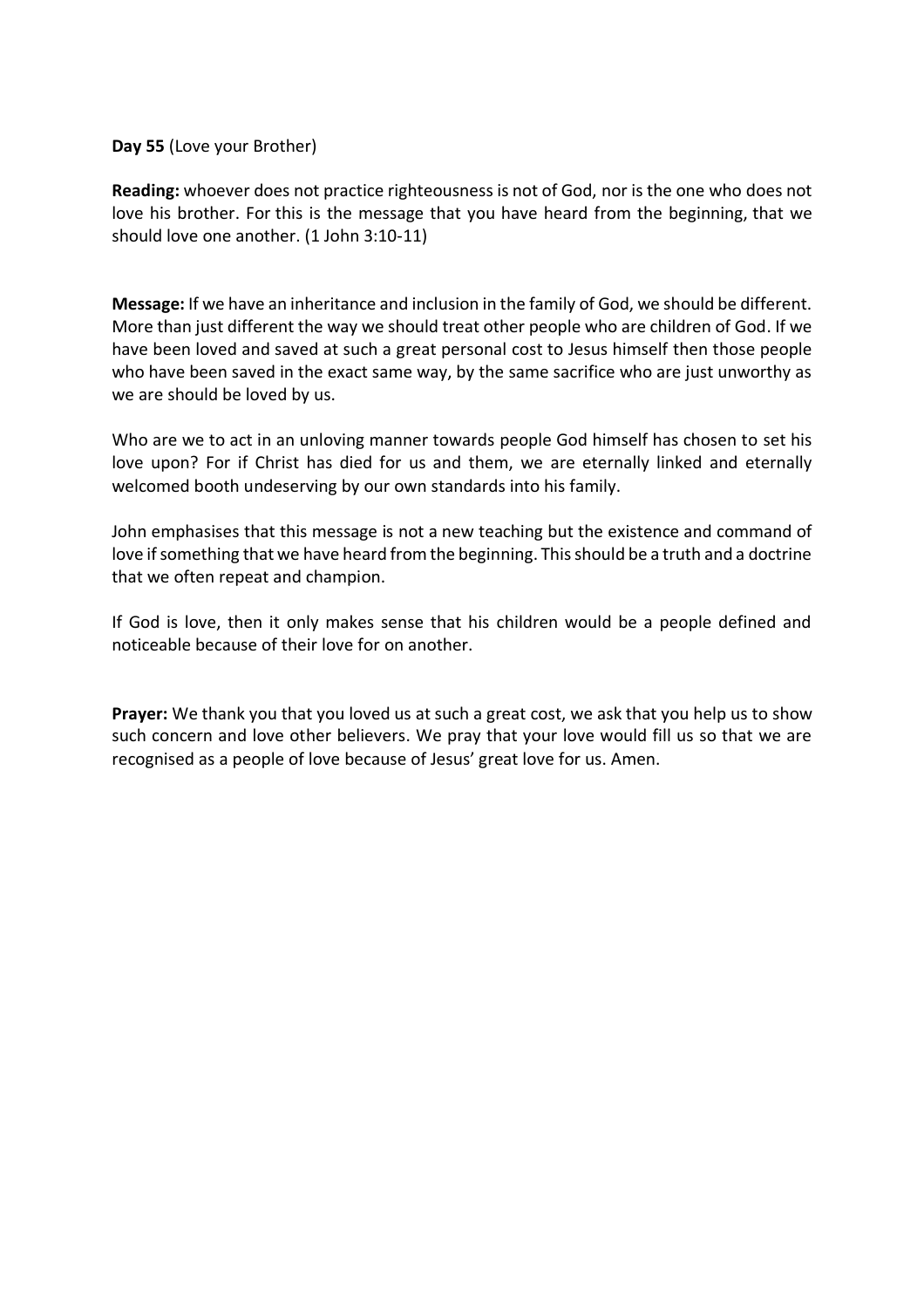**Day 56** (Do Not Be Surprised)

**Reading:** "We should not be like Cain, who was of the evil one and murdered his brother. And why did he murder him? Because his own deeds were evil and his brother's righteous. Do not be surprised, brothers that the world hates you." (1 John 3:12-13)

**Message:** Have you ever met someone who instinctively does not like you? Or perhaps you know someone who for some reason you have taken a dislike to, not because they have done anything wrong or against you but just because you have taken an irrational dislike to them.

You might be surprised that someone dislikes you or is not fond of you however as a Christian we are warned to expect for people to dislike or be weary of us. We are not to be surprised when the world hates us. The example given is of Cain and Able, and John says that cain killed able because his deeds were evil and his brother's deeds were righteous, there are large overtones of jealousy and a hatred for holy and good. If we have been saved from the sin and wrong of this world then we should be different from what we have been saved from.

For anyone who is struggling with this rejection they are experiencing because of their faith in Jesus Christ we are given a stark reassurance which is exemplified in John 15:18 where Jesus says, "If the world hates you, know that it has hated me before it hated you." This world hated the holy and perfect God who showed them their errors and mistakes and they rejected the salvation he was bringing.

That means that the life that Jesus brings is so different and alien from the world that we should not be shocked when those without Jesus hate and reject followers of Christ. More importantly we were once people who rejected Jesus.

The power of the gospel, the good news of Jesus is enough to change someone who hates Jesus into someone totally captivated and devoted to them. However dark the world seems we must always remember Jesus' death and resurrection is the solution to the curse of this world.

**Prayer:** We thank you that while we once hated and rejected Jesus, he loved us still. We pray that you would help us to deal with unfair criticism because of our faith. We also pray that you will strengthen us giving us boldness to share the antidote of Jesus Christ with the lost world that is desperately need of a saviour. Amen.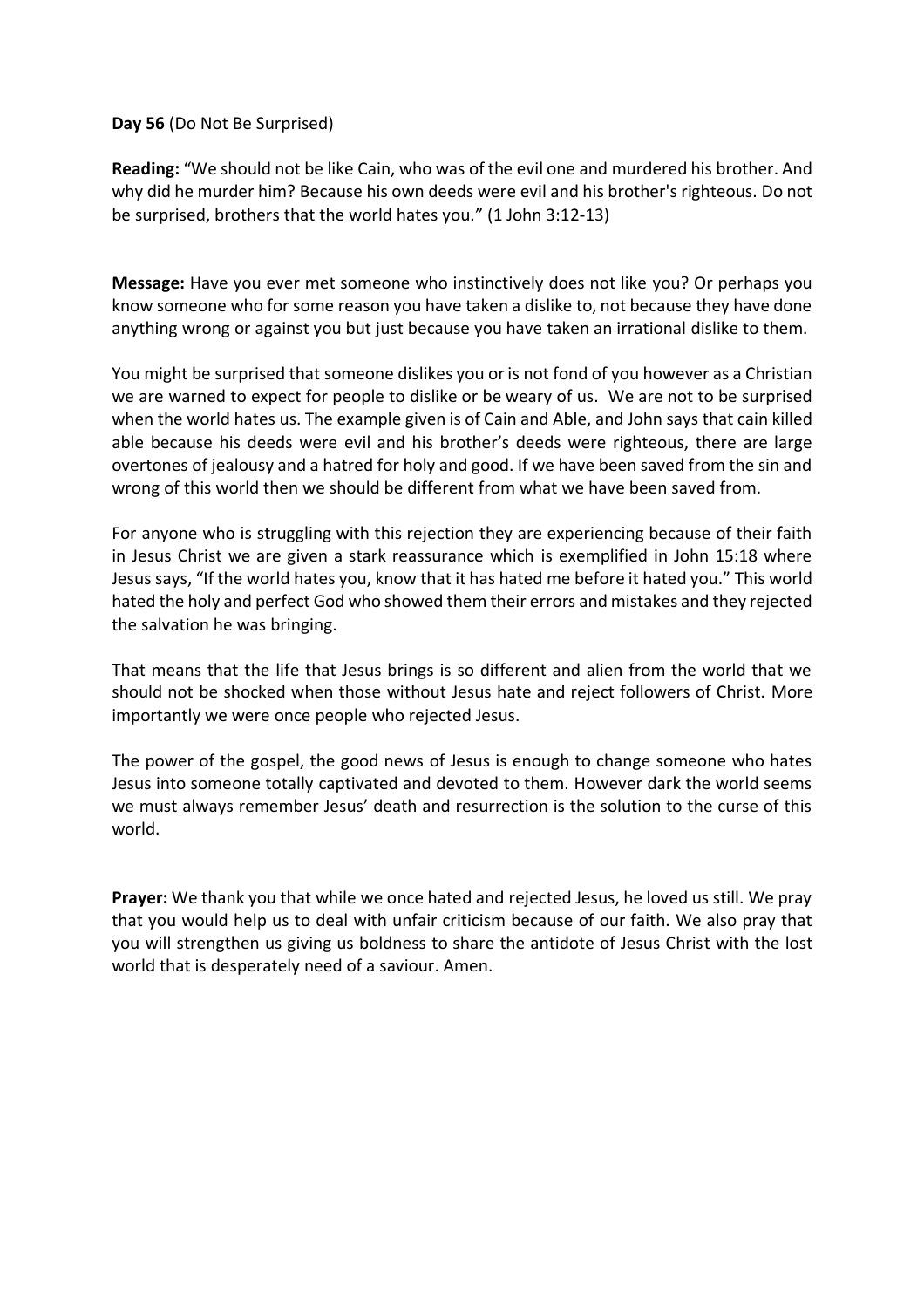**Day 57** (Passed out of Death)

**Reading:** "We know that we have passed out of death into life, because we love the brothers. Whoever does not love abides in death." (1 John 3:14)

**Message:** This verse is such an encouragement for those of us who know Jesus it stands as the ultimate reminder of what has been accredited to us. So often life can be filled with so many issues and problems that we seem to lose sight of the great joy we can have in our faith.

Have you ever been asked by someone if you have ever been to a particular village or town and your honest response is well, I have driven through there? I haven't stopped or walked around the shops or done anything in the place, but I have passed through it. We have might have passed through somewhere, but we have not interacted or had any involvement with a place we have just used it as a way to get to where we are travelling to.

We have similar language here as John reminds us, we know that we have passed out of death into life, we have not experienced true death or an ultimate end but instead through the life Jesus Christ has given to us we have passed death by and we have been presented by life instead.

Today let me remind you if you are a Christian that you have inherited life in fullness and completeness because of Jesus' work. Let me also challenge you if you are not a Christian then you have not passed through into life. This verse gives a very important warning that if you do not know the love of Jesus then "Whoever does not abide in love abides in death".

Either you have passed death by and been given life in Jesus or you are heading to an eternal death, why not ask Jesus to forgive you of everything you have ever done wrong this very day?

**Prayer:** We thank you that all who call upon the name of the Lord shall be saved; we thank you that we will never have to experience a lasting continuous death if we have found eternal life in Jesus. Thank you that we have passed death by and we are on our way to life everlasting because you, our mighty saviour loved us. Amen.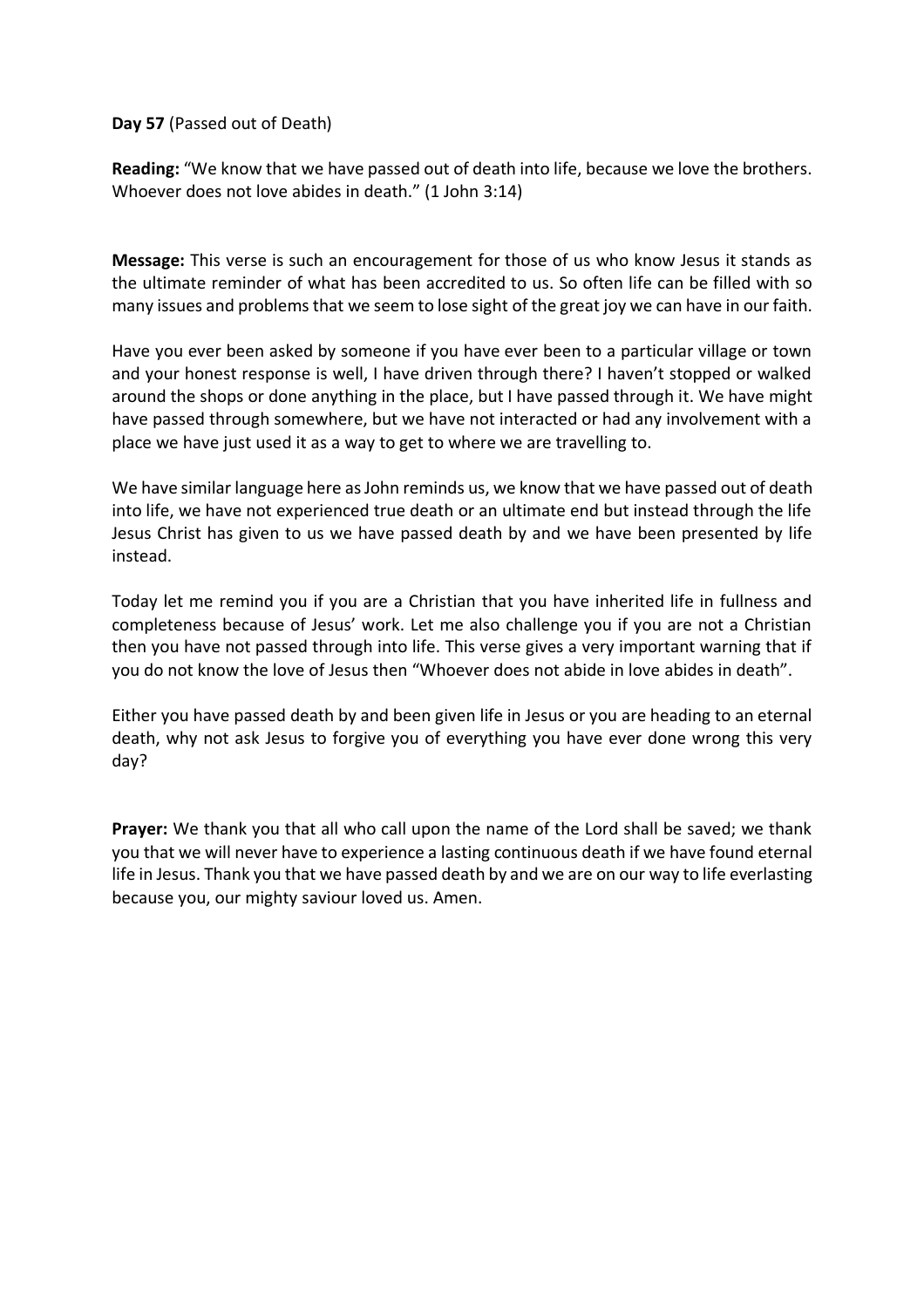## **Day 58** (Eternal Life Residing in Him)

**Reading:** "Anyone who hates a brother or sister is a murderer, and you know that no murderer has eternal life residing in him." (1 John 3:15)

**Message:** Sometimes when I read the Bible, I feel like Jesus makes things harder for me. When I read that I am not allowed to murder someone I'm happy with that so far in my life that is something I have kept. However, Jesus extends this and says if you hate your brother then you will be under judgement just as a murderer is under judgment (Matthew 5:21-22).

This gives us such a great insight into what it means for Jesus to be holy. This verse repeats this great standard that we are called to, that if we hate a brother or sister, we have committed murder in our hearts. We who are clinging onto the given perfection of Jesus should be seeking to put aside and live in a way pleasing to our suffering saviour.

We have been changed from a murderer into someone who has eternal life residing in us. Nobody who truly meets Jesus can ever be the same again because eternal life has been accredited to them. I love the personal nature of this that this life can reside in you, in everyone who is trusting in Jesus.

If you know Jesus then you have been given eternal life, however if you do not know him then you are still under this judgement, have you been forgiven?

**Prayer:** We confess that we all need to keep on perusing holiness, we ask that you help us to walk in the light and not darkness. We ask that you reveal to more people the wonderous joy and certain hope that is found in the eternal life that we can know so personally. Amen.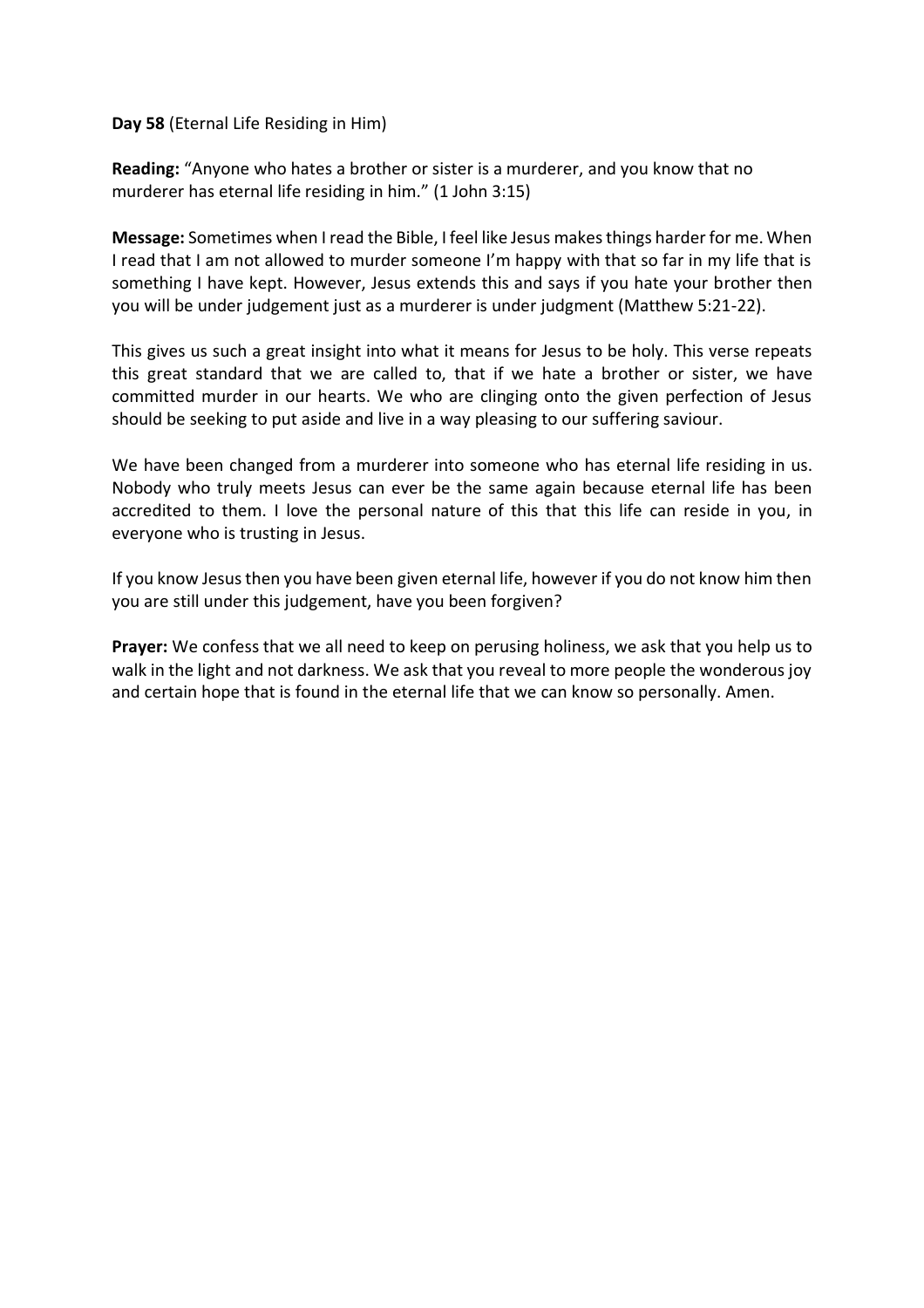**Day 59** (By This We Know Love)

**Reading:** By this we know love, that he laid down his life for us, and we ought to lay down our lives for the brothers. (1 John 3:16)

**Message:** Today we are reminded by a beautifully Christ centred reminder as john mentions that we ought to love one another enough to lay down our lives for our brothers. This is a very challenging passage, but John says by this we know love.

Many of us can barely be bothered to ring our friends or offer any help or support we don't really like putting ourselves out if we can avoid it. We want to help people, but we do not want it to be too much of an inconvenience. There is no greater expression of love and concern than to give everything, to give it all to give up your life itself.

Making this sacrifice is an expression of great love. We are to follow Jesus' example and love how Jesus loves and the greatest act of love Jesus has ever and could ever do it lay his life down. When Jesus was nailed to the cross he was not overpowered or defeated but he lay down his life. It was his life and he actively chose to lay it down why? Because of his great love for his friends. This is the love of God that he is willing to lay down his life because of his great love. To bring security, to bring protection to bring life he had to die.

By Jesus sacrifice for us, his life was not taken but he lay it down for us, because of the cross we can know and experience this true love and we should be affected by its richness.

**Prayer:** We pray that we might love others because you have first loved us, we thank you that you willingly gave your life up so that we could be forgiven by a perfect and Holy God. Amen.